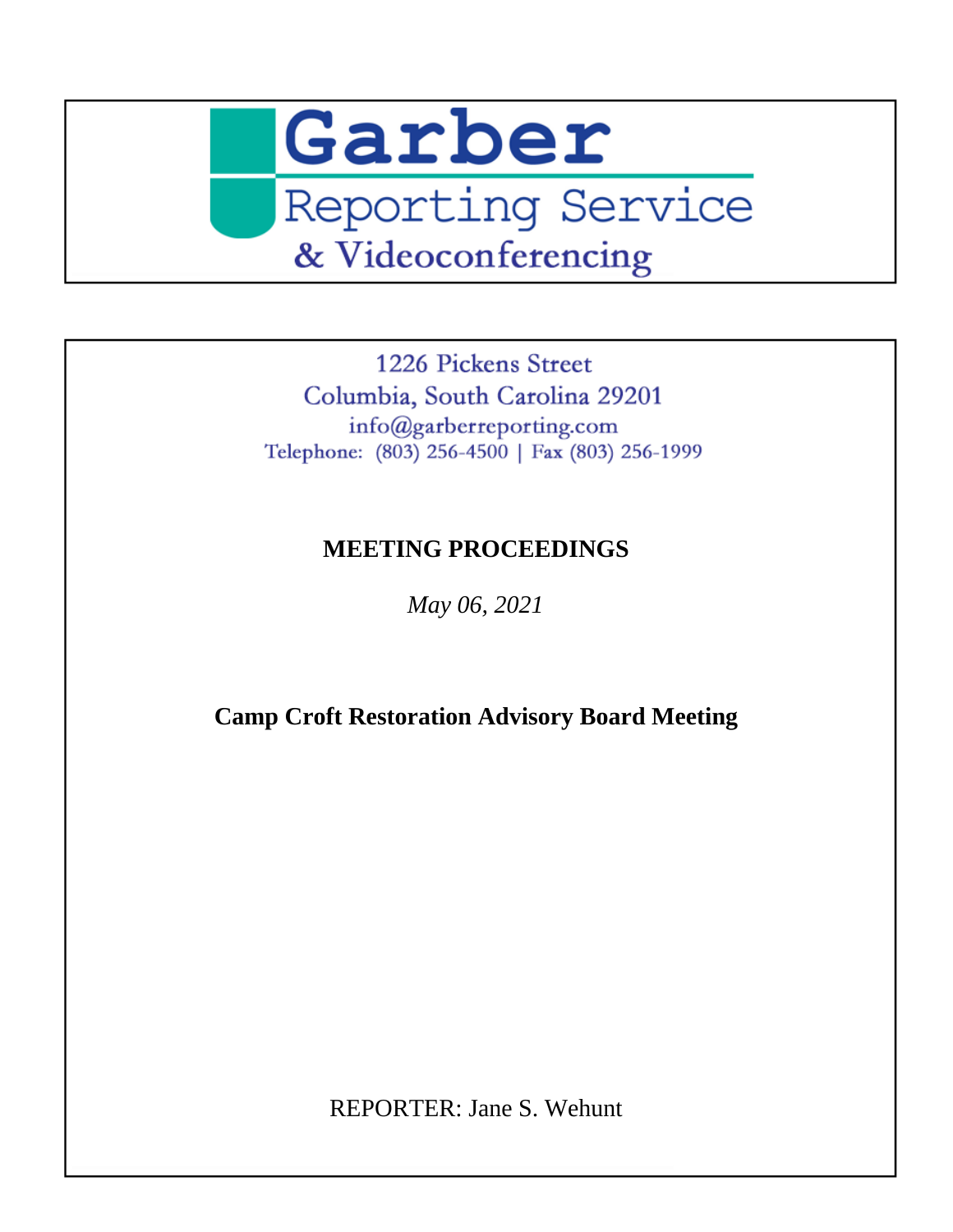| 1              | CAMP CROFT RESTORATION ADVISORY BOARD MEETING                              |
|----------------|----------------------------------------------------------------------------|
| $\overline{2}$ |                                                                            |
| 3              |                                                                            |
| 4              |                                                                            |
| 5              |                                                                            |
| 6              | PLACE:<br><b>Marriott Renaissance Hotel</b><br>Spartanburg, South Carolina |
| 7              |                                                                            |
| 8              | DATE AND TIME:<br>Thursday, May 6, 2021                                    |
| 9              | 6:30 p.m. to 7:20 p.m.                                                     |
| 10             |                                                                            |
| 11             | REPRESENTATIVES:<br>Ray Livermore                                          |
| 12             | U.S. Army Corps of Engineers<br><b>Wilmington District</b>                 |
| 13             |                                                                            |
| 14             | <b>Tess Rottero</b><br>Senior Project Manager                              |
| 15             | USA Environmental, Inc.                                                    |
| 16             |                                                                            |
| 17             | <b>BOARD MEMBERS PRESENT: Gary Hayes, Chairman</b><br>Col. John Gossett    |
| 18             | James Herzog<br>Tim Ritter, Park Services                                  |
| 19             | Col. John Gossett                                                          |
| 20             |                                                                            |
| 21             |                                                                            |
| 22             |                                                                            |
| 23             |                                                                            |
| 24             |                                                                            |
| 25             |                                                                            |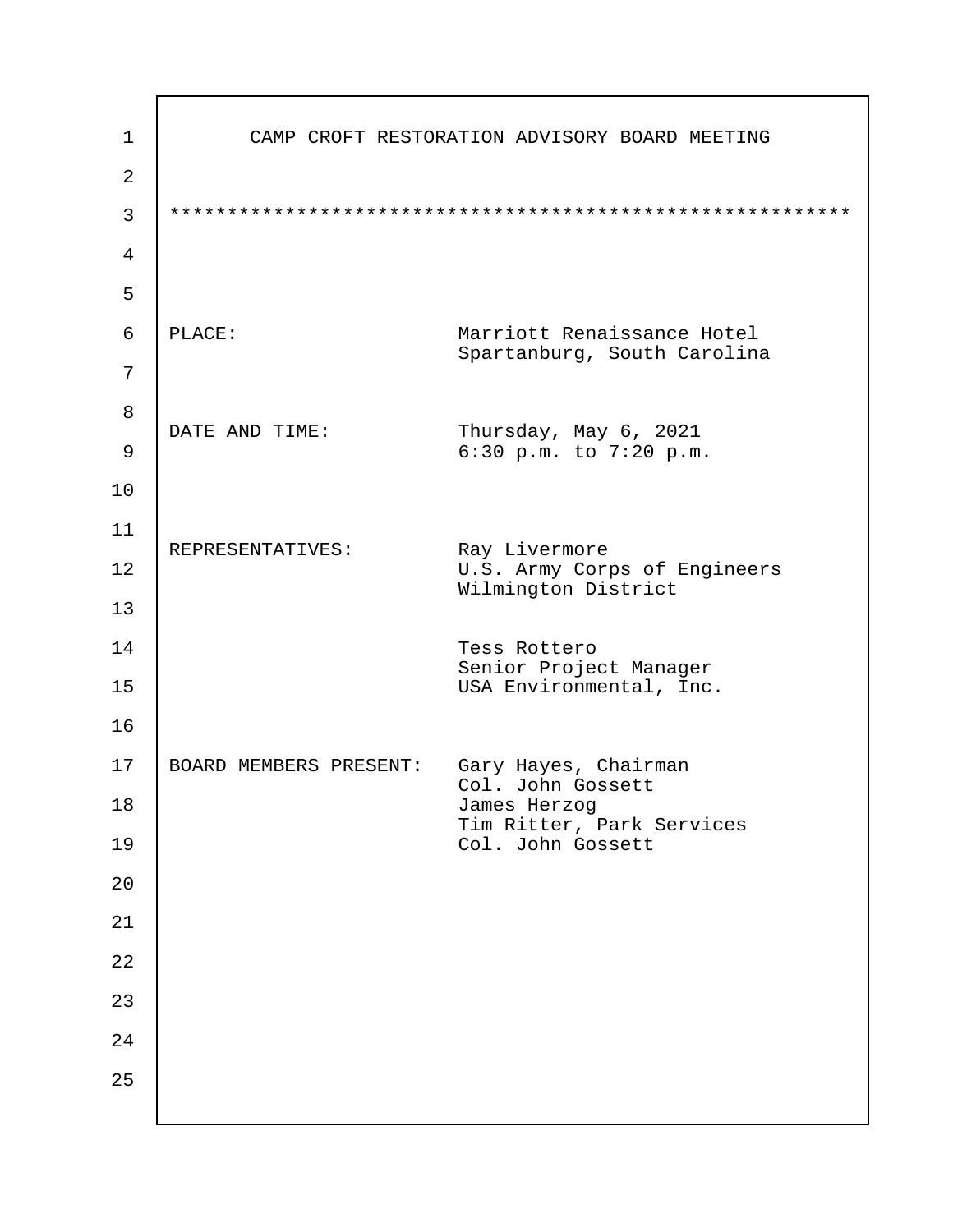Page 2

| 1                                  | <b>INDEX</b>                                                                  |
|------------------------------------|-------------------------------------------------------------------------------|
| $\overline{2}$                     |                                                                               |
| 3                                  | Welcome by Mr. Hayes<br>3                                                     |
| $\overline{4}$<br>5<br>6<br>7<br>8 | New Business<br>May 7, 2021 Clean-Up Demonstration  31<br><b>Old Business</b> |
| $9\,$                              | Appointment of DHEC Representative to RAB  32                                 |
| 10                                 | Funding Update<br>33                                                          |
| 11<br>12                           | 39                                                                            |
| 13                                 | Certificate of Reporter<br>40                                                 |
| 14                                 |                                                                               |
| 15                                 |                                                                               |
| 16                                 |                                                                               |
| 17                                 |                                                                               |
| 18                                 | Reported by:<br>Jane S. Wehunt<br><b>Garber Reporting Service</b>             |
| 19                                 | 1226 Pickens Street<br>Columbia, South Carolina 29201                         |
| 20                                 |                                                                               |
| 21                                 |                                                                               |
| 22                                 |                                                                               |
| 23                                 |                                                                               |
| 24                                 |                                                                               |
| 25                                 |                                                                               |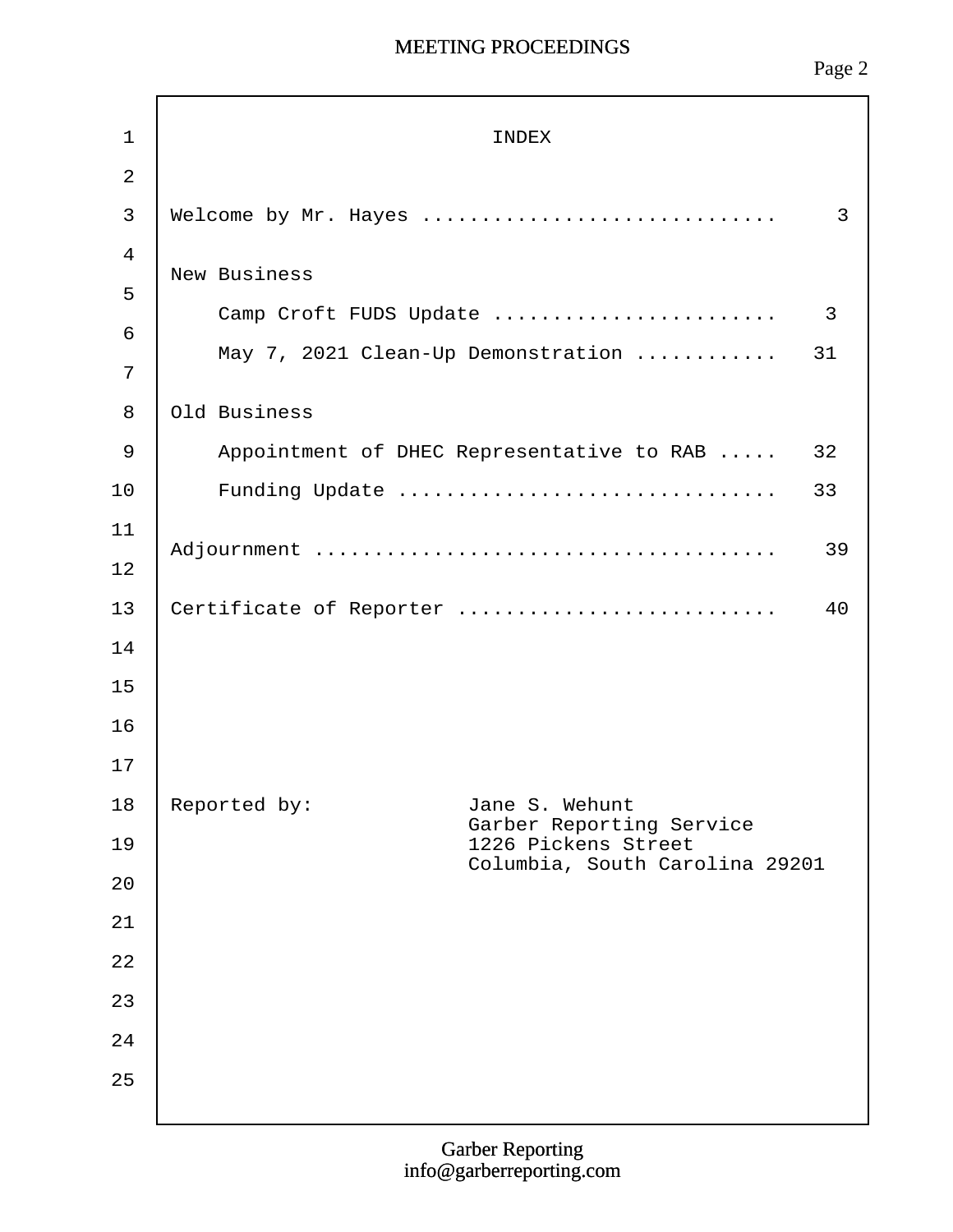<span id="page-3-0"></span>

| $\overline{2}$ | Hope everybody is doing good and pray for the         |
|----------------|-------------------------------------------------------|
| 3              | people we lost. It's been a tough time for everybody, |
| 4              | I know. We're going to get the meeting started. If    |
| 5              | you have something to say, please raise your hand and |
| 6              | tell us your name. We're dictating the meeting. So    |
| $\overline{7}$ | everything you talk about, please speak clearly and   |
| 8              | speak up where we don't have to ask you what you said |
| 9              | and stuff like that. But this is the United States    |
| 10             | Corps of Engineers Clean-up for Camp Croft State      |
| 11             | -- Former Croft Military Base, and this is the        |
| 12             | Restoration Advisory Board meeting, May 6, 2021.      |
| 13             | Our New Business, I'm going to turn it over to        |
| 14             | Ray. He's got the Camp Croft FUDS update.             |
| 15             | <b>MR. LIVERMORE:</b>                                 |
| 16             | I'd like to welcome everybody to the meeting. As      |
| 17             | Gary had mentioned, we certainly are happy to hold    |
| 18             | these meetings, again. It's been about, as we were    |
| 19             | talking earlier, about 15 months, I think, since our  |
| 20             | last meeting. So some sense of normalcy, we're ready  |
| 21             | to get back to work. And as Gary had mentioned, we've |
| 22             | implemented or starting to implement the remedial     |
| 23             | action for Camp Croft, formerly U.S. Defense Site     |
| 24             | Project 07, which is the Croft State Park. And so we  |
| 25             | mobilized to the field in January to start that work. |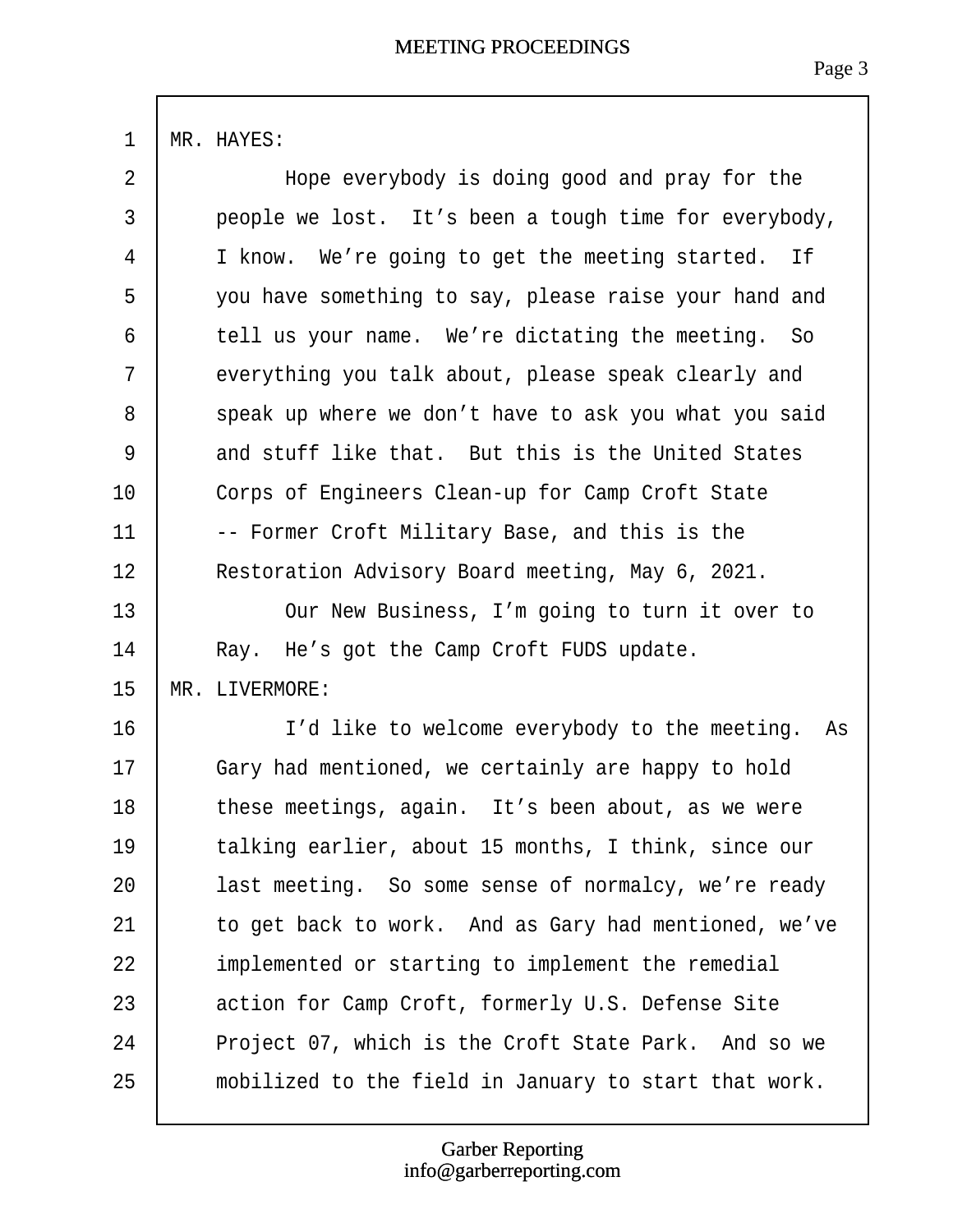- <span id="page-4-0"></span>1 That work, primarily, consists of a combination of
- 2 using advance geophysical classifications for
- 3 subsurface clearance. And then, also, in addition to
- 4 DGM and some analog tools, depending on the terrain and
- 5 accessibility for certain areas, we're using a
- 6 combination of land use controls, which is public
- 7 education. We've talked about that with some of the
- 8 other remedies for the other projects. And that
- 9 chnsists of signage that has been installed and
- 10 brochures, educational brochures, on the potential to
- 11  $\phi$ ncounter unexploded ordnance items. And, obviously,
- 12 what the protocol is, the three 3 Rs, as we say,
- 13 Recognize potential UXO items, Retreat from the area,
- 14 and then Report it to the local authorities and let
- 15 them handle it.
- 16 **So looking through the presentation here, the**
- 17 first page -- I figured it'd been a while since we had
- 18 met. We had said 15 months. So I wanted to include a
- 19 silde that illustrates the projects that were
- 20 identified from the remedial investigation and the
- 21 feasibility study. These projects were identified
- 22 needing further action, some type of clean-up, active
- 23  $\phi$  dean-up, like we're doing in Project 07, the Croft
- 24 State Park, or public education, which we have
- 25 implemented at Projects 03 and 05. That consisted of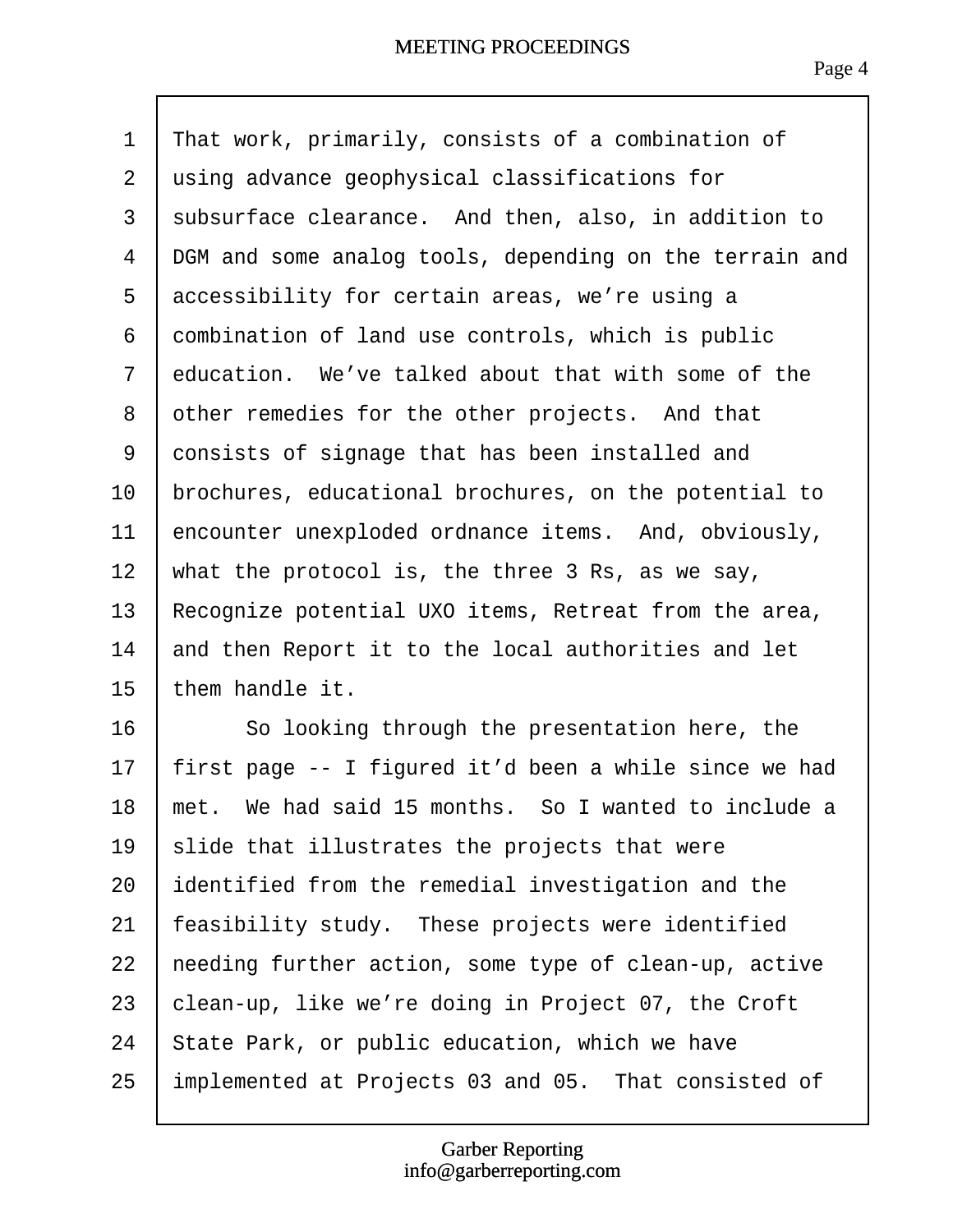$\Gamma$ 

<span id="page-5-0"></span>

| 1              | signage that was installed and brochures that were also |
|----------------|---------------------------------------------------------|
| $\overline{2}$ | produced for those projects.                            |
| 3              | So Projects 03 and 05, the remedy has been              |
| 4              | implemented. We are in a process that's called five-    |
| 5              | year reviews. So the party that implements the          |
| 6              | remedial action where there's a potential for           |
| $\overline{7}$ | unacceptable risk to still be at the site due to        |
| 8              | potential items, hazards associated with that site      |
| 9              | still remaining, we have to come back every five years  |
| 10             | and re-evaluate the remedy and make sure that it's      |
| 11             | protective of human health. And so we're in that        |
| 12             | process now with Projects 03 and 05 where we will come  |
| 13             | back every five years. We'll evaluate that remedy and   |
| 14             | make changes if there's something that's needed to      |
| 15             | address potential risks.                                |
| 16             | So Project 07 is the first project where we are         |
| 17             | actively implementing the remedial action. And as I     |
| 18             | indicated, that constitutes advanced geophysical        |
| 19             | classification. It's 1,277 acres for the Croft State    |
| 20             | Park, and as you can see on the figure here, it's the   |
| 21             | light blue Project 07. If there's not any questions on  |
| 22             | this slide for me, the RAB members, we can move over to |
| 23             | the second slide.                                       |
| 24             | MR. HAYES:                                              |
| 25             | Any questions?                                          |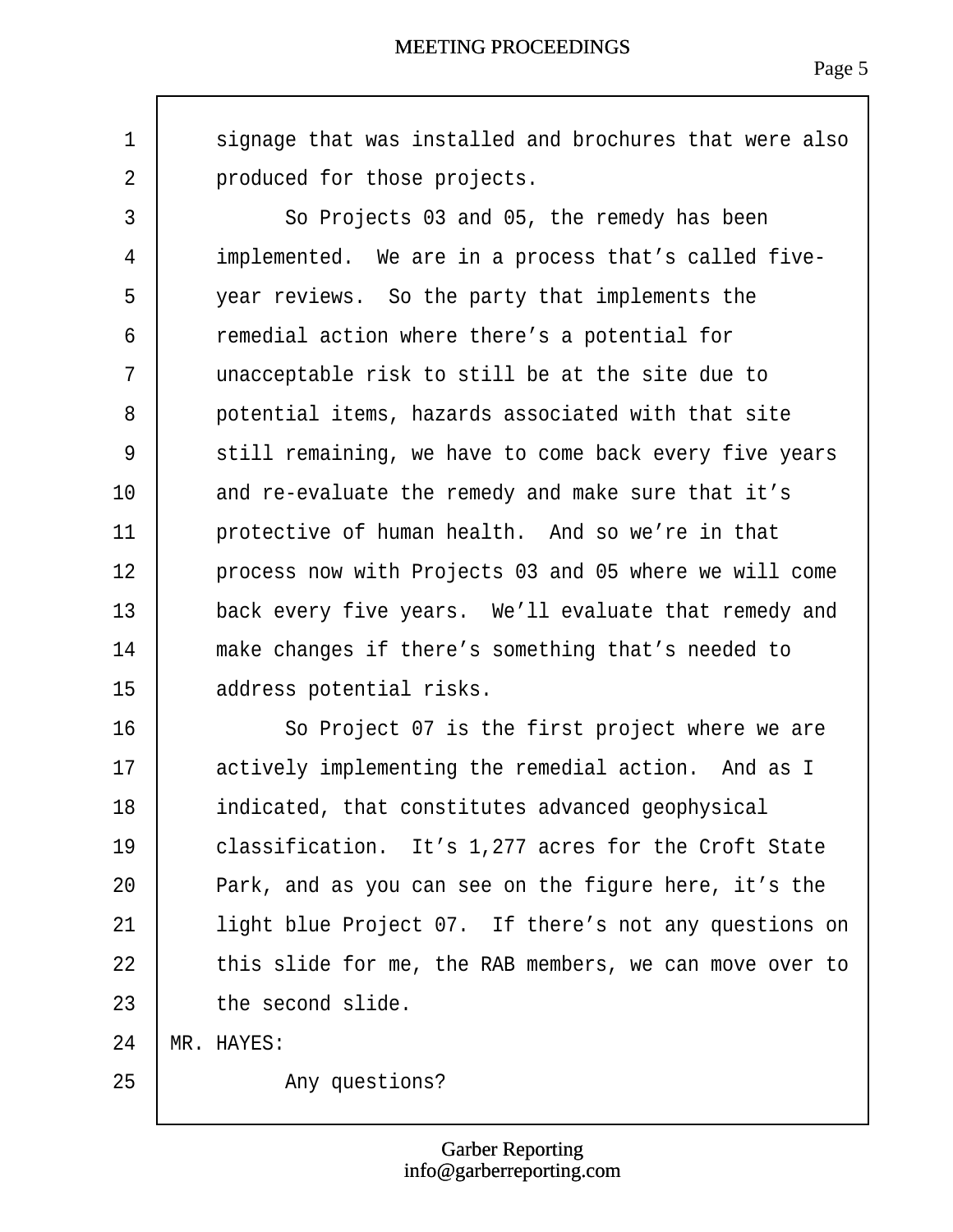<span id="page-6-0"></span>

| 1              | [NO RESPONSE]                                          |
|----------------|--------------------------------------------------------|
| $\overline{2}$ | MR. LIVERMORE:                                         |
| 3              | So the second slide here is Project 07. This in        |
| 4              | order to implement the remedial action at Project 07   |
| 5              | due to the funding requirements to actually implement  |
| 6              | the remedy, we divided the Project 07 into subareas,   |
| 7              | which we are addressing at intervals based on funding  |
| 8              | availability and, obviously, contract availability as  |
| 9              | well. So you can see the cross-hatched areas there on  |
| 10             | the upper left of this figure. Subareas 1, 2, 4 and 6  |
| 11             | are the areas where we are implementing the remedial   |
| 12             | action at this time.                                   |
| 13             | One thing I wanted to mention about this figure        |
| 14             | as well is the Subarea 14. That is an area where we've |
| 15             | been coordinating with the Park Service. That is the   |
| 16             | campground area where they have a lot of high use. And |
| 17             | so we've been coordinating with the park personnel to  |
| 18             | identify the proper times to be able to, I guess,      |
| 19             | eliminate or stop the reservations at the campsite to  |
| 20             | be able to implement this remedial action, because it  |
| 21             | requires evacuation of the site to be able to survey   |
| 22             | and, obviously, excavate potential unexploded ordnance |
| 23             | items. So we've identified December as the time frame, |
| 24             | I guess, the tentative schedule, to start that effort. |
| 25             | We're currently working with the contractor to         |

 $\Gamma$ 

#### Garber Reporting info@garberreporting.com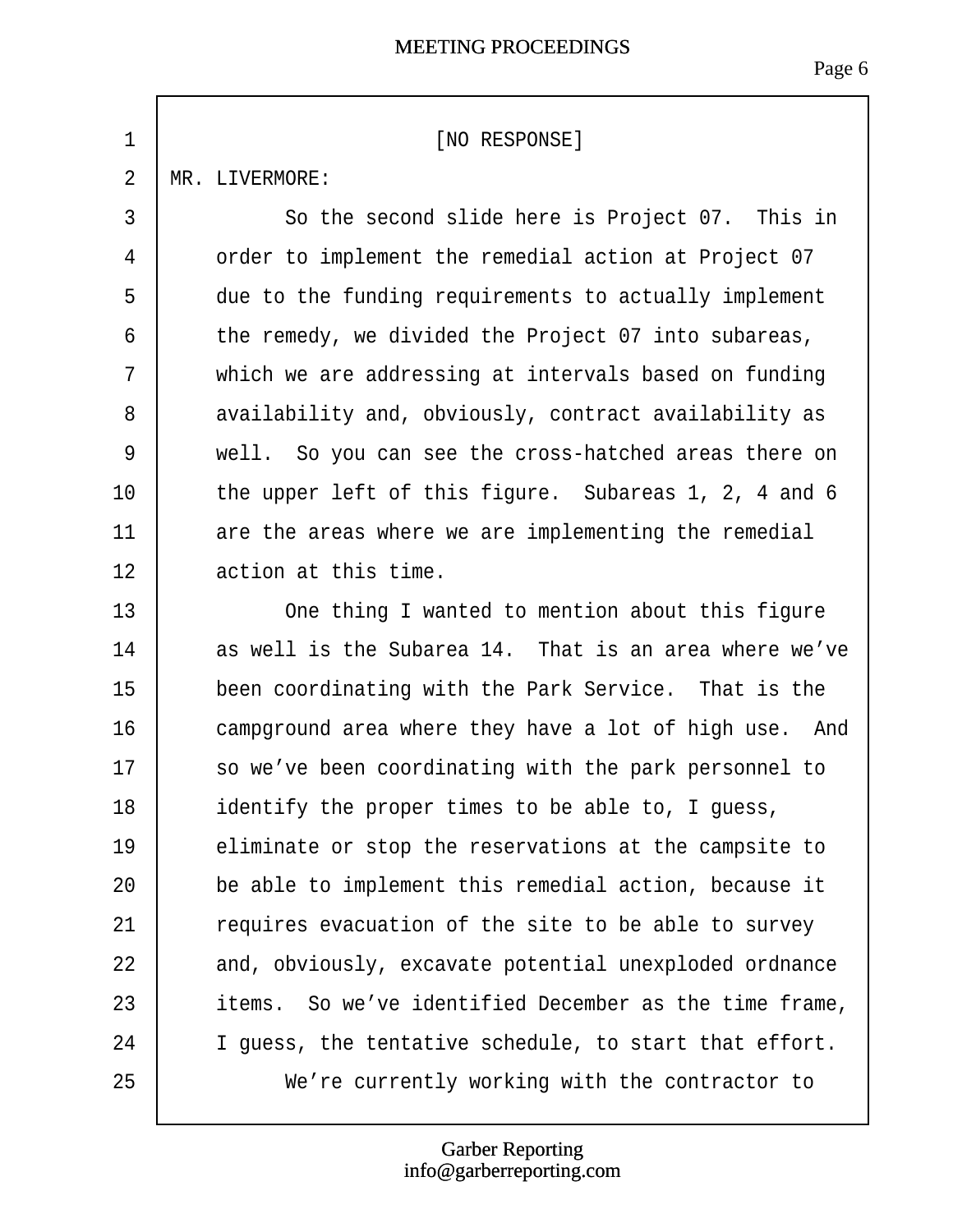<span id="page-7-0"></span>

| 1              | identify what areas we will have to start and the       |
|----------------|---------------------------------------------------------|
| $\overline{2}$ | sequence as far as going forward to implement that      |
| 3              | remedial action. And, obviously, with the park, we've   |
| 4              | been working with Tim as far as stopping the            |
| 5              | reservations for that area so we can implement that     |
| 6              | spmetime in the fall. And, obviously, that's a          |
| 7              | tentative schedule. So that will continue to be firmed  |
| 8              | up as we get closer to that time frame. They'll look    |
| 9              | at that Subarea 14 as far as additional work in         |
| 10             | Project 07.                                             |
| 11             | So any questions or comments about this slide?          |
| 12             | [NO RESPONSE]                                           |
| 13             | And the next slide is just a picture of the APEX        |
| 14             | equipment, the advanced geophysical classification.     |
| 15             | This is an update through 30 April, so this is          |
| 16             | ihformation that we've received from Weston, our        |
| 17             | contractor that is implementing the remedial action of  |
| 18             | Project 07. So we can go ahead and flip through that.   |
| 19             | And so this figure here, slide, shows the map on        |
| 20             | the right. So in the green outline on the right is      |
| 21             | Project 07. The black outline is the subareas that      |
| 22             | we're addressing under the current contract. Again,     |
| 23             | the subareas were created due to funding limitations.   |
| 24             | \$0 we anticipate once we have implemented the remedy   |
| 25             | for the areas, subareas, inside the black boundary that |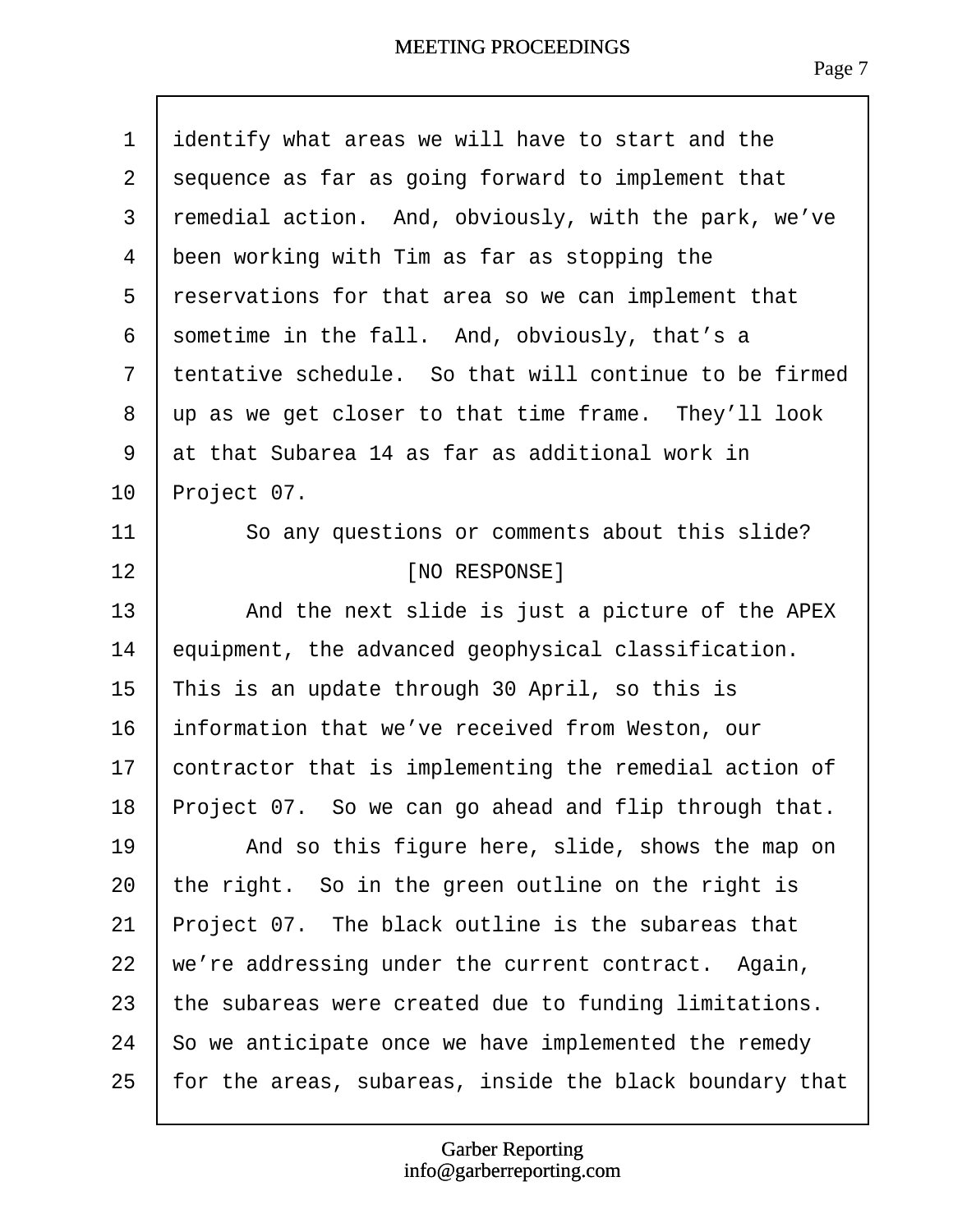<span id="page-8-0"></span>1 we will award additional task orders to complete the 2 other subareas within Project 07 boundary. 3 | In regards to the progress to-date, "QA and QC 4 blind seeding on going," what that entails is, prior to 5 actively going out and using the geophysical equipment, 6 we have to do blind seeding. So that involves using, 7 what we call, ISO's, objects that are pipes that are 8 sheeded blindly before the survey team goes out. And so ·9· ·they're seeded in a plot of land, which we call an 10 instrument verification strip. And then they're also 11 seeded in the area where we're going to be clearing. 12 And so this is done blind to the survey team. And so 13 it's, basically, a QC check on the equipment and the 14 *Sperators.* So they have to find a 100 percent of these 15 items with the equipment. Again, it's a QC check on 16 the equipment and the operators to make sure that 17  $\epsilon$  verything is operating as intended and that they can 18 find these items. 19 | Now, there's also a QC and QA. So Weston, the 20 *contractor, does that for their party, for their own* 21  $\frac{1}{2}$  survey team. Again, they're blindly seeding the area. 22 Their survey team has to find a 100 percent of these 23 items. And then a QA is done as well. And so we have 24 an independent third-party, another contractor, 25 Arcadis, that is involved. And so they are doing the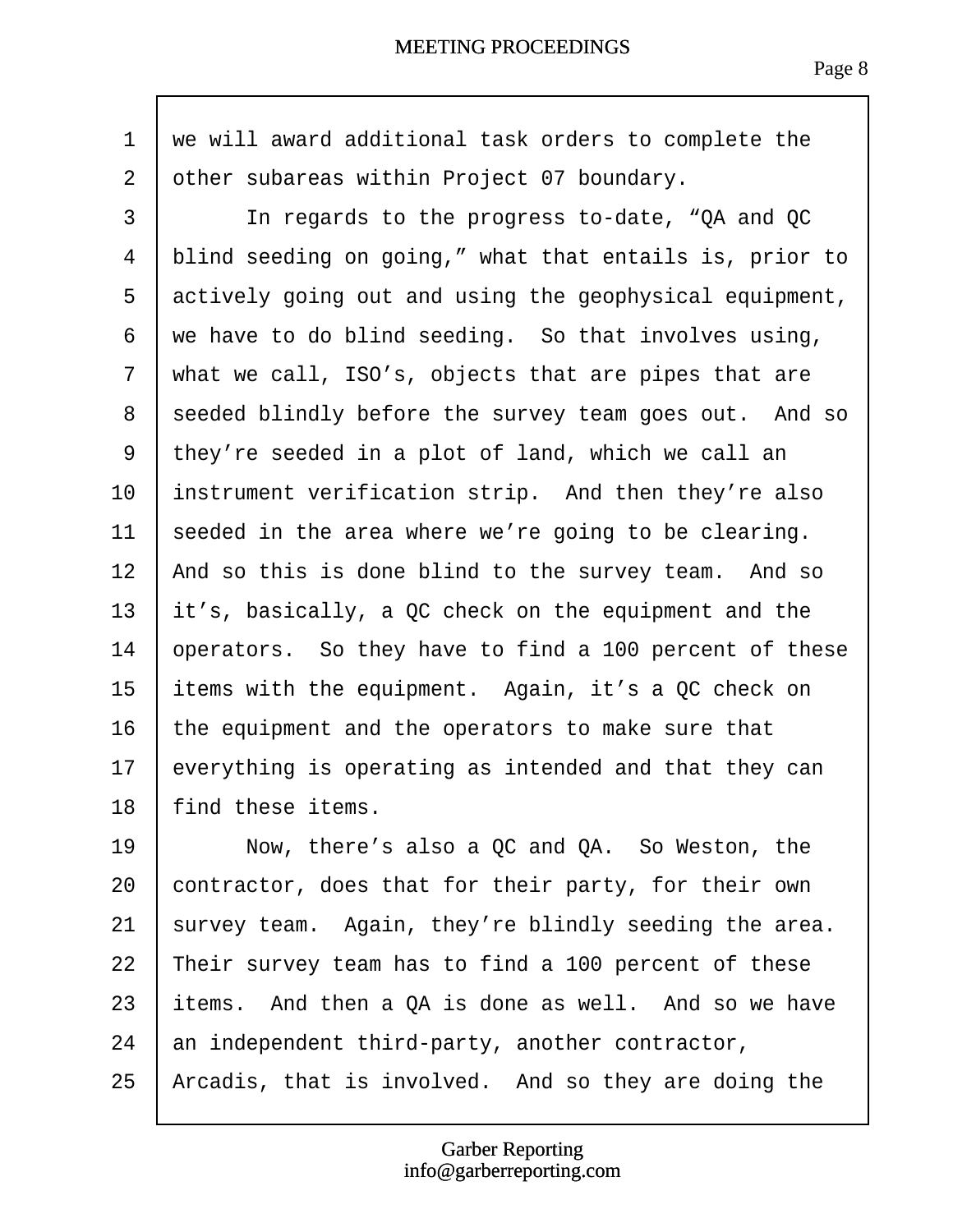<span id="page-9-0"></span>

| 1              | Q.A. on Weston. So they're, again, doing the blind      |
|----------------|---------------------------------------------------------|
| 2              | seed, and the survey team is required to find a 100     |
| 3              | percent of these items to ensure that the equipment and |
| 4              | the operators are operating satisfactorily. And so      |
| 5              | that's what that first bullet is indicating.            |
| 6              | The second bullet, the Production --                    |
| $\overline{7}$ | MR. HAYES:                                              |
| 8              | Do they get to know how many they've got to find?       |
| 9              | MR. LIVERMORE:                                          |
| 10             | Well, the survey team doesn't know.                     |
| 11             | MS. TABANO:                                             |
| 12             | [Indicates affirmative response.]                       |
| 13             | MR. LIVERMORE:                                          |
| 14             | I guess, Gretchen, they don't know that. So,            |
| 15             | yeah. Gretchen Tabano, she's the project manager for    |
| 16             | Weston, and so she has indicated that they don't know   |
| 17             | the number of items that have been seeded in that area. |
| 18             | <b>MS. TABANO:</b>                                      |
| 19             | No, there's a minimum number that they have, one        |
| 20             | operator per equipment per day, but there's no maximum. |
| 21             | So there could be a 100 of them that they're going over |
| 22             | and have to find. Then we have a firewall plan with     |
| 23             | set individuals who know the seed locations and numbers |
| 24             | and every other team member not knowing. I'm not        |
| 25             | behind the firewall, for instance. So I'm not allowed   |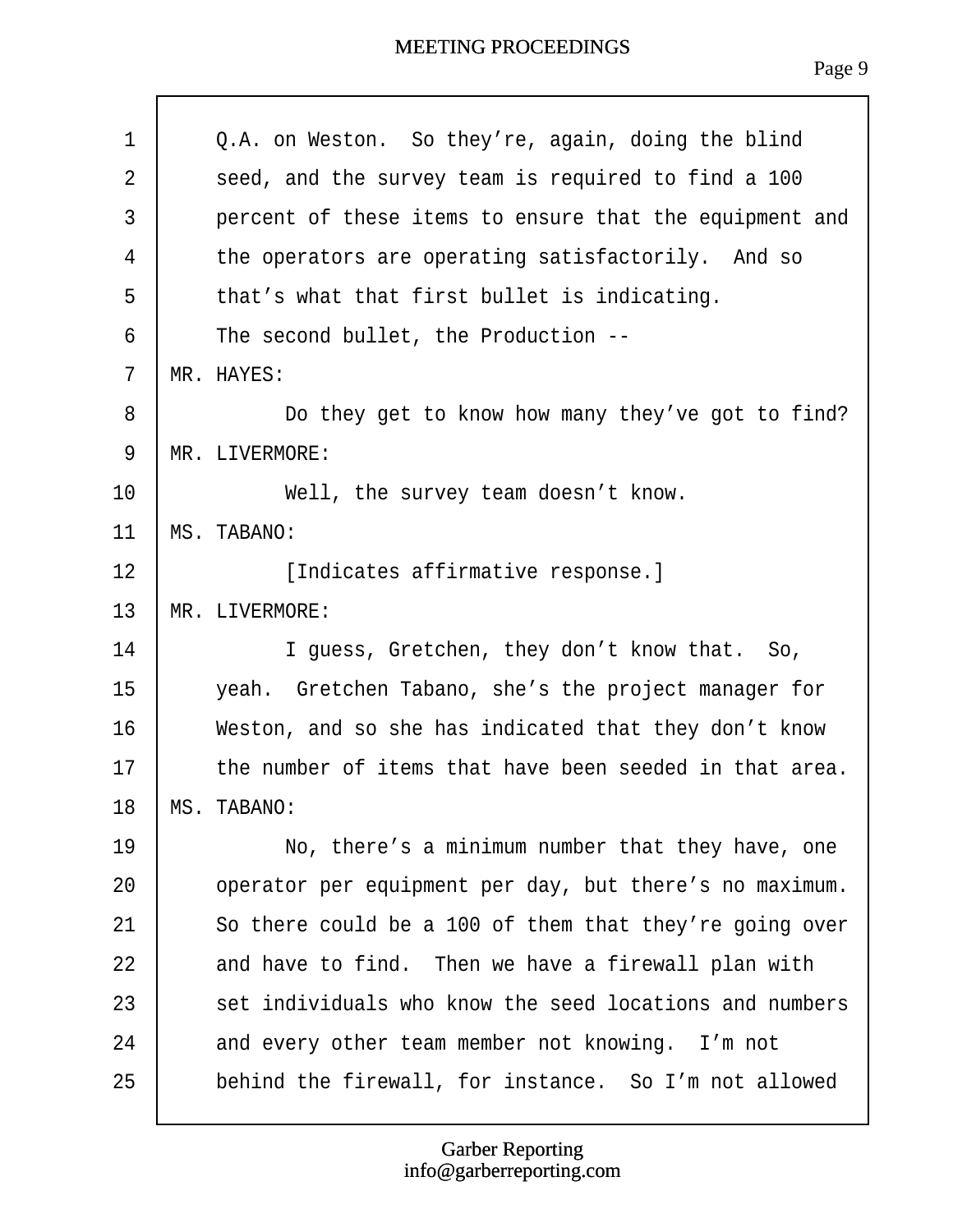<span id="page-10-0"></span>

|          | to know where they are. I only get to know after the    |
|----------|---------------------------------------------------------|
|          | fact that they've found the seeds. We select people     |
|          | from Weston that are allowed the information. And then  |
|          | on the side, a separate USACE contractor, Arcadis, is   |
|          | performing that work.                                   |
|          | MR. HAYES:                                              |
|          | Good, thank you.                                        |
|          | MR. LIVERMORE:                                          |
|          | And so the second bullet there is just -- the           |
|          | AGC, again, that's the acronym for the Advanced         |
|          | Geophysical Classification. And so that is the APEX     |
|          | equipment that was on the previous slide, the wheeled   |
|          | cart. And what that has, we'll see it tomorrow during   |
|          | the demonstration visit, and they can, obviously,       |
|          | probably describe it a little bit in more detail than I |
|          | can. But my knowledge of learning about this equipment  |
|          | is, basically, it has sensors on the cart that it uses  |
|          | electromagnetics that sends a signal in the subsurface  |
|          | that provides polarization curves based on the signal   |
|          | received back due to items in the subsurface. And so    |
|          | they match that against the library of known items.     |
|          | For instance, at this site we have found hand grenades  |
|          | recently, mortars, things of that nature. And so in     |
|          | our library, we have known figures of the polarization  |
|          | VK curves, which they will match against what we find.  |
| 12<br>13 |                                                         |

 $\sqrt{ }$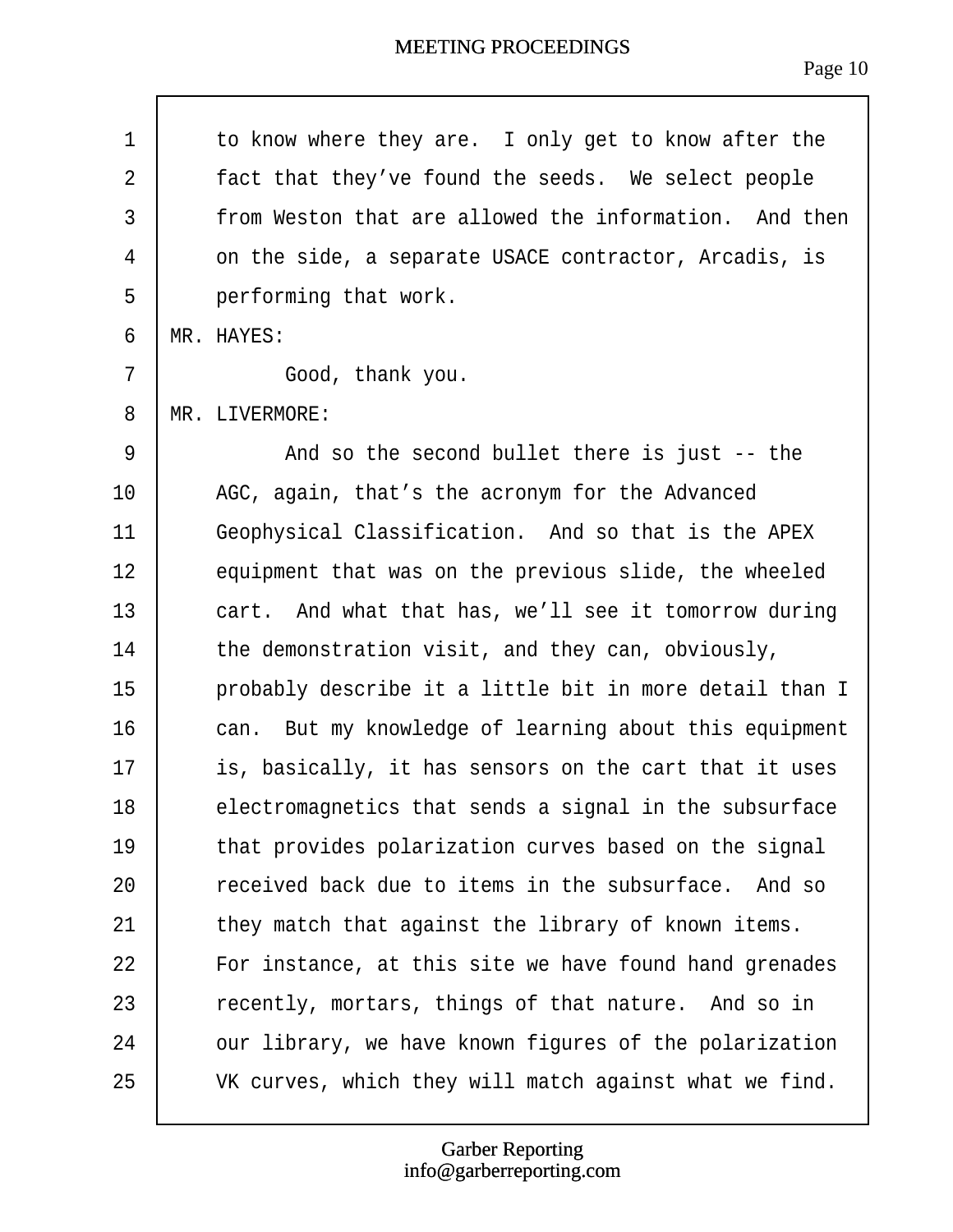<span id="page-11-0"></span>

| 1              | And that's how we will determine what items will be    |
|----------------|--------------------------------------------------------|
| $\overline{2}$ | excavated after this geophysical classification        |
| 3              | equipment is used.                                     |
| 4              | The third bullet there, the Park Service has --        |
| 5              | we had a little bit of an incident inadvertently where |
| 6              | Homestead Site No. 1 was a historical site that was    |
| $\overline{7}$ | inadvertently intruded on by the survey team, and some |
| 8              | items were, I guess, impacted at the site. And so we   |
| 9              | have worked with the Park Service to produce a memo    |
| 10             | that documented that issue. I believe we had -- SHPO   |
| 11             | was involved with that as well, Gretchen, that will    |
| 12             | look at that. A memo will be produced to SHPO to,      |
| 13             | basically, document this issue and have a, I guess,    |
| 14             | corrective action moving forward so this incident is   |
| 15             | not conducted again. So I don't know. Tim, did you     |
| 16             | have that from the Park Service? Did you have any      |
| 17             | questions or concerns with what has transpired since   |
| 18             | the memo has been --                                   |
| 19             | MR. RITTER:                                            |
| 20             | No. Our resource management team and our main          |
| 21             | office in Columbia are the main ones that are looking  |
| 22             | over that action that you guys have taken account for  |
| 23             | that.                                                  |
| 24             | MR. HAYES:                                             |
| 25             | Does the old home place have a name?                   |

 $\sqrt{ }$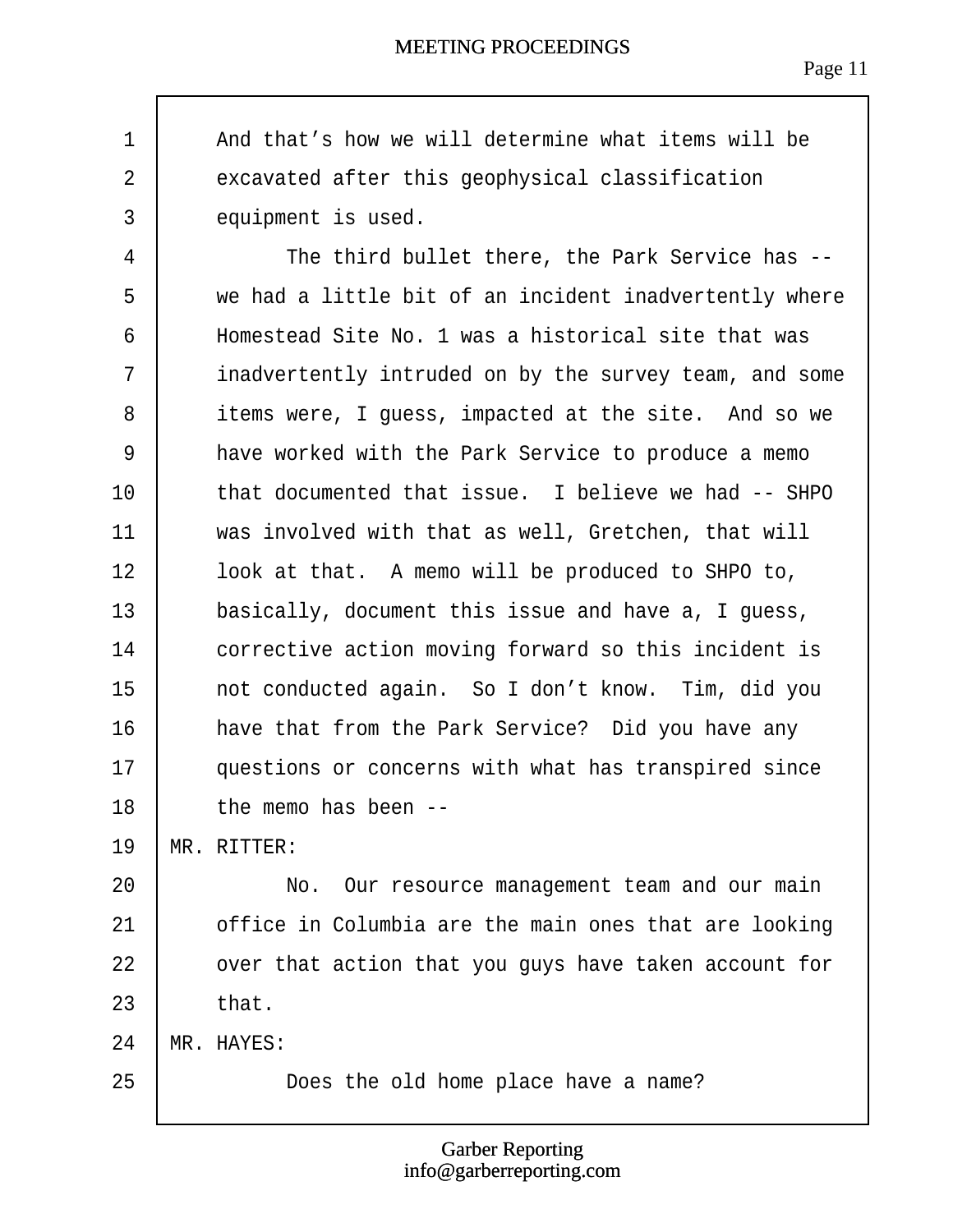<span id="page-12-0"></span>

| $\mathbf{1}$   | MR. RITTER:                                            |
|----------------|--------------------------------------------------------|
| $\overline{2}$ | Actually, I don't think we know exactly who was        |
| 3              | at that particular one. Our kind of resident historian |
| 4              | that has a lot of knowledge about the different        |
| 5              | homesites, I don't think he has a particular family    |
| 6              | name that he knew of that was associated with that     |
| $\overline{7}$ | homesite.                                              |
| 8              | MS. TABANO:                                            |
| 9              | There were two family names that came up that we       |
| 10             | were able to get and did some research into. The area  |
| 11             | was used for farming. Only those two families were     |
| 12             | identified as possibilities of the families that lived |
| 13             | in that area in the 1800s, which is the time frame     |
| 14             | we're talking about.                                   |
| 15             | <b>MR. HAYES:</b>                                      |
| 16             | You're talking about Stanley?                          |
| 17             | MR. RITTER:                                            |
| 18             | Yes, Stanley, but, yeah. I think that's one of         |
| 19             | the things they're doing that's helping us out.        |
| 20             | They're helping to do some research to give the Park   |
| 21             | Service more knowledge about the area.                 |
| 22             | <b>MR. HAYES:</b>                                      |
| 23             | Anybody that knows, Stanley would know.                |
| 24             | MR. RITTER:                                            |
| 25             | Yeah.                                                  |
|                |                                                        |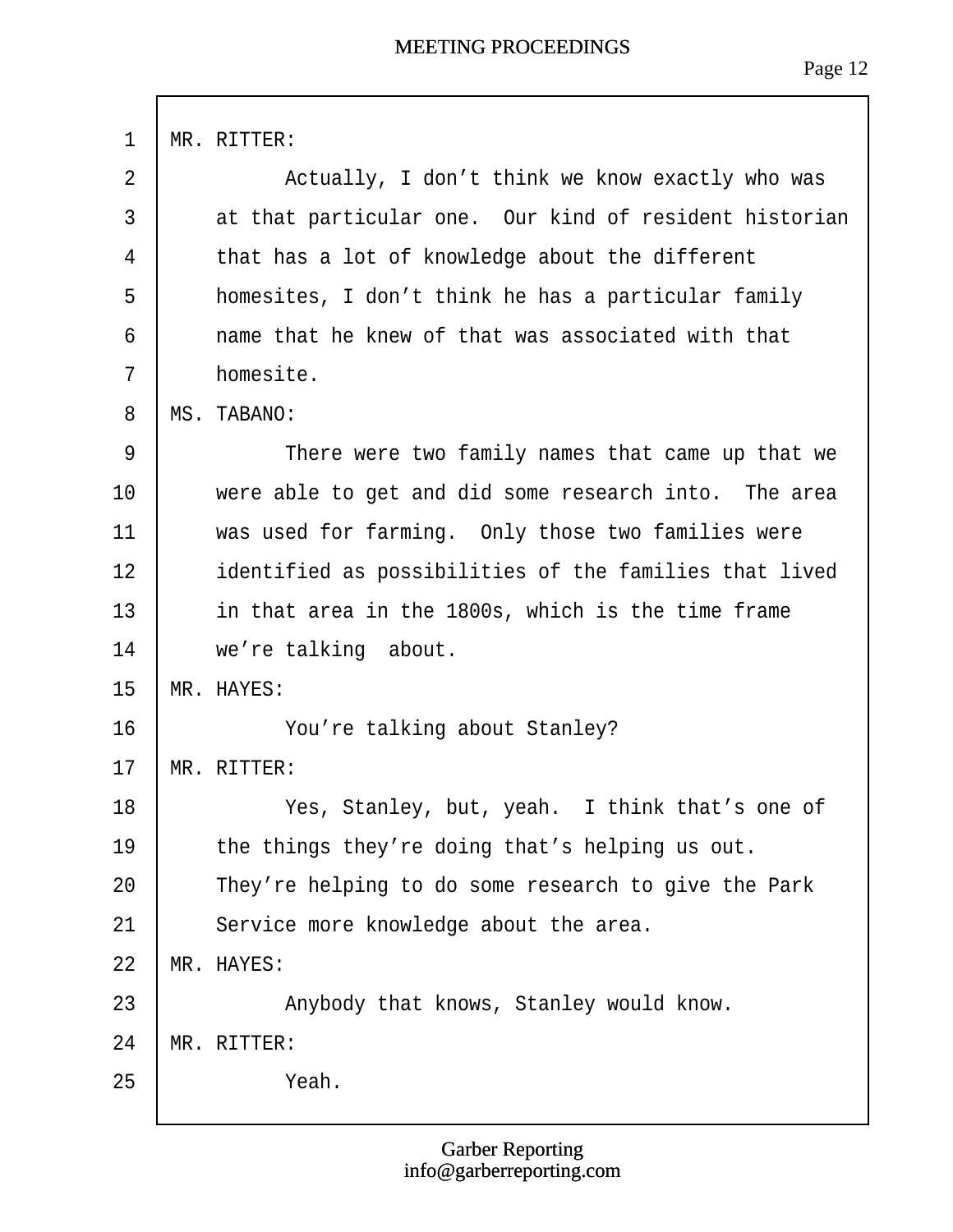<span id="page-13-0"></span>

| $\mathbf{1}$   | MR. LIVERMORE:                                         |
|----------------|--------------------------------------------------------|
| $\overline{2}$ | And then the last bullet there is talking about        |
| 3              | MEC items. And so, I guess for those folks that aren't |
| 4              | familiar, obviously, the Department of Defense, we use |
| 5              | plenty of acronyms. And so the MEC items are Munitions |
| 6              | and Explosives of Concern. So that's what we           |
| 7              | classified that have an explosive hazard associated    |
| 8              | with the item. And so we have discovered two MEC items |
| 9              | during the surface clearance.                          |
| 10             | And so the table below identifies the progress         |
| 11             | that has been conducted to this point. And so as far   |
| 12             | as the sequence of activities that have to occur, so   |
| 13             | prior to any type of intrusive work, we're bringing in |
| 14             | the geophysical equipment. We have to do a surface     |
| 15             | clearance of vegetation to be able to get the cart in  |
| 16             | there. And you also have to be able to see the         |
| 17             | surface. So, obviously, there's a potential explosive  |
| 18             | hazard. So there's vegetation clearance that's         |
| 19             | conducted.                                             |
| 20             | You can see that's on the second one there as far      |
| 21             | as the percent that has been done and then the surface |
| 22             | clearance. So what that entails is, basically, the UXO |
| 23             | personnel employees of the contractor that are out in  |
| 24             | the field are using metal detectors that look like     |
| 25             | Schonstedts, if you've seen them, you know, for        |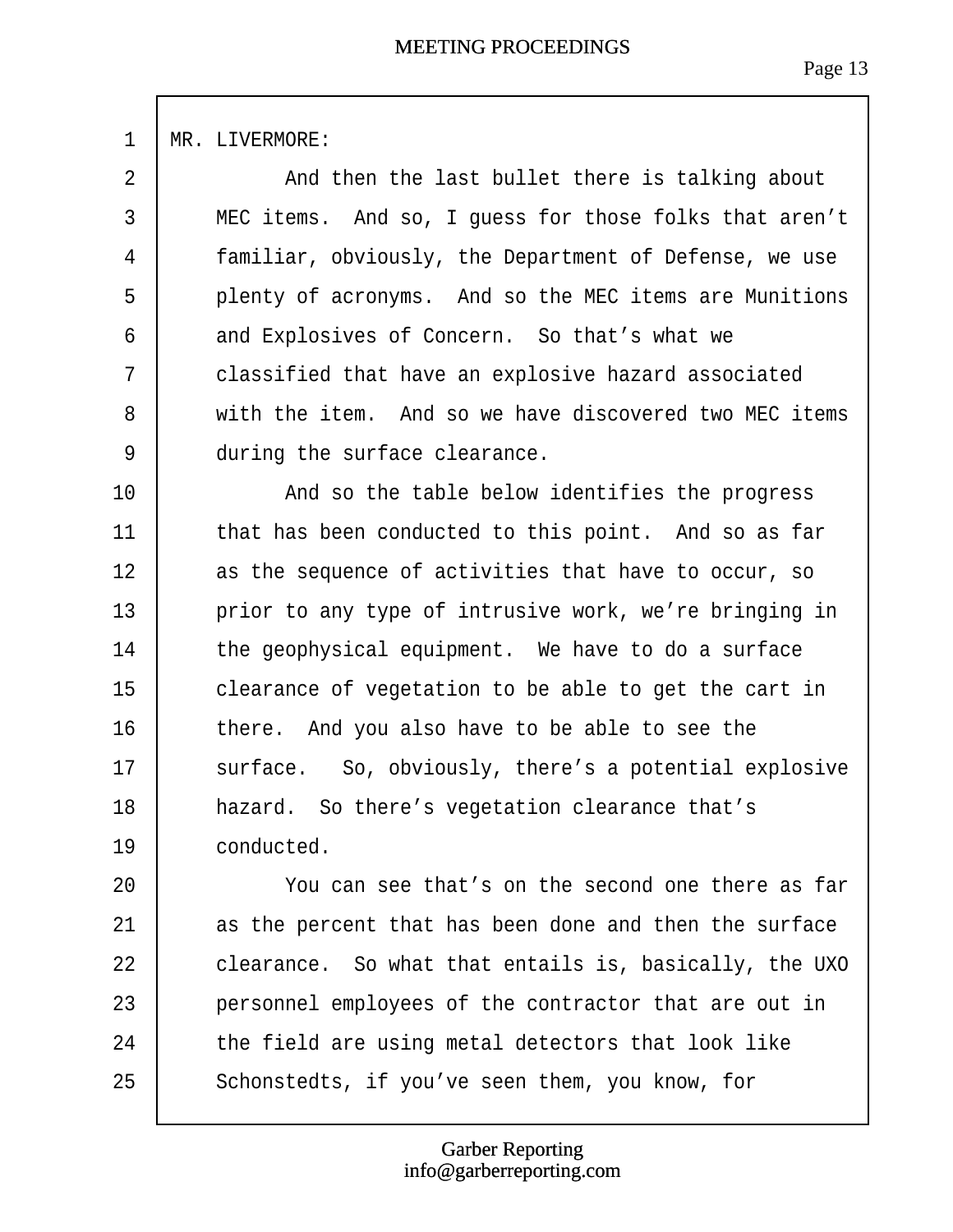<span id="page-14-0"></span>

| $\mathbf 1$    | electrical companies as far as subsurface utilities is  |
|----------------|---------------------------------------------------------|
| $\overline{2}$ | where we use them. And so they're doing a surface       |
| 3              | clearance of the area, again, prior to any kind of      |
| 4              | activity happening to make sure that it is safe for any |
| 5              | subsequent personnel to be operating in that area. And  |
| 6              | so during part of that surface clearance, they have     |
| $\overline{7}$ | discovered two munitions and explosive concern items,   |
| 8              | the MEC items. And we'll talk a little bit about        |
| 9              | those. We've got some pictures later in the slides.     |
| 10             | The AGC survey -- so this is actually bringing in       |
| 11             | the geophysical cart, the equipment. And you can see    |
| 12             | the progress that we had with that. Obviously, we're    |
| 13             | just starting with the geophysical equipment, and then  |
| 14             | you can see below where we have two items that have     |
| 15             | been recovered as far as MEC items. And that's really   |
| 16             | all that I have to touch on this slide. Any questions   |
| 17             | on this slide?                                          |
| 18             | <b>MR. HAYES:</b>                                       |
| 19             | What type of MEC was it?                                |
| 20             | MR. LIVERMORE:                                          |
| 21             | So we'll get into that on the next couple of            |
| 22             | slides. They identify, specifically, what they are.     |
| 23             | And so the next slide illustrates the geophysical       |
| 24             | equipment. You can see on the bottom here, the bottom   |
| 25             | left, that is the APEX. That's the unit that we have.   |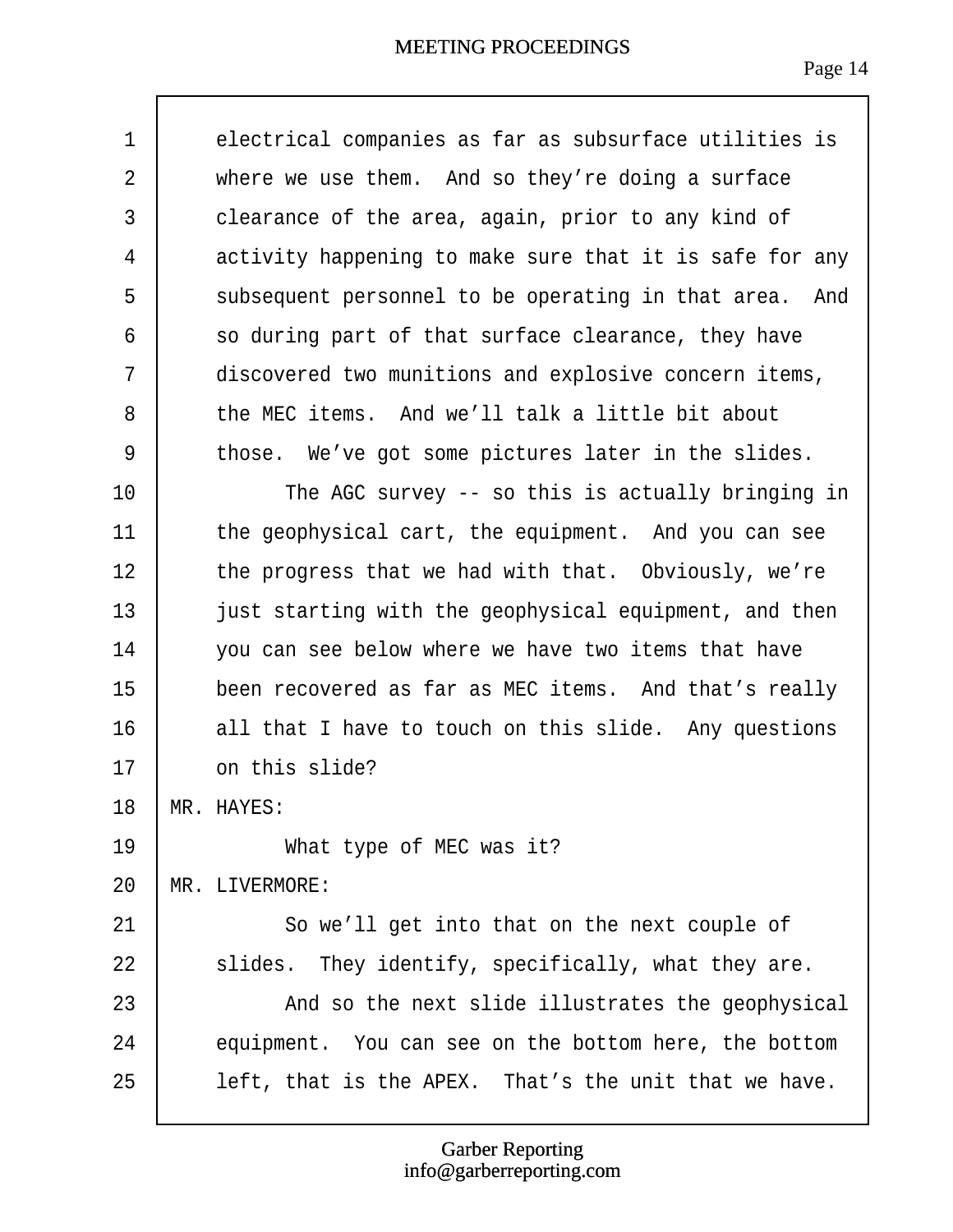<span id="page-15-0"></span>

| 1  | I don't know -- Gretchen, how many of the units, the    |
|----|---------------------------------------------------------|
| 2  | APEX units, do we have? I know I've seen on some of     |
| 3  | your reports, maybe seven different units, I guess, at  |
| 4  | the site?                                               |
| 5  | MS. TABANO:                                             |
| 6  | We are currently operating five units as five           |
| 7  | separate teams starting today with four prior to today. |
| 8  | We have intentions of adding a sixth. So we're going    |
| 9  | to have six total teams running, but we have eight      |
| 10 | APEX's on site. So we have spares in case one breaks    |
| 11 | or we have a power issue or something.                  |
| 12 | <b>MR. LIVERMORE:</b>                                   |
| 13 | The upper left, again, geophysical equipment.           |
| 14 | And so the acronym up there is SLAM. Gretchen and I     |
| 15 | were talking about this before the briefing here, the   |
| 16 | SLAM technology. So we are saying that we are having    |
| 17 | some issues, I guess, with the RTS. Again, this is the  |
| 18 | GPS for the Robotic Total Station, I think is what the  |
| 19 | acronym is. And so we're starting to see some issues,   |
| 20 | I guess, with signals as far as locating ourselves and  |
| 21 | making sure that we have accuracy on the location of    |
| 22 | the equipment.                                          |
| 23 | And so we are looking at this other technology, I       |
| 24 | think it was -- is it Simultaneous Location Mapping, is |
| 25 | that right, for the SLAM? I think that's what it is,    |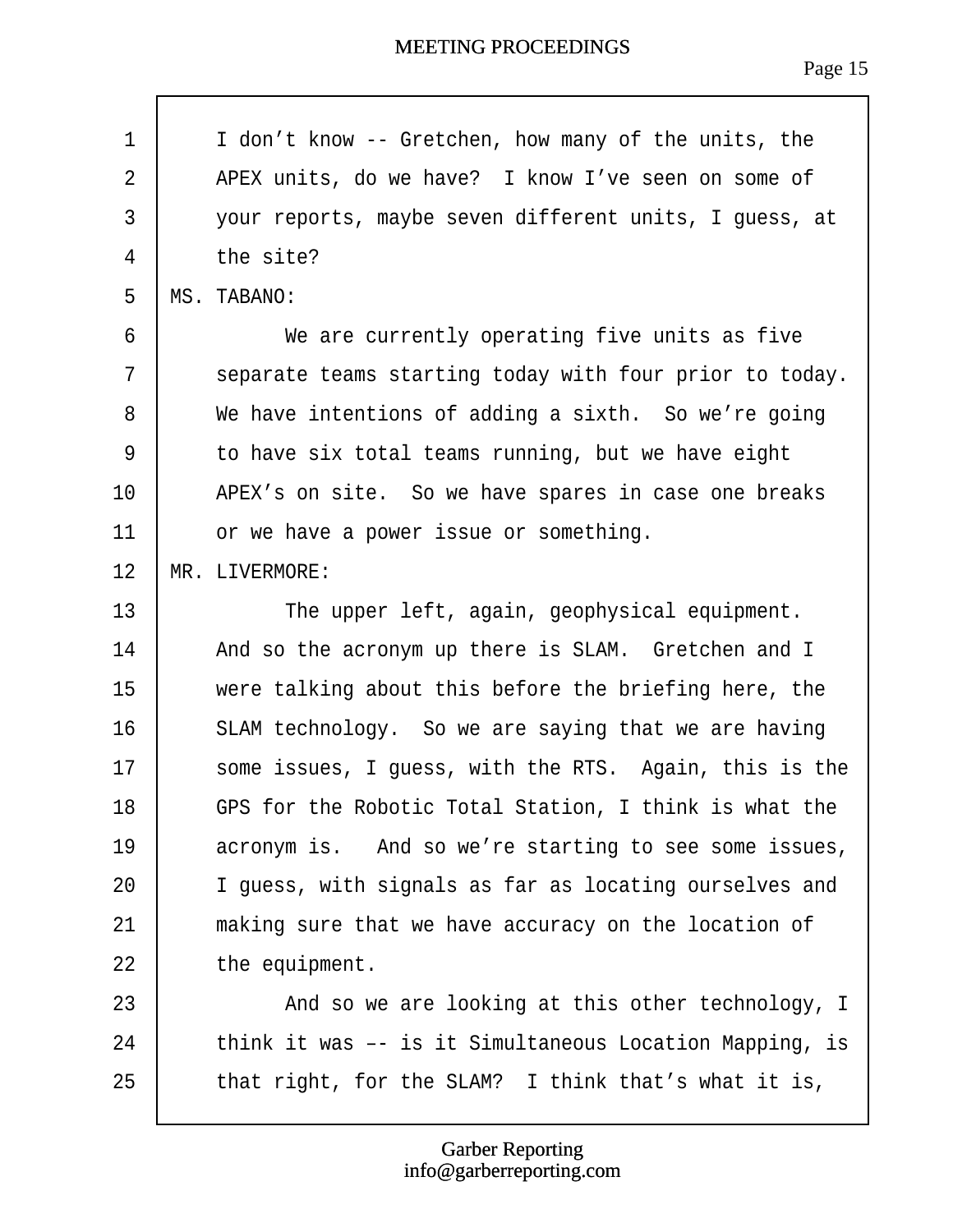<span id="page-16-0"></span>

| 1              | if I recall correctly from the memo. Paul's shaking     |
|----------------|---------------------------------------------------------|
| $\overline{2}$ | his head, so I think I must be right. So if there's     |
| 3              | spme -- I'm hearing from Gretchen that it has been kind |
| 4              | of effective, and it's something that we may be         |
| 5              | transitioning to the site to help us as far as accuracy |
| 6              | and location to make sure that we are accurately        |
| $\overline{7}$ | identifying our surveys, making sure that we are able   |
| 8              | to complete the surveys within the boundaries of the    |
| 9              | project, and also, obviously, able to accurately        |
| 10             | identify where MEC items and items are being found      |
| 11             | during the survey. So that's what that picture is       |
| 12             | there.                                                  |
| 13             | The upper right is the Blind Seeds. So this is          |
| 14             | what we talked about that, basically, pipes of          |
| 15             | different sizes. During the seeding process, the blind  |
| 16             | seeding process, they will bury these in a horizontal   |
| 17             | or a vertical position. And, again, the survey teams    |
| 18             | have to locate a 100 percent of these in order to pass  |
| 19             | and be able to use the equipment at the site.           |
| 20             | In the lower right, it's the surface clearance.         |
| 21             | I mentioned the Schonstedt that the UXO techs are using |
| 22             | there to do the surface clearance for the site. So      |
| 23             | that is it for that slide. Any questions on that        |
| 24             | \$lide?                                                 |
| 25             | [NO RESPONSE]                                           |

 $\lceil$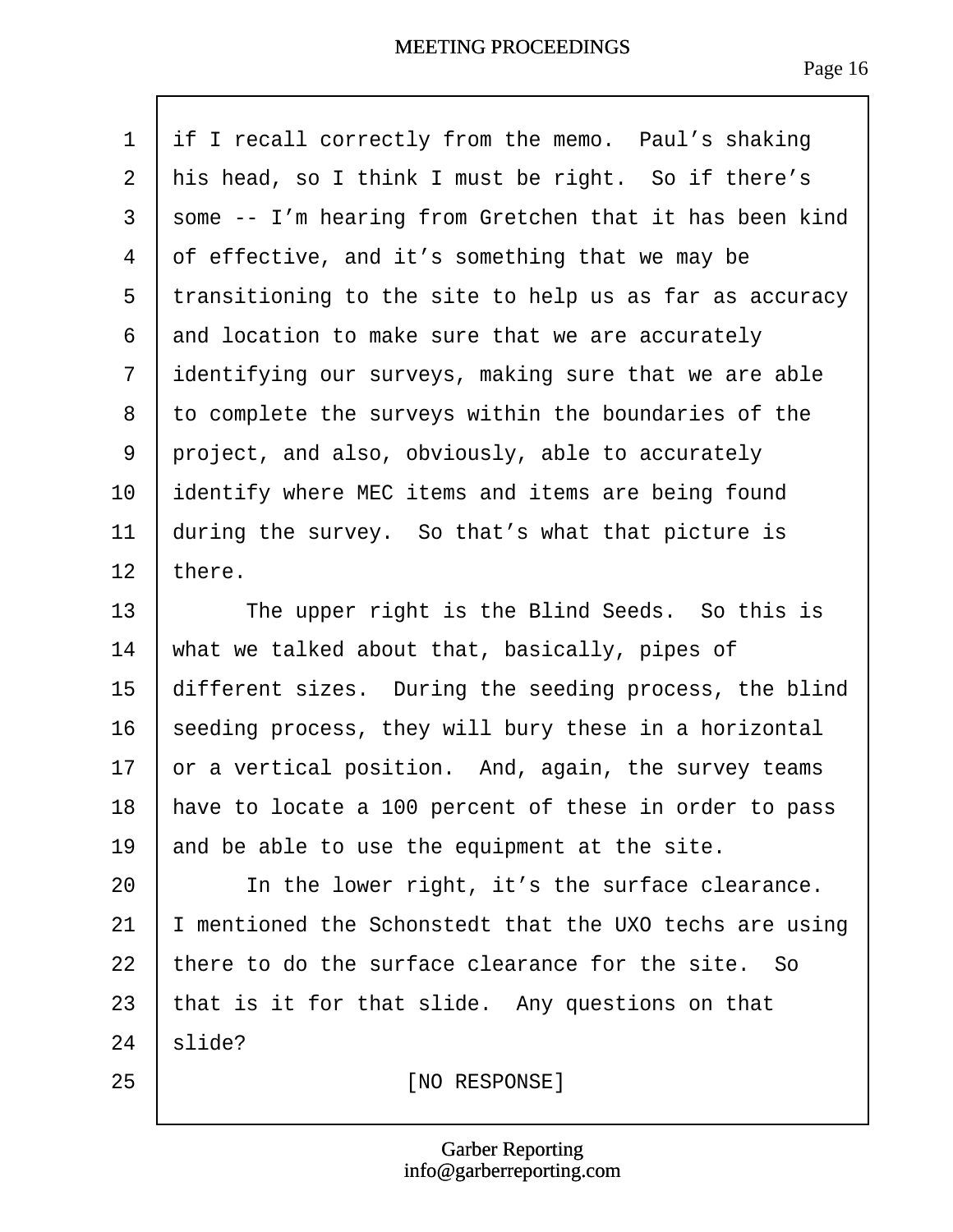<span id="page-17-0"></span>

| $\mathbf{1}$   | MR. LIVERMORE:                                          |
|----------------|---------------------------------------------------------|
| $\overline{2}$ | So the next slide is the two MEC items that were        |
| 3              | discovered. And so you can see on the lower left the    |
| 4              | board information on what was found there, a M17A1      |
| 5              | rifle grenade, signal flare. And then the one on the    |
| 6              | right is a more recent one that we just found. It's a   |
| $\overline{7}$ | Mark II hand grenade HE, High Explosive hand grenade.   |
| 8              | So, obviously, these are munitions and explosives of    |
| 9              | concern that have an explosive component to them.       |
| 10             | And so I believe on the next figure we have the         |
| 11             | actual locations of these where they were discovered as |
| 12             | shown on the map.                                       |
| 13             | <b>COL. GOSSETT:</b>                                    |
| 14             | Did you pull the pins?                                  |
| 15             | <b>MR. LIVERMORE:</b>                                   |
| 16             | Did I pull the pin? No. I was not there. They           |
| 17             | won't let me near it. [Laughter] And so the next        |
| 18             | slide, I like this figure here. It gives you an         |
| 19             | indication of how we're progressing. Again, this is     |
| 20             | the area that we have contracted. So on that previous   |
| 21             | figure, it's the black area that has been contracted at |
| 22             | this point. And so you can see the different areas      |
| 23             | where surface clearance has been conducted to-date, the |
| 24             | vegetation clearance, and then a combination of the     |
| 25             | two. Obviously, the boundaries, then the MEC items, the |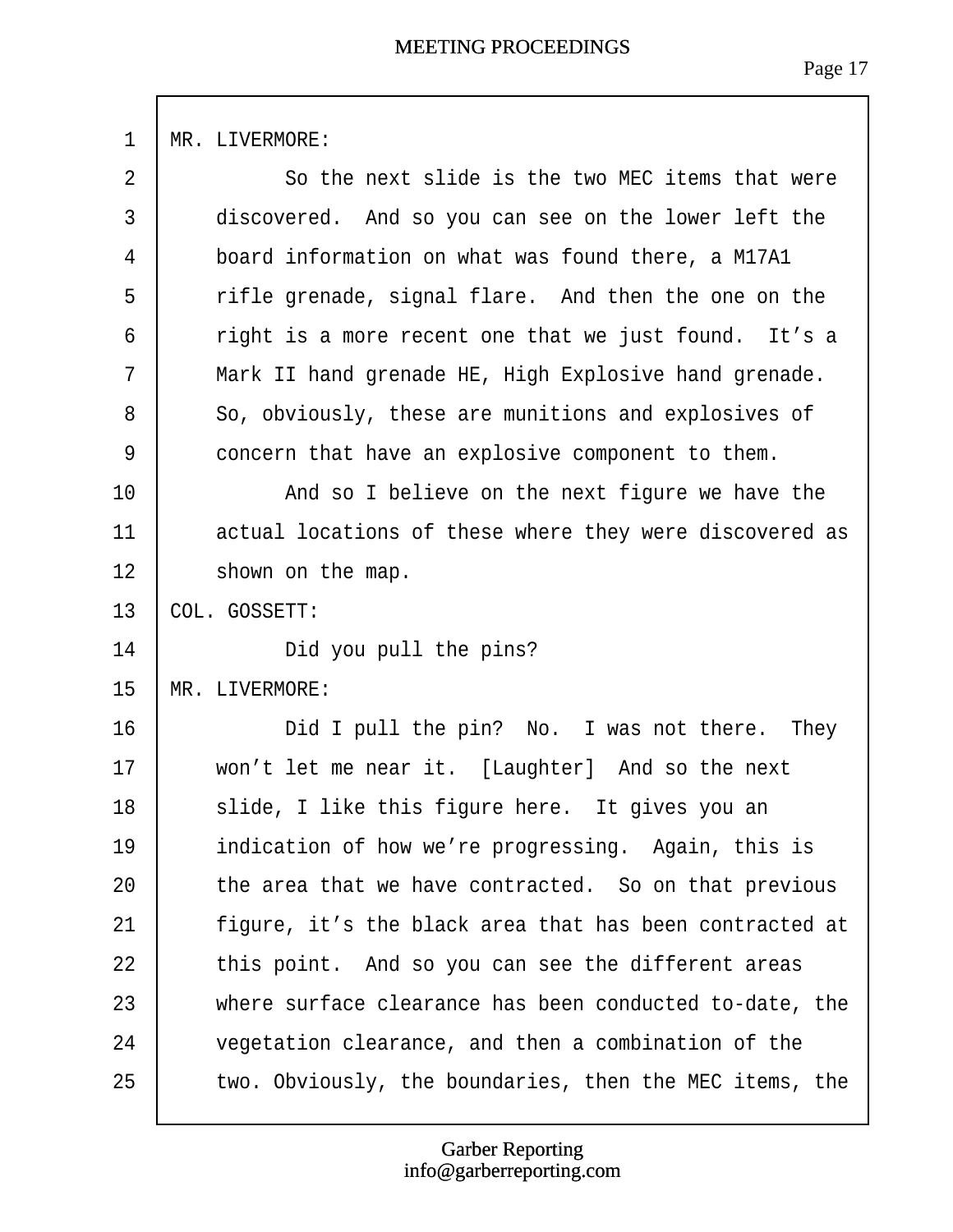<span id="page-18-0"></span>

| 1  | two MEC items, are indicated by the star symbol there  |
|----|--------------------------------------------------------|
| 2  | on the figure.                                         |
| 3  | MR. HERZOG:                                            |
| 4  | One of them was right on the side of the road?         |
| 5  | MR. LIVERMORE:                                         |
| 6  | Yes. So I don't know -- Gretchen, I don't know.        |
| 7  | Do you have anything else? Were you on-site at all     |
| 8  | when they found that? But that was my understanding, I |
| 9  | guess, of where it's located. It's right near the road |
| 10 | or right next to the road.                             |
| 11 | <b>MS. TABANO:</b>                                     |
| 12 | Yeah, it looks like, by the sound of it, they          |
| 13 | were traveling through the area. They were traveling   |
| 14 | where there was going to be surface clearing. They're  |
| 15 | constantly surveying the ground surface when they're   |
| 16 | walking.                                               |
| 17 | MR. LIVERMORE:                                         |
| 18 | So that --                                             |
| 19 | <b>MR. HAYES:</b>                                      |
| 20 | So did they destroy them?                              |
| 21 | <b>MR. LIVERMORE:</b>                                  |
| 22 | No. So they have -- we have a magazine that's          |
| 23 | been installed on-site, and, obviously, there are many |
| 24 | requirements for that to be implemented on the site.   |
| 25 | And so those are holding the two items at this time    |
|    |                                                        |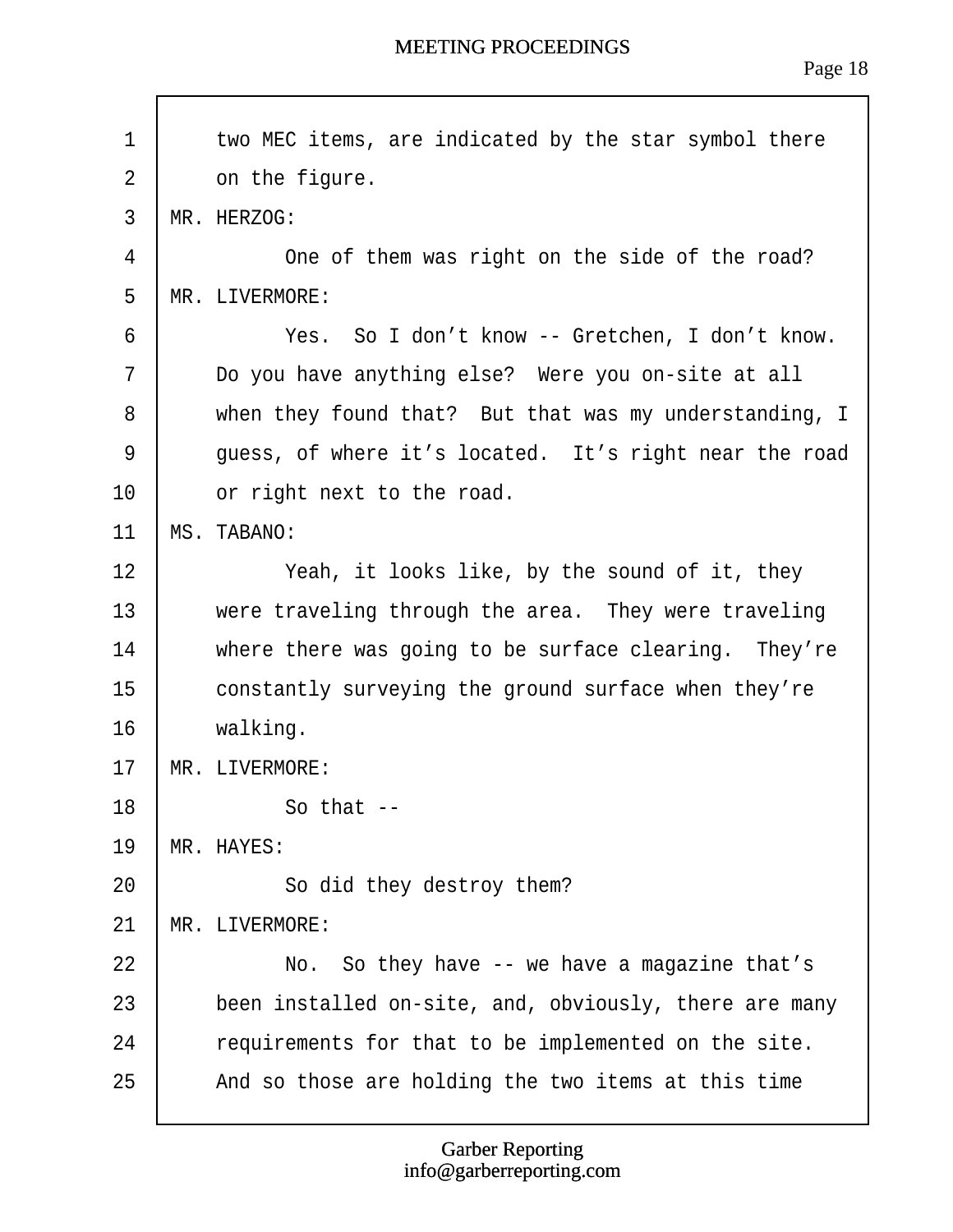<span id="page-19-0"></span>

| 1              | until we -- I guess, Gretchen, maybe you can speak to   |
|----------------|---------------------------------------------------------|
| 2              | this a little bit, but we don't have explosives on-site |
| 3              | at this time. That's something, I guess --              |
| $\overline{4}$ | MS. TABANO:                                             |
| 5              | We do.                                                  |
| 6              | MR. LIVERMORE:                                          |
| 7              | We do have explosives on site, okay. So now --          |
| 8              | and this is probably just my not looking at the plan a  |
| 9              | little bit more in detail, but I guess, are we looking  |
| 10             | at maybe doing a consolidated shot or something like    |
| 11             | that when the time is determined to be the right time   |
| 12             | to detonate these items or --                           |
| 13             | <b>MS. TABANO:</b>                                      |
| 14             | So we have a certain net explosive weight that is       |
| 15             | allowed to be stored in that storage magazine, and      |
| 16             | there's also compatibility issues. So as long as we     |
| 17             | find items that can all be compatibly stored together   |
| 18             | and they don't exceed the net explosive weight, then    |
| 19             | we're going to delay the demolition until such a time   |
| 20             | that it can be well laid out and schedule a day for     |
| 21             | demolition. Whether they're consolidated into one       |
| 22             | location or put in separate holes on that day would be  |
| 23             | dependent on how much explosives are in the items being |
| 24             | demo'd.                                                 |
| 25             | So far the items identified have been relatively        |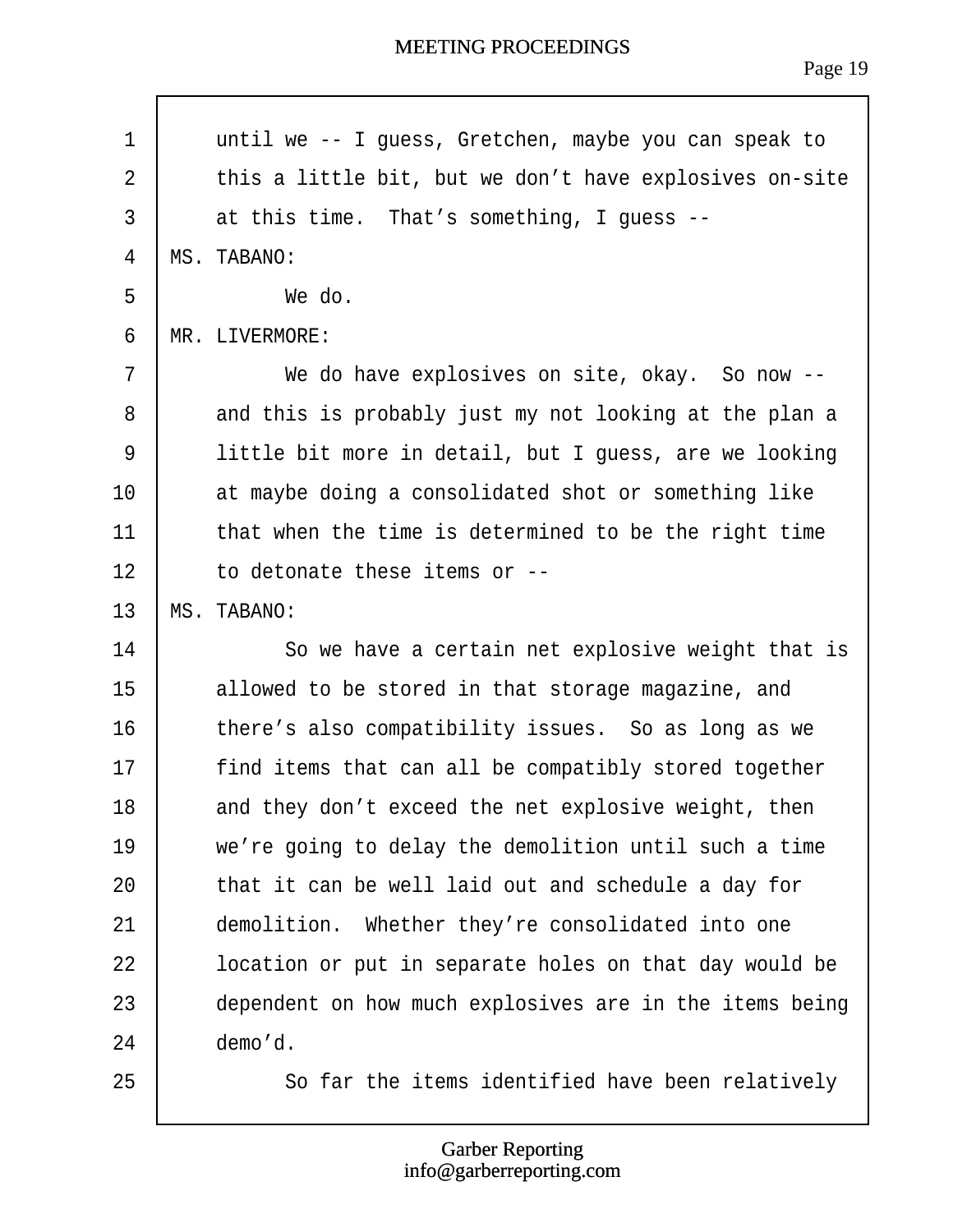<span id="page-20-0"></span>

| $\mathbf 1$    | small; one of them doesn't have explosive fillers. It   |
|----------------|---------------------------------------------------------|
| $\overline{2}$ | just has the fuse and the propellant in it. And so the  |
| $\mathfrak{S}$ | items found to-date can easily be detonated together,   |
| 4              | but if we start finding a bunch of 81 millimeter items, |
| 5              | there can only be a certain amount that we would be     |
| 6              | able to detonate at one time. But the plan is to store  |
| 7              | them until detonation can be scheduled at a time when   |
| 8              | it is convenient for the park. So we do less damage to  |
| 9              | the environment and also less downtime for Croft State  |
| 10             | Park. We have to close roads and make sure regarding    |
| 11             | no persons come into the exclusion zones for safety     |
| 12             | reasons. That's why we're doing it this way.            |
| 13             | MR. HAYES:                                              |
| 14             | Sheriff Chuck Wright's teams would be glad to           |
| 15             | come out and help y'all with anything.                  |
| 16             | <b>MS. TABANO:</b>                                      |
| 17             | We've been coordinating with them. They had our         |
| 18             | detonation materials originally until our magazine was  |
| 19             | set up. They've been very helpful. They get             |
| 20             | detonation credits if they come out during our          |
| 21             | detonations. So prior to every detonation, we will      |
| 22             | make sure they are aware and may be able to give them   |
| 23             | that opportunity.                                       |
| 24             | <b>MR. LIVERMORE:</b>                                   |
| 25             | So any other questions on this slide at all?            |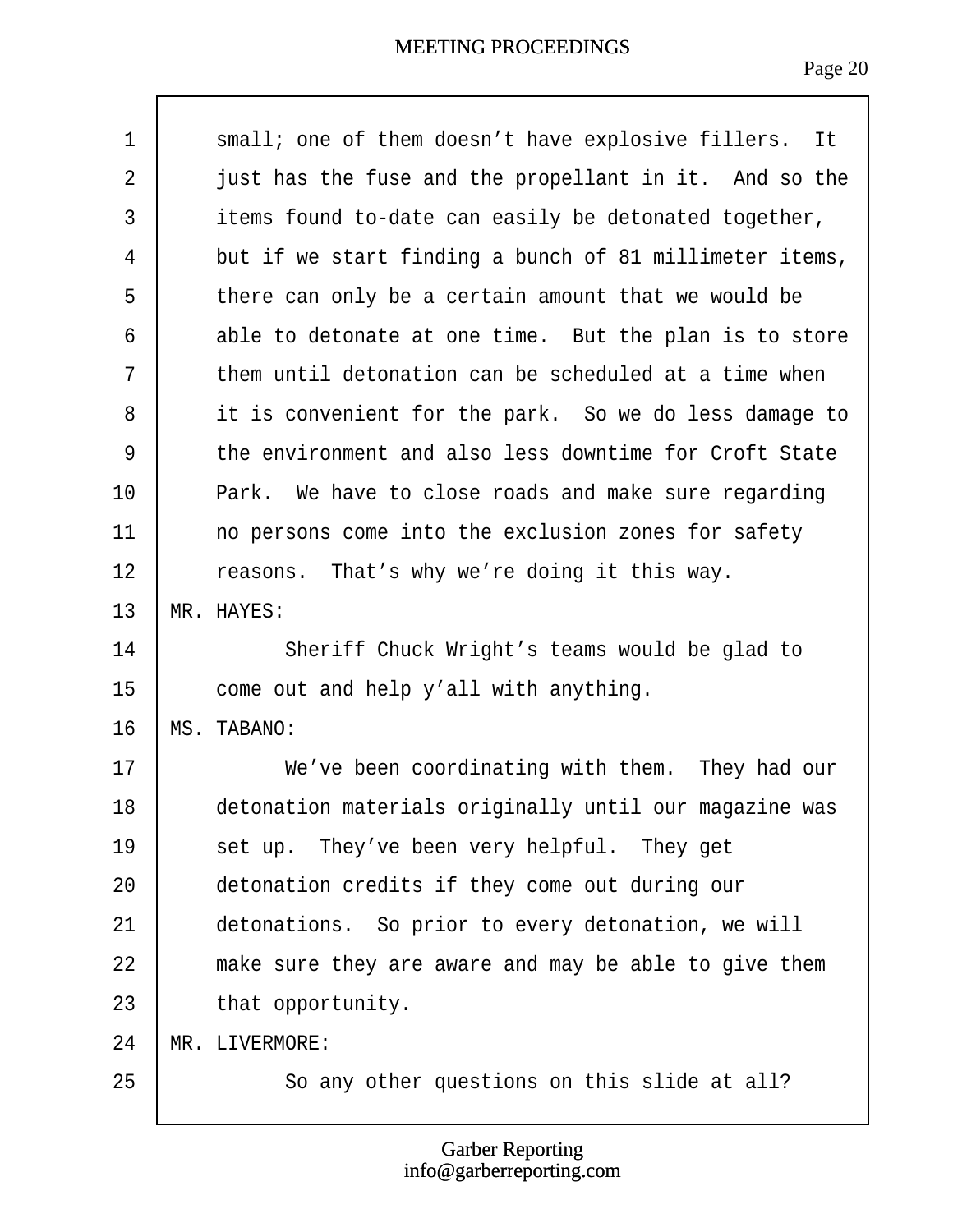<span id="page-21-0"></span>

| 1              | [NO RESPONSE]                                           |
|----------------|---------------------------------------------------------|
| $\overline{2}$ | MR. LIVERMORE:                                          |
| 3              | And then the next slide is the AGC slide, and so        |
| 4              | this is indicating the grids that have been started and |
| 5              | completed for the AGC survey. And, again, some of the   |
| 6              | QC and QA seeding that has to be done prior to          |
| $\overline{7}$ | implementing or using the AGC equipment on the          |
| 8              | different grids. And so, obviously, on this slide as    |
| 9              | we indicated on one of the previous slides as far as    |
| 10             | the percentage, we're just now starting to bring the    |
| 11             | AGC on the site and use that.                           |
| 12             | And that's all I have. Any other questions on           |
| 13             | this particular slide here?                             |
| 14             | MR. HERZOG:                                             |
| 15             | Yeah, one thing. This is a side item to it.             |
| 16             | There are several cemeteries within the Croft Park.     |
| 17             | And the proposition is more for the State Park. I know  |
| 18             | one of them is still used, Lebanon. There's five        |
| 19             | others there. It may be a side item that the State      |
| 20             | Park could do something to mark these and I guess       |
| 21             | publicize it so some people would know. There's one     |
| 22             | not too far from my property and some Gary's, too.      |
| 23             | Antioch, there's a lot of people buried there that are  |
| 24             | family. And if anything could be done while all this    |
| 25             | other work has been done, nothing other than putting a  |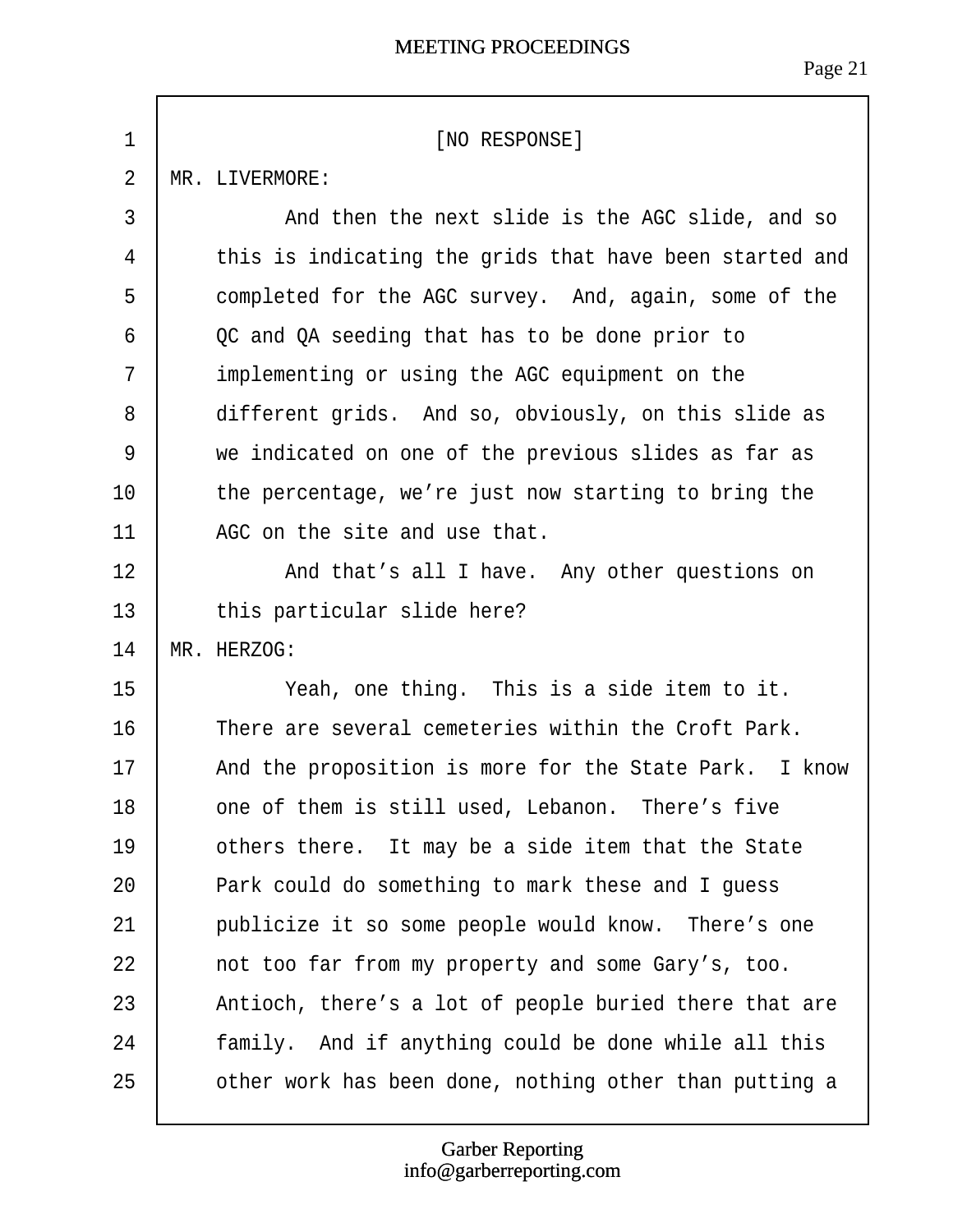<span id="page-22-0"></span> $1$  sign up or something.

2 MR. LIVERMORE:

| 3              | Now, I will say -- and, again, Gretchen can speak       |
|----------------|---------------------------------------------------------|
| 4              | to this. But I know during the preparation of the work  |
| 5              | plan, there was a lot of coordination. We had           |
| 6              | archeologists and a lot of individuals that work in     |
| $\overline{7}$ | that arena that were involved as far as identifying     |
| 8              | potential cemeteries that were either marked or         |
| 9              | unmarked. And so there's been a lot of work to          |
| 10             | identify that and to, obviously, address any concerns   |
| 11             | as far as any type of survey or work that would be done |
| 12             | near or in those cemeteries.                            |
| 13             | MR. HERZOG:                                             |
| 14             | For example, Antioch goes back into the 1800s,          |
| 15             | early 1800s, on the backside of there, which you have   |
| 16             | to look very closely to find them. There's slave        |
| 17             | graves and all. Lebanon's got a little bit of           |
| 18             | everything in it, but if you look on here, there's a    |
| 19             | total of five I know. And it'd be sort of a travesty    |
| 20             | if these were not at least kept identified.             |
| 21             | MR. LIVERMORE:                                          |
| 22             | Yeah, certainly.                                        |
| 23             | <b>MS. TABANO:</b>                                      |
| 24             | Just to expand on what Ray said, when we were           |
| 25             | doing our work plan, we had to consult with the State   |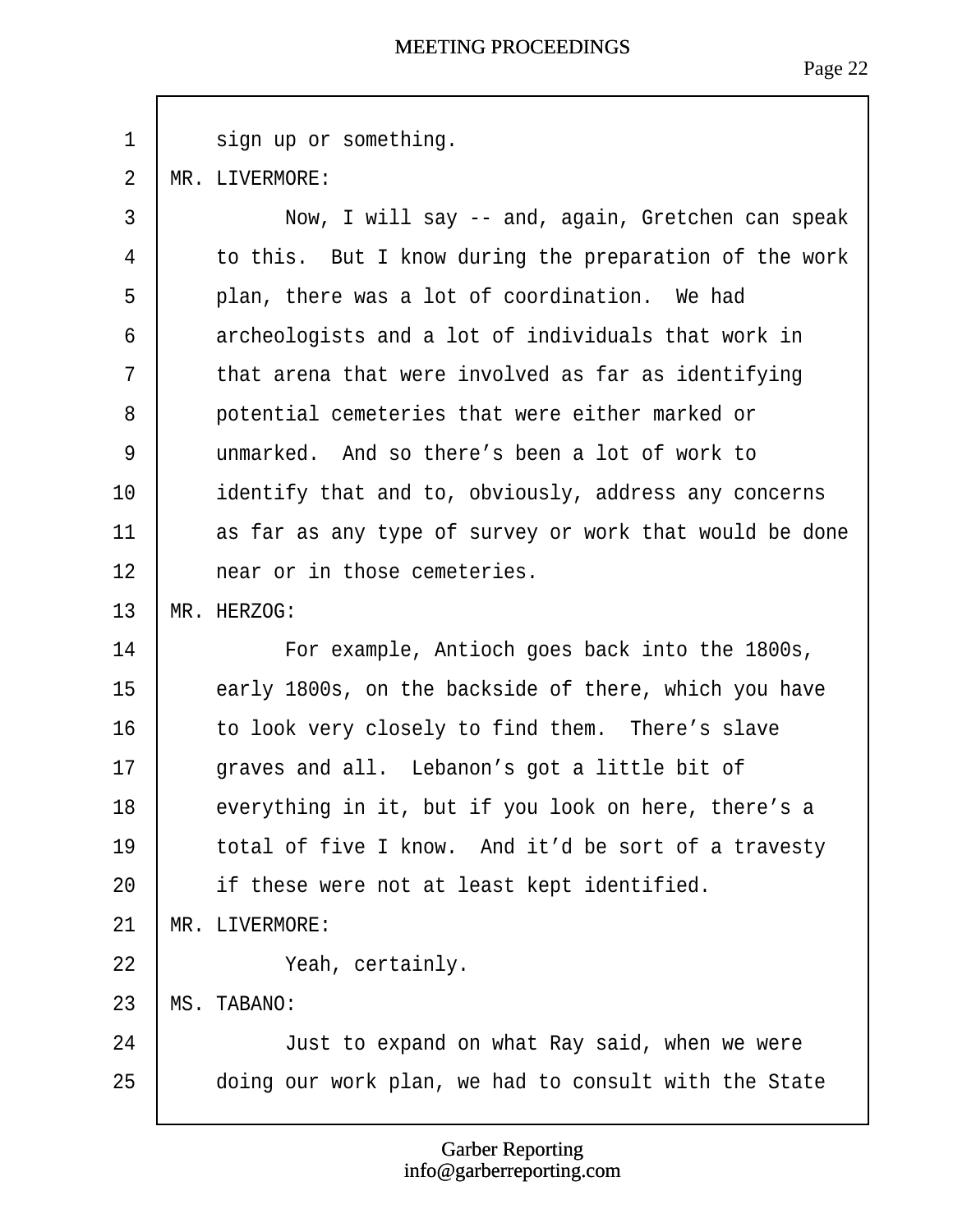<span id="page-23-0"></span>

| 1  | Historical Office, and the cemeteries were one of their |
|----|---------------------------------------------------------|
| 2  | primary concerns. So they put a restriction on us that  |
| 3  | if we're within 50 feet to the cemetery, we're not      |
| 4  | allowed to do any tree-felling, and we're allowed to do |
| 5  | the geophysical surveys, but if the results indicate    |
| 6  | something that could represent a MEC item, we will need |
| 7  | to coordinate with the State Historic Preservation      |
| 8  | Office on how it will be removed. So that's going to    |
| 9  | be done with a lot of sensitivity and care. We won't    |
| 10 | be removing anything from the cemetery. I don't think   |
| 11 | all five of the cemeteries in are Project 07, but I     |
| 12 | think we've got at least three or four are considered   |
| 13 | in Project 07. They've been identified, and those as    |
| 14 | well as any potential others identified will be flagged |
| 15 | off, so we make sure teams don't accidentally go in     |
| 16 | those areas. And then we're going to handle vegetation  |
| 17 | clearance in them by hand very carefully afterwards.    |
| 18 | MR. HERZOG:                                             |
| 19 | I know everybody has their hands full, but              |
| 20 | Antioch and all is sort of a mixed religious cemetery.  |
| 21 | But at Lebanon just about everything is Methodist. If   |
| 22 | something could be done from your side of it to help    |
| 23 | mark, identify. People are always looking for           |
| 24 | something to do, and one of the things is try to        |
| 25 | restore some of those so that people can go there and   |
|    |                                                         |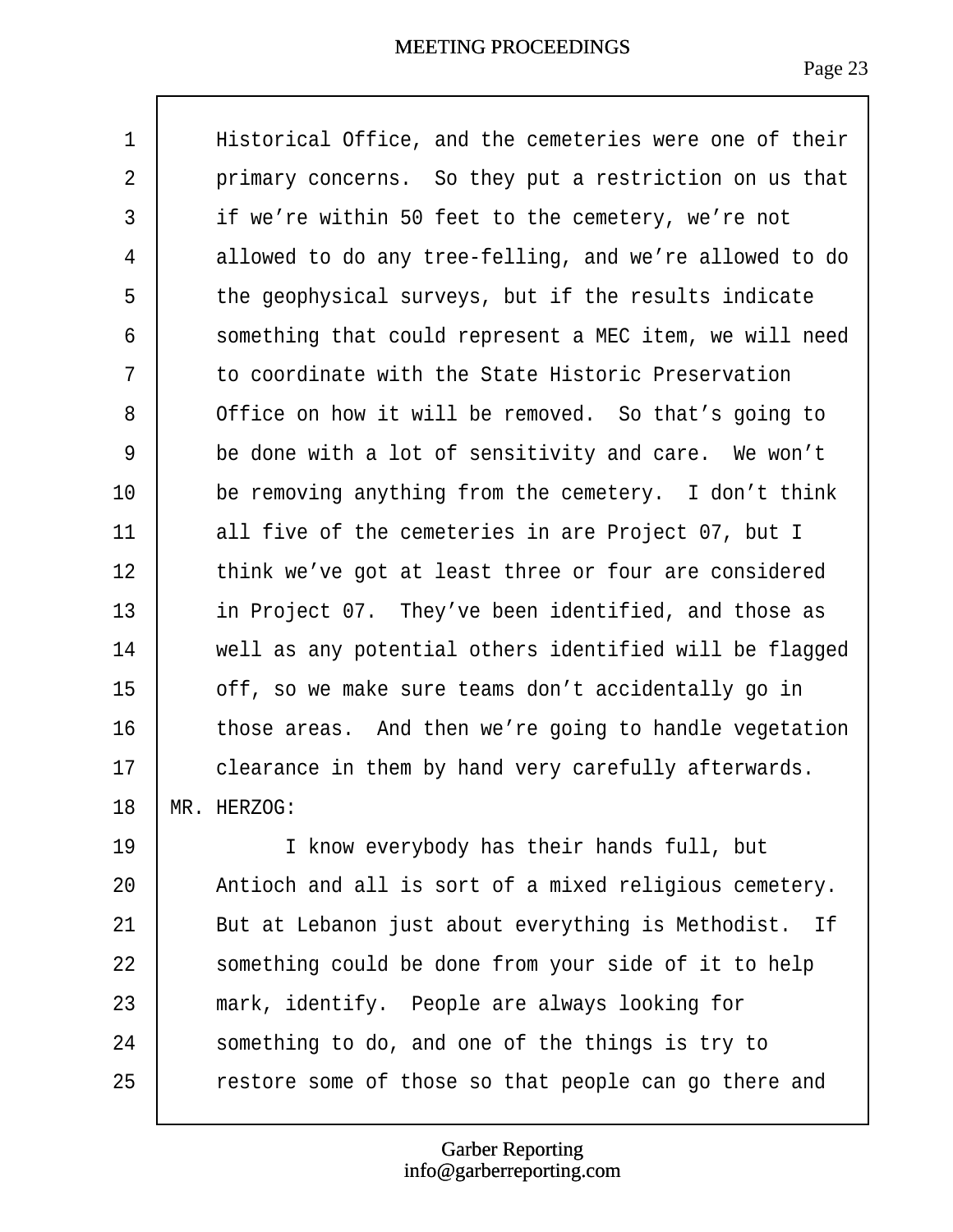<span id="page-24-0"></span>

| 1              | look.                                                   |
|----------------|---------------------------------------------------------|
| $\overline{2}$ | MR. RITTER:                                             |
| 3              | You mean kind of like an interpretive wayside,          |
| 4              | not necessarily just marking it with --                 |
| 5              | MR. HERZOG:                                             |
| 6              | Yeah.                                                   |
| $\overline{7}$ | MR. RITTER:                                             |
| 8              | -- the name of the cemetery like we've done now,        |
| 9              | but actually putting out interpretive waysides that     |
| 10             | kind of teach people about the history of the families  |
| 11             | that lived there and that are buried in the cemetery?   |
| 12             | MR. HERZOG:                                             |
| 13             | [Indicates affirmative response.]                       |
| 14             | MR. RITTER:                                             |
| 15             | Yeah, that's something that as a park service           |
| 16             | we're definitely looking to do. There's tons of         |
| 17             | history across State Park, and, you know, it's one of   |
| 18             | the largest State Parks in the state. So we're          |
| 19             | constantly working with our resource management         |
| 20             | department to try to get funding to get some new        |
| 21             | exhibits made. So that is something that is definitely  |
| 22             | on our list to get done.                                |
| 23             | <b>MR. HAYES:</b>                                       |
| 24             | Lebanon, I think, has a berm all the way around         |
| 25             | it, an eight-to-ten-foot berm where bullets were at the |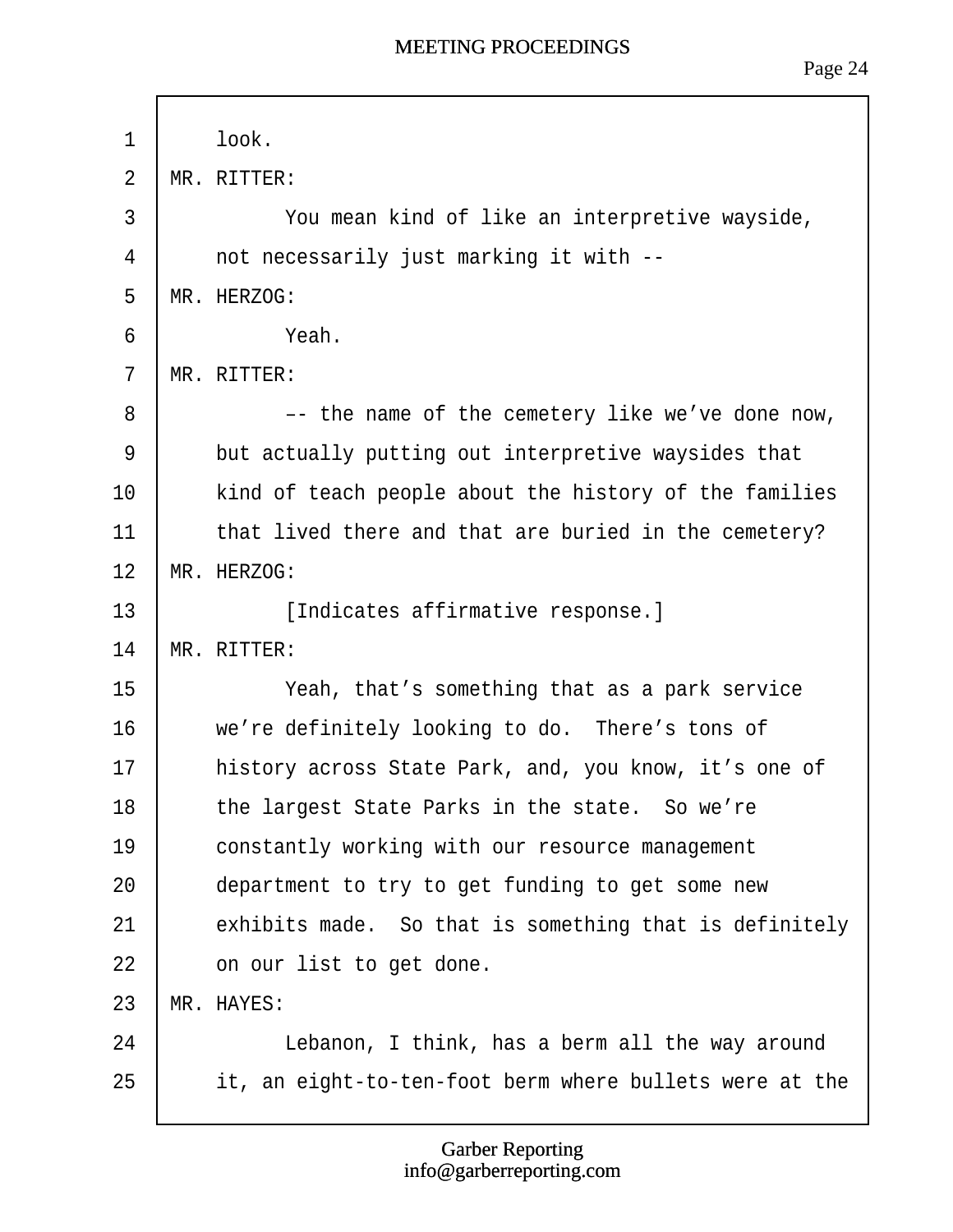Page 25

<span id="page-25-0"></span>

| 1              | tombstones. I believe the berm's all the way around     |
|----------------|---------------------------------------------------------|
| $\overline{2}$ | it. That's where they had a lot of live ammunition out  |
| 3              | there practicing shooting and stuff, I think.           |
| 4              | MR. HERZOG:                                             |
| 5              | Where you take like Antioch --                          |
| 6              | MR. HAYES:                                              |
| $\overline{7}$ | There's no boundary on that end.                        |
| 8              | MR. HERZOG:                                             |
| 9              | -- you can't hardly get to it. You need a               |
| 10             | bulldozer or an ATV or something, a helicopter to get   |
| 11             | in there to it. And probably a lot of people in this    |
| 12             | room has somebody buried there they don't know about if |
| 13             | you go back three generations, four generations. But    |
| 14             | Fleming Cemetery is actively still used. Lebanon is     |
| 15             | actively still used. And there may be some more that I  |
| 16             | don't know about.                                       |
| 17             | MR. RITTER:                                             |
| 18             | The Lee Cemetery is also being used.                    |
| 19             | MR. HERZOG:                                             |
| 20             | One of the things, if they were identified in           |
| 21             | something, all of a sudden people gets interested in    |
| 22             | restoring them. And somebody has to be the catalyst to  |
| 23             | start it. So maybe while all this is going on,          |
| 24             | something can be addressed to that effect.              |
| 25             | <b>MR. HAYES:</b>                                       |

Г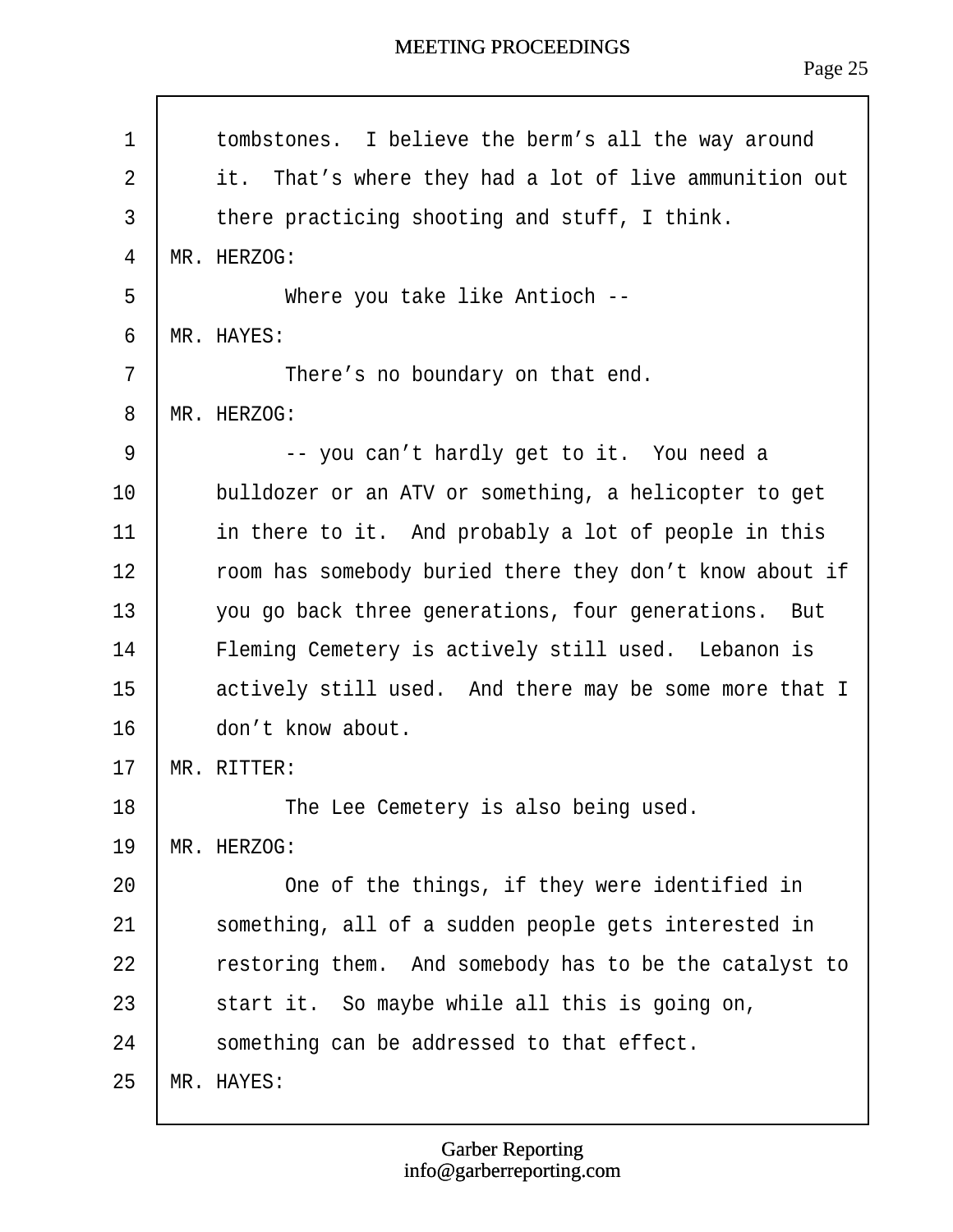<span id="page-26-0"></span>

| 1              | I know in Antioch my great-grandmother's grave,         |
|----------------|---------------------------------------------------------|
| $\overline{2}$ | somebody's gone in there and broke her tombstone in     |
| 3              | half and just people going in there for meanness.       |
| 4              | There's been stories of people going in there and doing |
| 5              | devil worship and stuff like that and trying to dig     |
| 6              | people up. And I've heard all kind of stories in what   |
| $\overline{7}$ | people might do up at some of those old graves.         |
| 8              | MR. RITTER:                                             |
| 9              | We had a lot of problems at the Antioch Cemetery        |
| 10             | with people throwing mud up there and just beer cans    |
| 11             | all over the place and doing things they shouldn't be   |
| 12             | doing up there. So I know about a year-and-a-half or    |
| 13             | so ago, we put up a new gate up there, and we had to    |
| 14             | re-do the existing gate, also. So far it seems like     |
| 15             | they're not going in there anymore, but --              |
| 16             | MR. HAYES:                                              |
| 17             | I called y'all about a month or so ago --               |
| 18             | MR. RITTER:                                             |
| 19             | Fix the gate.                                           |
| 20             | <b>MR. HAYES:</b>                                       |
| 21             | -- y'all had to fix the gate, yeah.                     |
| 22             | MR. RITTER:                                             |
| 23             | They had broken the gate open.                          |
| 24             | MR. HAYES:                                              |
| 25             | But they went through -- the same people who did        |
|                |                                                         |

 $\sqrt{ }$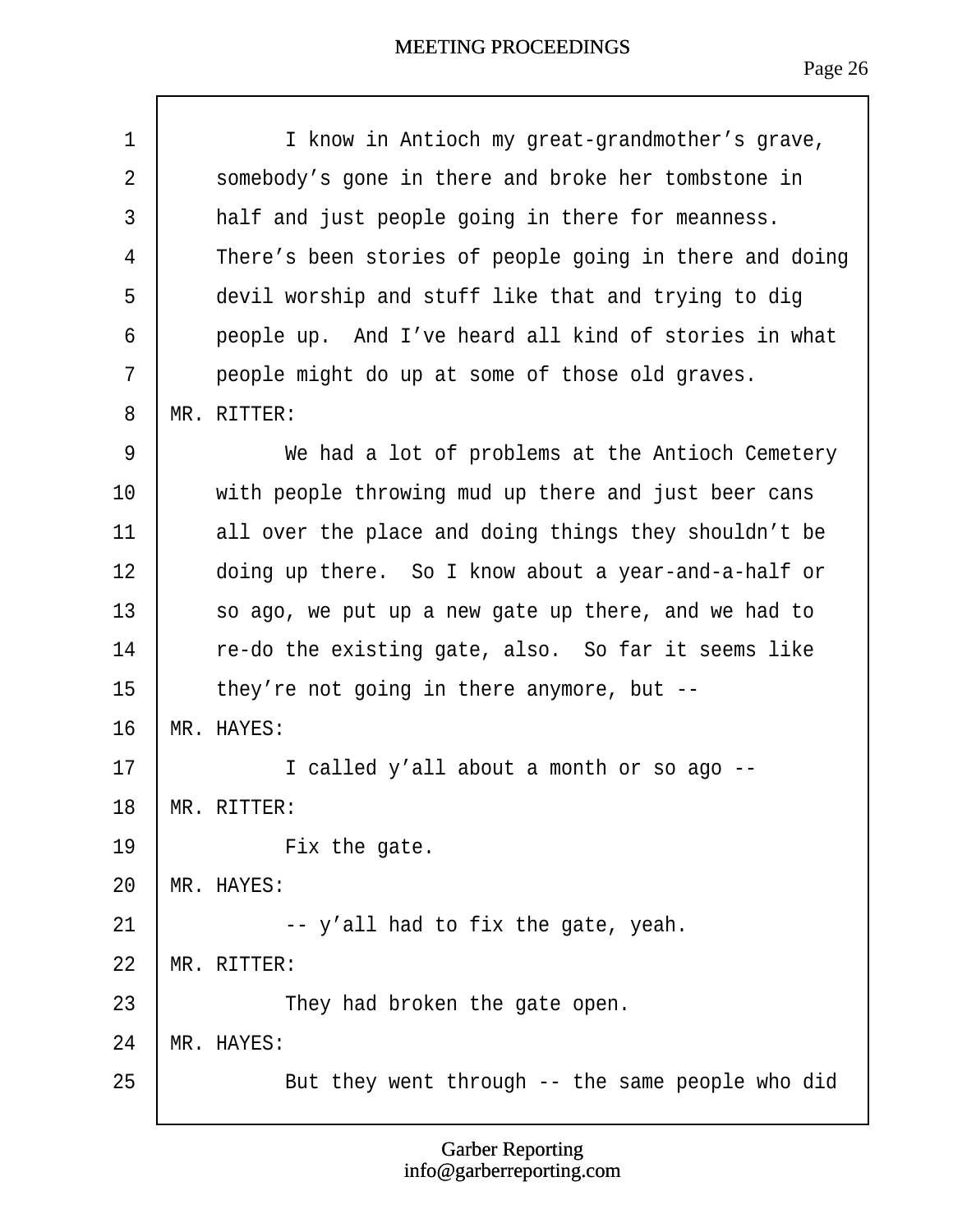Page 27

<span id="page-27-0"></span>

| it went through almost every other gate along that road |
|---------------------------------------------------------|
| and did something to the locks on the gate.             |
| MR. RITTER:                                             |
| Yeah.                                                   |
| MR. HERZOG:                                             |
| For example, Lebanon, Gary and I both have a            |
| great-grandmother there, and Antioch I have three       |
| greats back there, and you don't -- when our generation |
| is gone, there's not anybody going to know these things |
| unless families can some way or another get access to   |
| start getting in there, and all of a sudden they start  |
| finding out things. There's a lot of geology research   |
| been going on now, and it'd be a plus for the State     |
| Park publicity to start and identify some of them and   |
| get volunteer groups coming in.                         |
| MR. RITTER:                                             |
| I know a few of our priority cemeteries that I          |
| think need the most help right now are the Antioch      |
| Cemetery and the Oeland Cemetery. Those are two that    |
| -- the Oeland Cemetery is out in the middle of our      |
| Southside Trail System off of the Center Line Trail,    |
| and that one we've been working with -- actually one of |
| our park services historian drives all the way from     |
| Charleston to help us with that and to do documentation |
| and research on it and to try to help us be able to     |
|                                                         |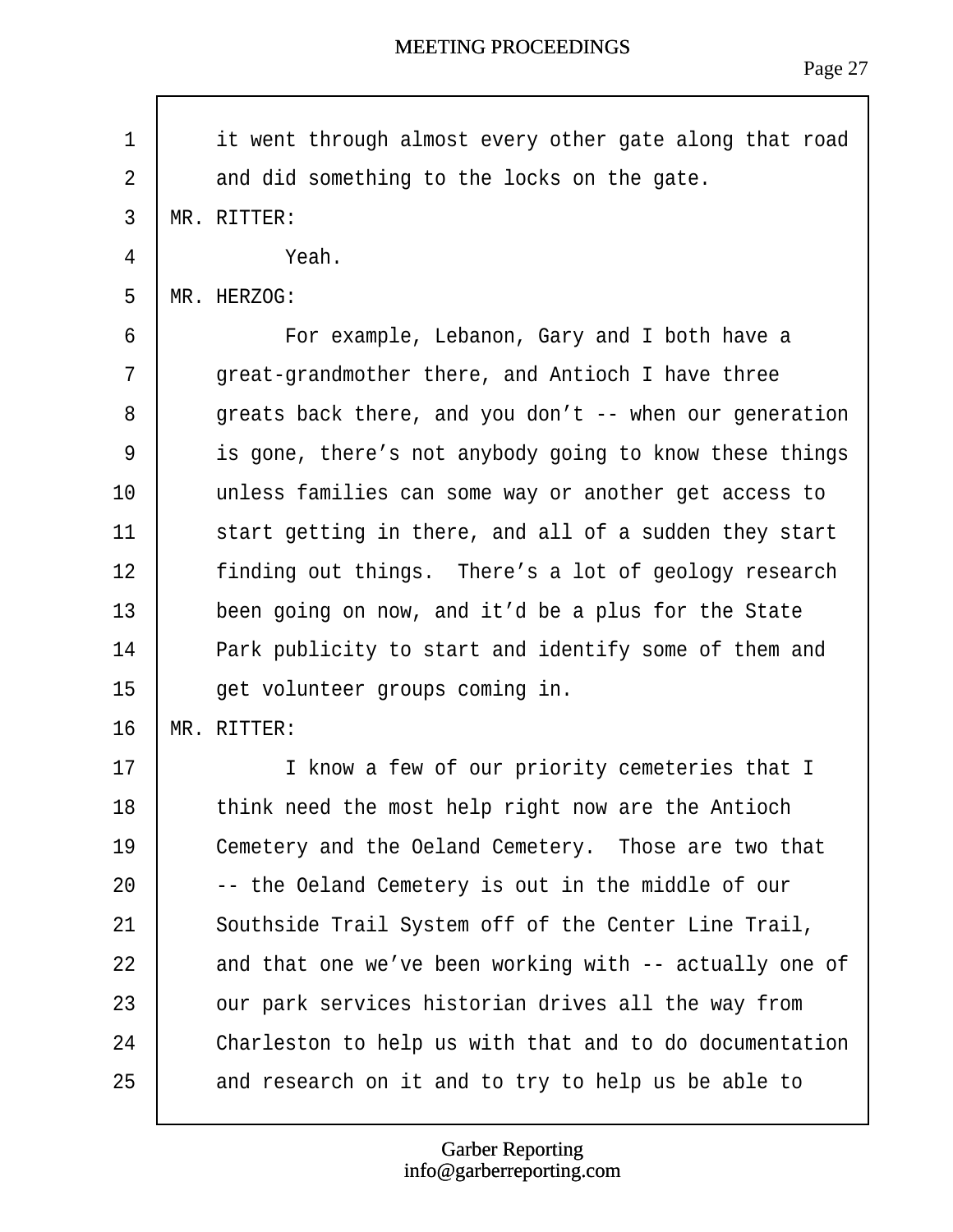<span id="page-28-0"></span>

| 1              | restore those. And the Antioch Cemetery is probably     |
|----------------|---------------------------------------------------------|
| $\overline{2}$ | the other one. Those are the main two that are on the   |
| 3              | list to get some work done.                             |
| $\overline{4}$ | MR. HAYES:                                              |
| 5              | I'll have to take you out. There's a standalone         |
| 6              | grave out close to the rifle range. I'll have to take   |
| 7              | you. It was --                                          |
| 8              | MR. RITTER:                                             |
| 9              | Is it near the Southside Park?                          |
| 10             | MR. HAYES:                                              |
| 11             | No. It's over there close to the rifle range.           |
| 12             | It's dated back to like the Alamo, but I'll have to     |
| 13             | take you there and show you. It's very unique to have   |
| 14             | one standalone out in the woods. But like we said, you  |
| 15             | keep finding things that are there that if research and |
| 16             | everything is very knowledgeable, a lot of people would |
| 17             | like to understand what's going on with some of that    |
| 18             | stuff.                                                  |
| 19             | ¢OL. GOSSETT:                                           |
| 20             | Question. Are all these cemeteries within the           |
| 21             | park plan or in the general Camp Croft area?            |
| 22             | MR. HERZOG:                                             |
| 23             | In the general Camp Croft area.                         |
| 24             | <b>COL. GOSSETT:</b>                                    |
| 25             | Because there could be some out here --                 |
|                |                                                         |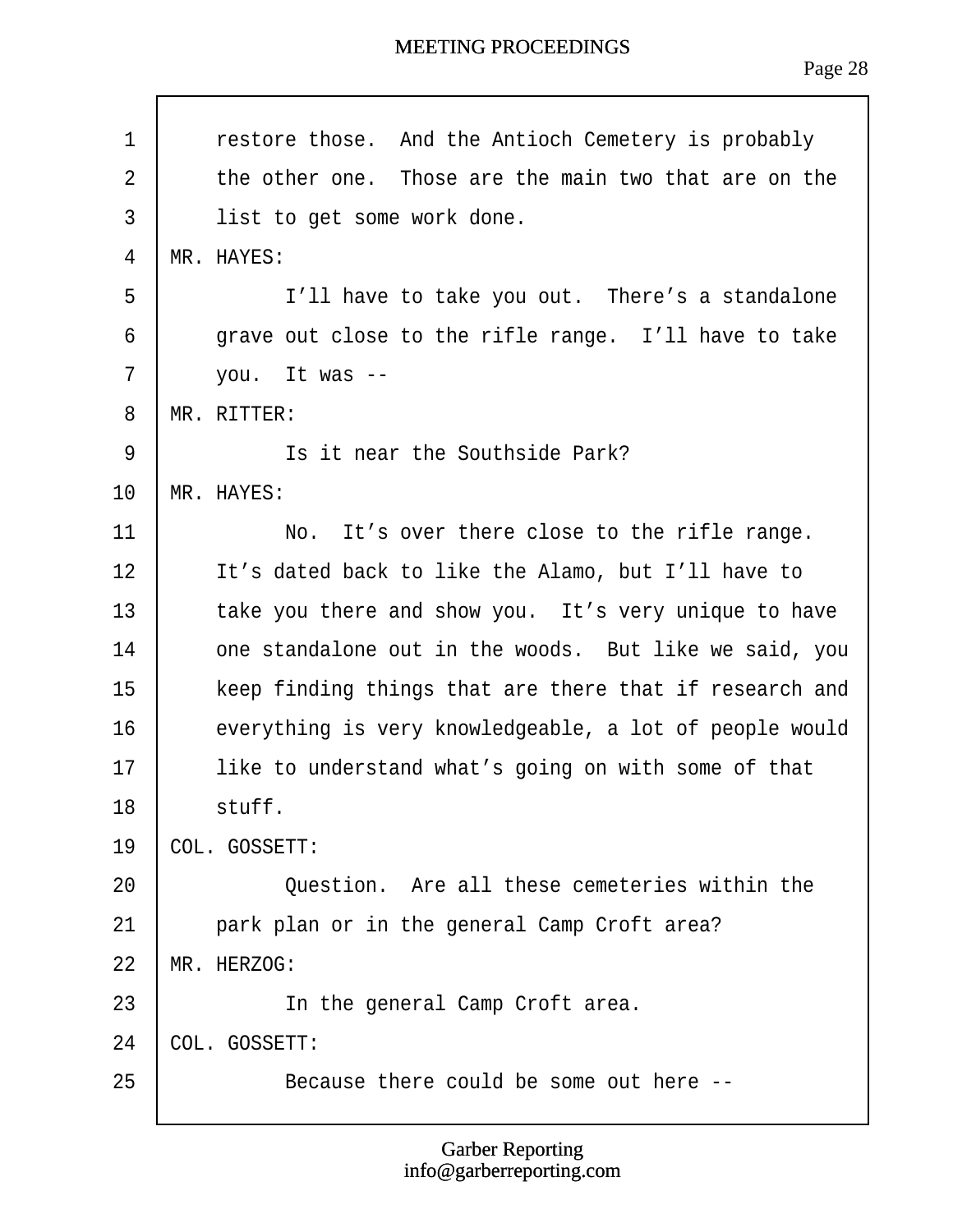# <span id="page-29-0"></span>1 MR. HERZOG:

| $\overline{2}$ | Antioch is over on my side. Lebanon is over on          |
|----------------|---------------------------------------------------------|
| 3              | the White Stone side. Lee Cemetery, which is actively   |
| $\overline{4}$ | being used, is up towards Highway 215, which is sort of |
| 5              | to the northwest. Just recently two people from my      |
| 6              | community were buried in Fleming Cemetery. I'm not      |
| $\overline{7}$ | advocating for the State Park to go clean up the        |
| 8              | cemetery, but to identify and make access to them       |
| 9              | available hoping that maybe some volunteer group or     |
| 10             | churches or whatever would become more active in it,    |
| 11             | particularly after all of us are gone. Somebody's       |
| 12             | going to wake up and say where was my great-great       |
| 13             | grandmother or granddad, you know                       |
| 14             | Now, this is personal. One of the things that my        |
| 15             | mother did when I was getting married, she took my      |
| 16             | future wife and went to all the -- Lebanon              |
| 17             | particularly, and said here's my mother, here's my      |
| 18             | sister two generations back. And so that helped pass    |
| 19             | it on. And I'm not advocating somebody else ought to    |
| 20             | do that, but it is something as you get older you stop  |
| 21             | and think about. Where is my heir? Where did I come     |
| 22             | from? Who are they and et cetera?                       |
| 23             | MR. RITTER:                                             |
| 24             | I know that's something Stanley Bishop's working        |
| 25             | on, too, that's kind of our volunteer historian at the  |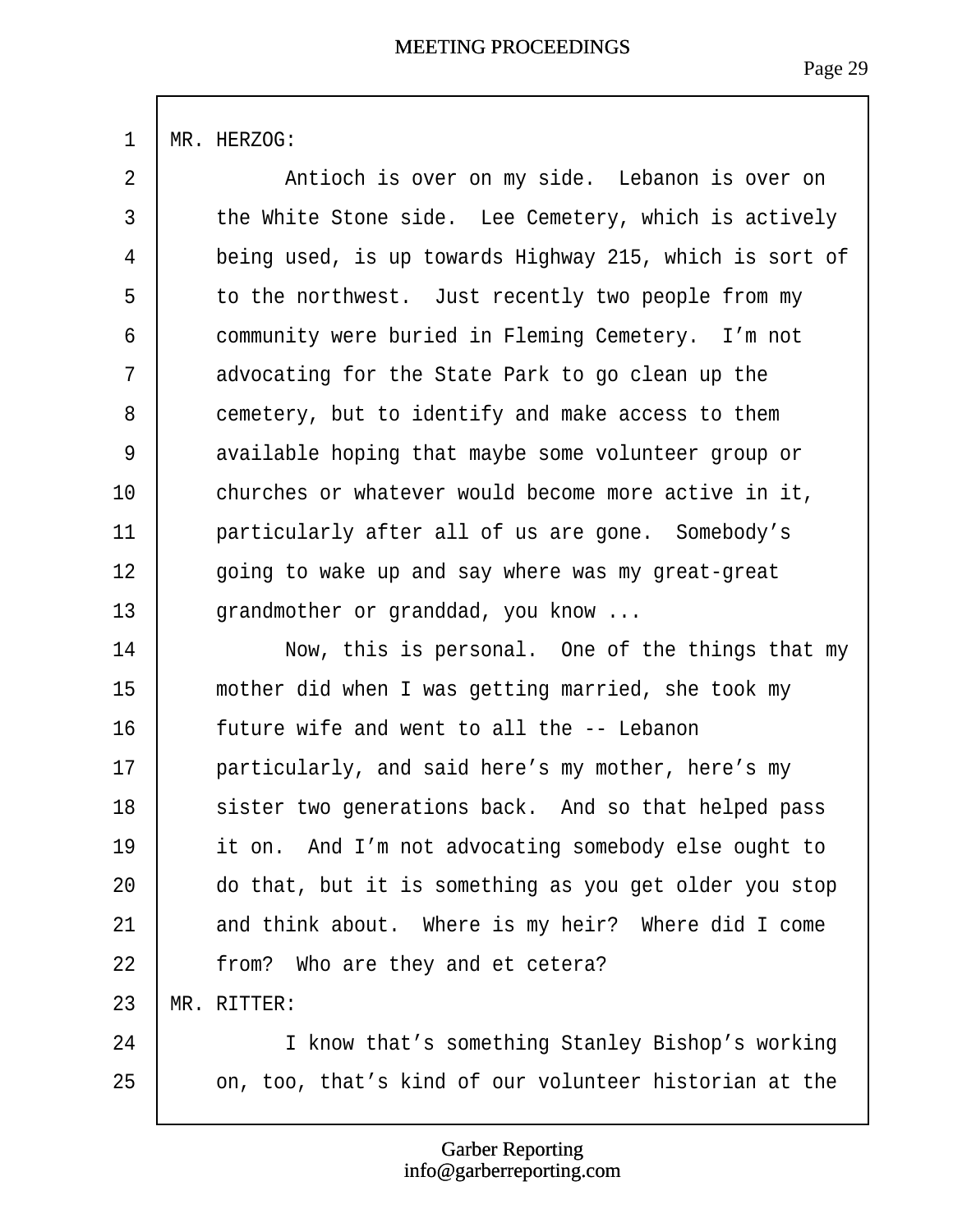<span id="page-30-0"></span>

| 1              | park. He's just constantly going out and trying to get  |
|----------------|---------------------------------------------------------|
| $\overline{2}$ | more information about the homesites and the cemeteries |
| 3              | and trying to really figure out -- there were so many   |
| 4              | families that lived on property that's now Croft State  |
| 5              | Park, and there's so much history at the park.          |
| 6              | MR. HERZOG:                                             |
| 7              | Well, another thing you do is that you get more         |
| 8              | people visiting the park, too.                          |
| 9              | MR. HAYES:                                              |
| 10             | I've got some maps that were made by Harwood Bebe       |
| 11             | Engineers. The Army got Harwood Bebe to go in and       |
| 12             | survey everybody's property before the Army bought      |
| 13             | their property for the camp, and I've got a map that    |
| 14             | shows everybody's property. So it might be one way to   |
| 15             | identify who lived where.                               |
| 16             | MR. RITTER:                                             |
| 17             | I wonder if that's similar to the one that they         |
| 18             | were doing when they were doing the research for        |
| 19             | Homestead One. They had a couple of different ones, I   |
| 20             | think, that they were using to try to identify all the  |
| 21             | different -- you know, where the families actually      |
| 22             | lived to figure out which homesite goes to which        |
| 23             | family.                                                 |
| 24             | MR. HERZOG:                                             |
| 25             | Well, just about everything on the Southeast side       |

 $\sqrt{ }$ 

#### Garber Reporting info@garberreporting.com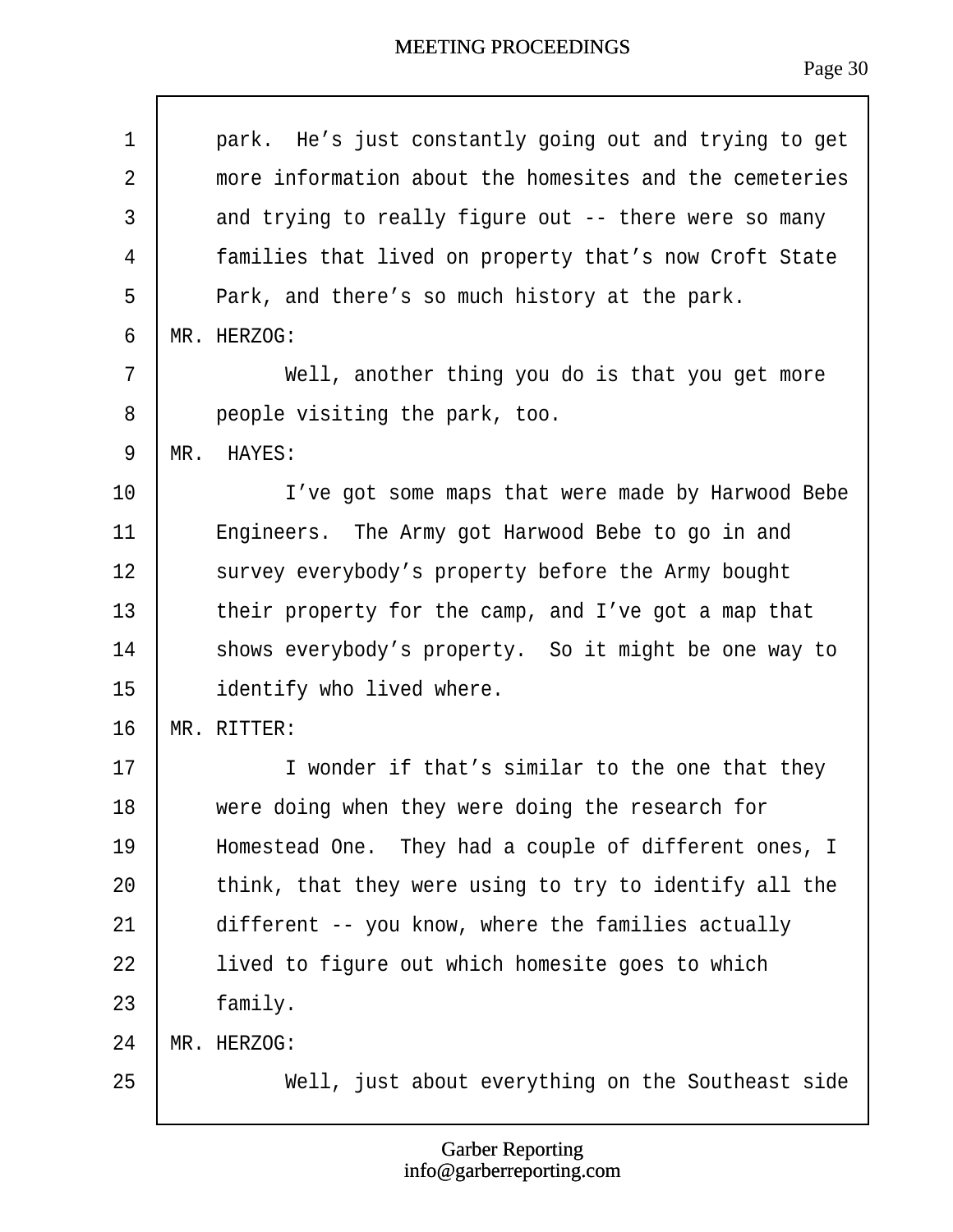<span id="page-31-0"></span>

| 1              | I can tell you who it was.                              |
|----------------|---------------------------------------------------------|
| $\overline{2}$ | MR. RITTER:                                             |
| 3              | Okay. We might have to see if you're interested         |
| 4              | in talking with Al Hester, who's kind of over -- he's   |
| 5              | the head historian for the park service. He's recently  |
| 6              | talked with Family Bishop and kind of shared some       |
| $\overline{7}$ | information with each other. I'm sure he'd enjoy        |
| 8              | talking to you guys, too.                               |
| 9              | MR. LIVERMORE:                                          |
| 10             | Well, as far as the new business, Gary, the only        |
| 11             | other thing I wanted to mention was as far as the       |
| 12             | demonstration. It's tomorrow, and we're going to do it  |
| 13             | at the Twin Oaks picnic area.                           |
| 14             | <b>MR. HAYES:</b>                                       |
| 15             | Well, let's go ahead and announce it. We're             |
| 16             | going to have an open-to-the-public demonstration of    |
| 17             | the clean-up.                                           |
| 18             | MR. LIVERMORE:                                          |
| 19             | Well, this the AGC equipment. So the equipment          |
| 20             | that we've been talking about tonight, the Advanced     |
| 21             | Geophysical Classification equipment, we're going to do |
| 22             | that tomorrow at eight o'clock at the Twin Oaks Picnic  |
| 23             | area. And, again, just a presentation so folks are      |
| 24             | familiar and can see what we've been talking about and  |
| 25             | see it in person. And so, again, that's at the Twin     |

 $\sqrt{ }$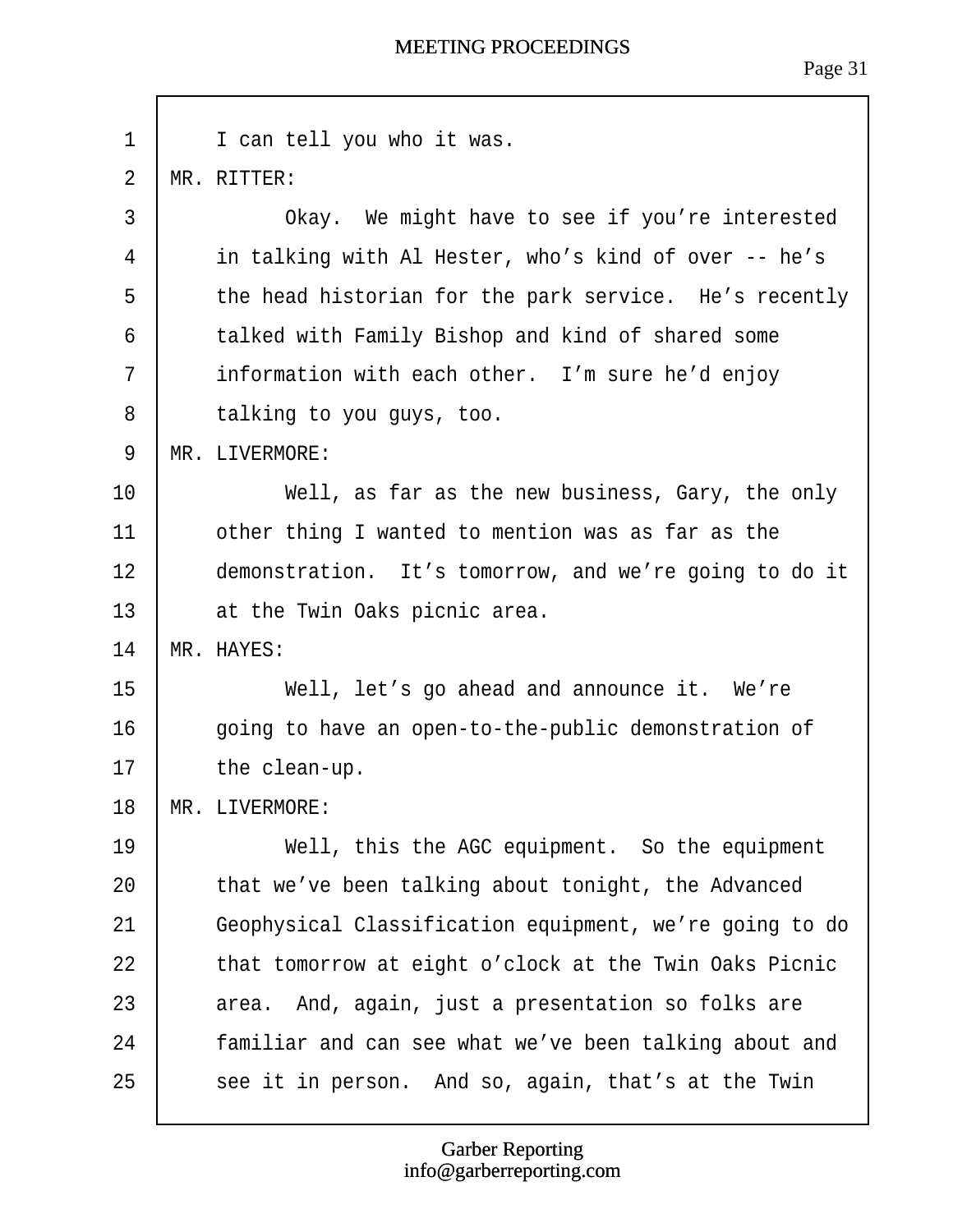<span id="page-32-0"></span>

| 1              | Oaks picnic area. So that'll be tomorrow at 8:00.       |
|----------------|---------------------------------------------------------|
| $\overline{2}$ | MR. HAYES:                                              |
| 3              | Twin Oaks will be on your left as you go through        |
| 4              | the main road on down, but you'll see a "V" in the      |
| 5              | picnic tables and stuff on your left.                   |
| 6              | MR. LIVERMORE:                                          |
| 7              | And that's all I have for new business, Gary.           |
| 8              | MR. HAYES:                                              |
| 9              | Anybody got anything to add?                            |
| 10             | MR. HERZOG:                                             |
| 11             | I've got an Old Business item.                          |
| 12             | <b>MR. HAYES:</b>                                       |
| 13             | Okay.                                                   |
| 14             | MR. HERZOG:                                             |
| 15             | The last time we met 15 months ago, it was              |
| 16             | proposed that the State DHEC representative be placed   |
| 17             | on the RAB. I was prepared to make some sort of motion  |
| 18             | the following meeting, but it didn't happen until       |
| 19             | tonight. So I'd like to offer up a resolution for the   |
| 20             | Board's consideration, "Resolve that the designated     |
| 21             | representative of the South Carolina Department of      |
| 22             | Health & Environmental Control for projects related to  |
| 23             | performing the remediation of the munitions and         |
| 24             | explosives of concern at the former Camp Croft is       |
| 25             | hereby appointed to the Camp Croft Restoration Advisory |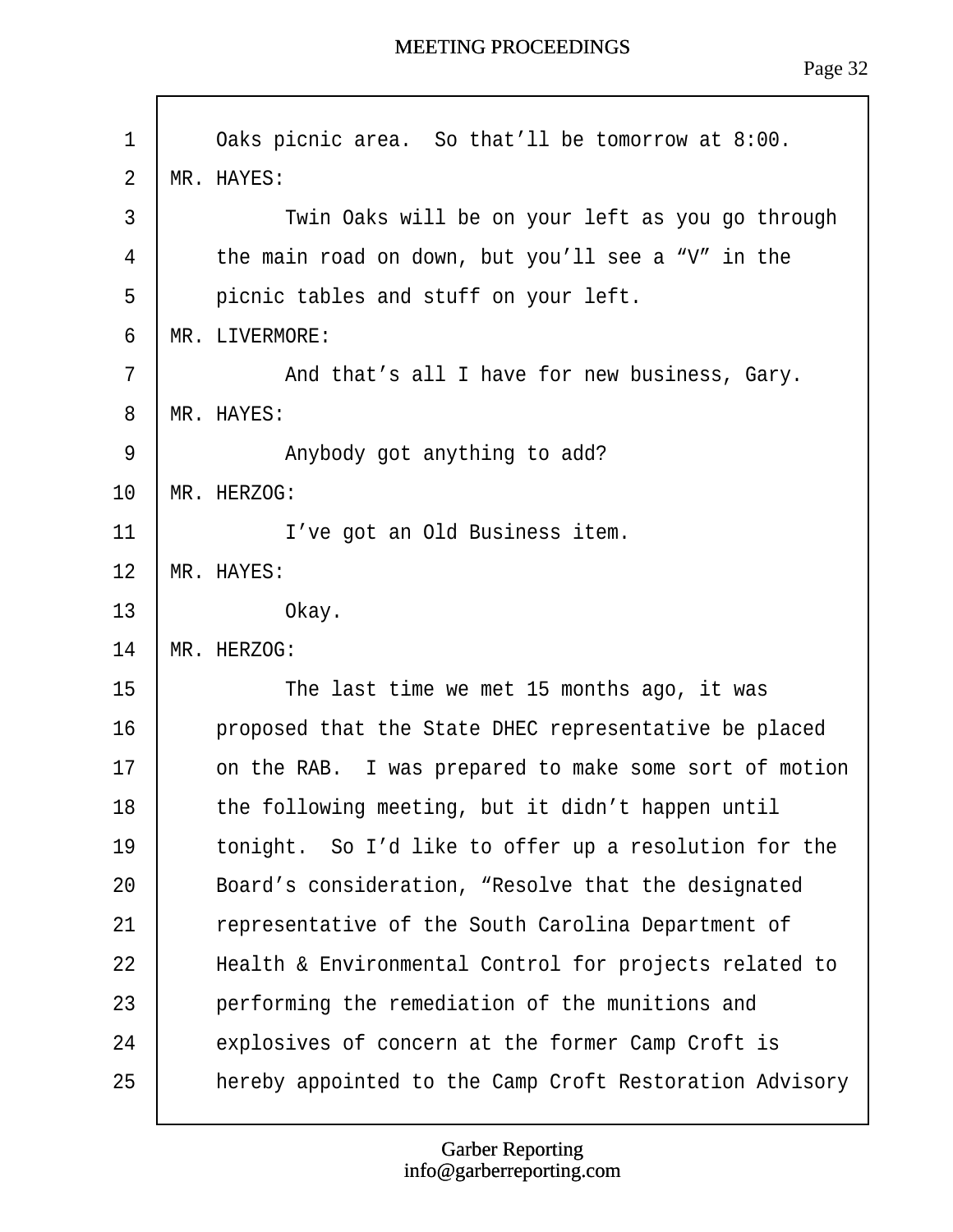<span id="page-33-0"></span>1 | Board with all the rights and privileges afforded said 2 | membership." That's my motion. 3 MR. HAYES: 4 **Do we have a second?** 5 CIOL. GOSSETT: 6 **I** I'll second that. 7 MR. LIVERMORE: 8 **b** We will add a DHEC member to -- and I know we 9 | have Kent Krieg, who is the FUDS -– was the FUDS 10 | project manager. I know he has been since the last 11  $\parallel$  year -- two years has gotten a promotion. And so I 12 | guess it will be the person you backfill to your 13 | position. I presume, that will be filling that role on 14  $\parallel$  the RAB, so ... 15 MR. HAYES: 16 **b** Do we need to vote on it? 17 MR. LIVERMORE: 18 **I** Well, I think we did vote last time. I know we 19 | had email exchanges and at least the feedback that I  $20$  | got from the RAB was that the majority was in favor of 21  $\parallel$  that in the DHEC member. So it sounds like we, 22 **b** obviously, had a motion and that was seconded. 23 MR. HAYES: 24 **Can we talk some about money, funding, how much**  $25$   $\parallel$  has been approved?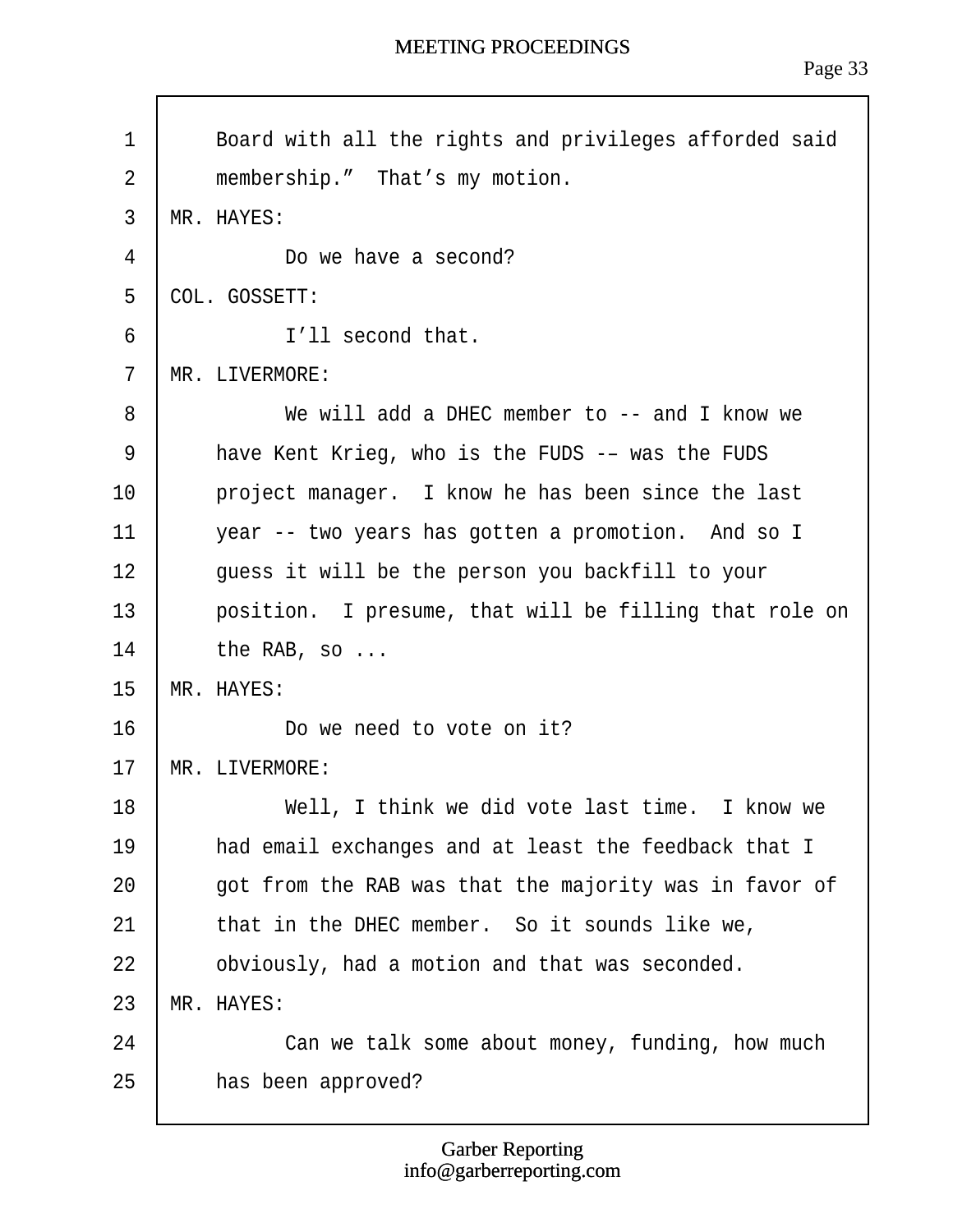<span id="page-34-0"></span>1 MR. LIVERMORE:

| $\overline{2}$ | Well, we can talk about what has been awarded as        |
|----------------|---------------------------------------------------------|
| 3              | far as funding for this effort. And, Drew, I may need   |
| 4              | to call on you, you and Carl, as far as the information |
| 5              | now. What has been identified for Project 07 as far as  |
| 6              | the implementation of the remedial action? So we had    |
| $\overline{7}$ | to -- because this technology is relatively new, what   |
| 8              | was identified in the decision document the Corps of    |
| 9              | Engineers determined was grossly underestimated as far  |
| 10             | as the estimate to implement this technology. And so    |
| 11             | what we have identified for the remedial action for     |
| 12             | Project 07 going forward is \$43.8 million moving       |
| 13             | forward. And that's for the implementation of the       |
| 14             | remedial action. And so what we have awarded to this    |
| 15             | date, Drew, do you have a recollection of what was      |
| 16             | done?                                                   |
| 17             | MR. THOMPSON:                                           |
| 18             | The past quarter was for, roughly, \$36 million.        |
| 19             | I'm pretty confident with the Corps of Engineers last   |
| 20             | bill of \$36 million. And what's been funded so far is  |
| 21             | around 12 million, and that is for those Subareas 1 --  |
| 22             | <b>MR. LIVERMORE:</b>                                   |
| 23             | I believe it's 1, 3, 4 and 6, I think.                  |
| 24             | <b>MR. THOMPSON:</b>                                    |
| 25             | So the contract was for 36, approximately 36            |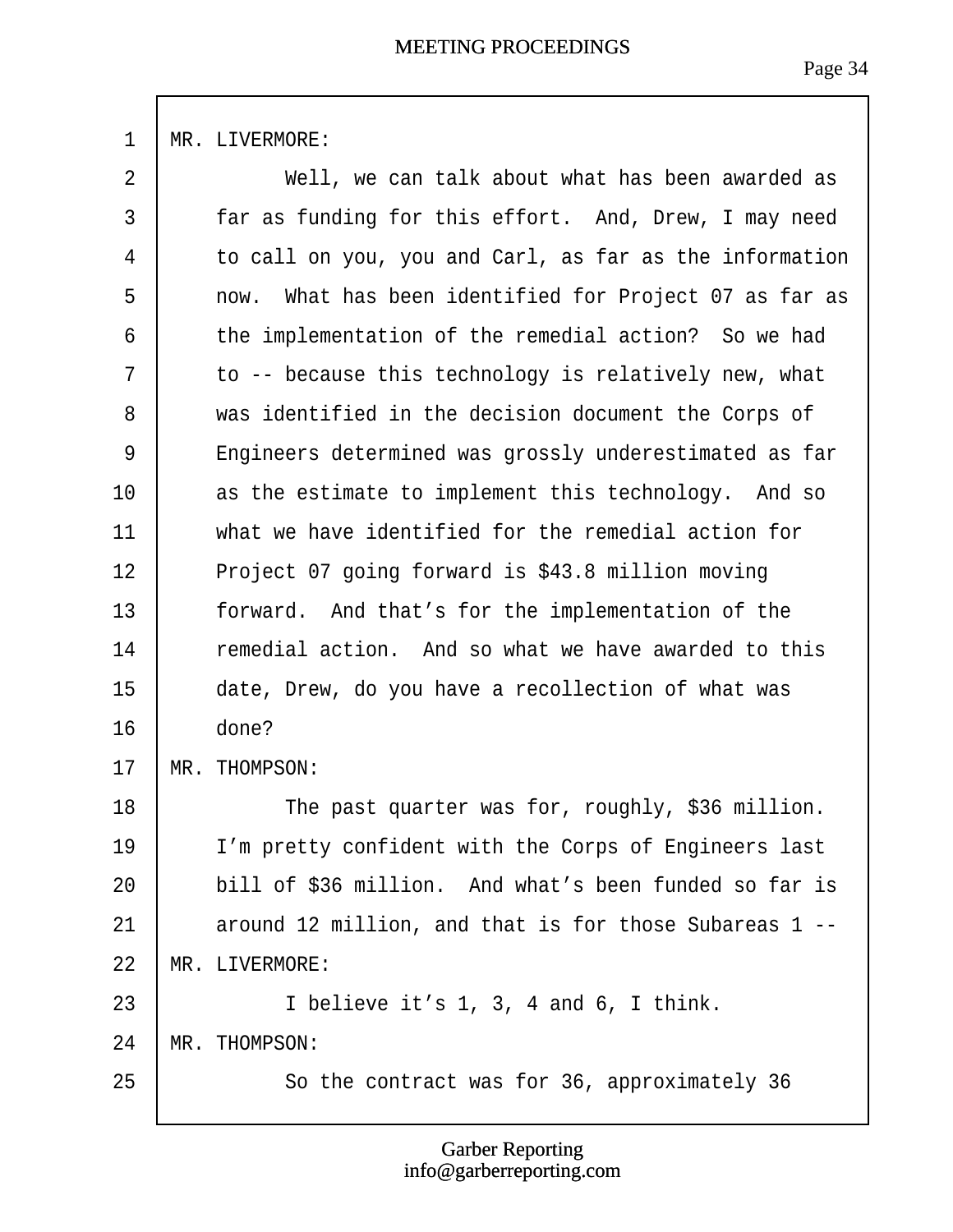<span id="page-35-0"></span>1  $\parallel$  million, and we've funded 12 million of that so far. 2 And then moving forward, the next phase is going to be  $3$  | in that high use area  $-$ 4 MR. LIVERMORE: 5 **b** That Subarea 14. 6 MR. THOMPSON: 7 | -- Subarea 14. And we're getting ready -- and  $8$  | funding is in the works to fund that right there. 9 MR. HAYES: 10 **But 43.8 has been approved or is needed?** 11 MR. THOMPSON: 12 **Filt** Thirty-six million dollars was funded on the 13  $\parallel$  project. That's the whole 1,277 acres. 14 MR. HAYES: 15 **I** That can spread out over a good many years? 16 MR. THOMPSON: 17· · · · · · ·Yes, sir. 18 MR. LIVERMORE: 19 | Well, physically, it's going to take several  $20$   $\parallel$  years, I'd say, to implement it. So, yeah, that's over 21  $\parallel$  that period of time. 22 MR. THOMPSON: 23 **Fig. 7** That's 36 million for the whole process, and then  $24$   $\parallel$  what was funded was, roughly, \$12 million for the first 25 | 435 acres. And then what Ray talked about earlier in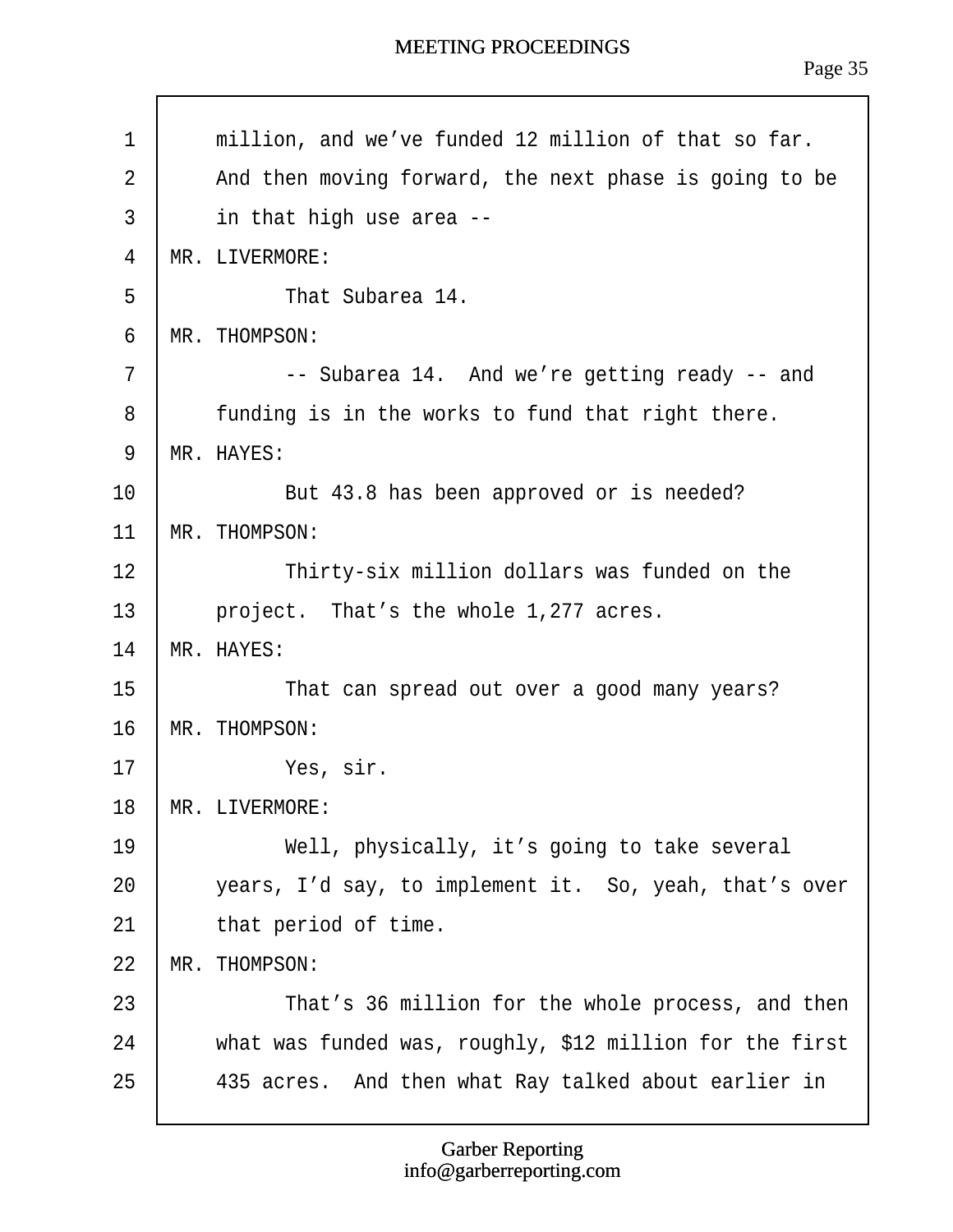<span id="page-36-0"></span>

| 1              | December, the high-use areas, it's about a 100 more    |
|----------------|--------------------------------------------------------|
| $\overline{2}$ | acres, and that's in the works of being funded.        |
| $\mathfrak{S}$ | MR. LIVERMORE:                                         |
| 4              | And, again, that's the Subarea 14 that we              |
| 5              | identified on the Camp Croft FUDS Project 07 Subarea   |
| 6              | Figure.                                                |
| $\overline{7}$ | MR. HAYES:                                             |
| 8              | Can you say your name and who you're with?             |
| 9              | MR. THOMPSON:                                          |
| 10             | I'm Drew Thompson. I'm with the Corps of               |
| 11             | Engineers in Huntsville. I'm the COR. I handle the     |
| 12             | contract, and Carl Dokter, he's the P.M. down in       |
| 13             | Savannah.                                              |
| 14             | <b>MR. LIVERMORE:</b>                                  |
| 15             | We probably discussed this in the past. I know         |
| 16             | it's probably confusing to many in the public, but the |
| 17             | way the Corps of Engineers is structured, we have      |
| 18             | districts, obviously, throughout the United States.    |
| 19             | And so our Huntsville Center is one of our munitions   |
| 20             | centers. And so, obviously, this is a munitions        |
| 21             | project. And so Huntsville is involved in the project  |
| 22             | from that perspective. Drew is the project manager,    |
| 23             | and as he mentioned, the contracting officer           |
| 24             | representative for this effort. The Corps of Engineers |
| 25             | in the Savannah District is the military district for  |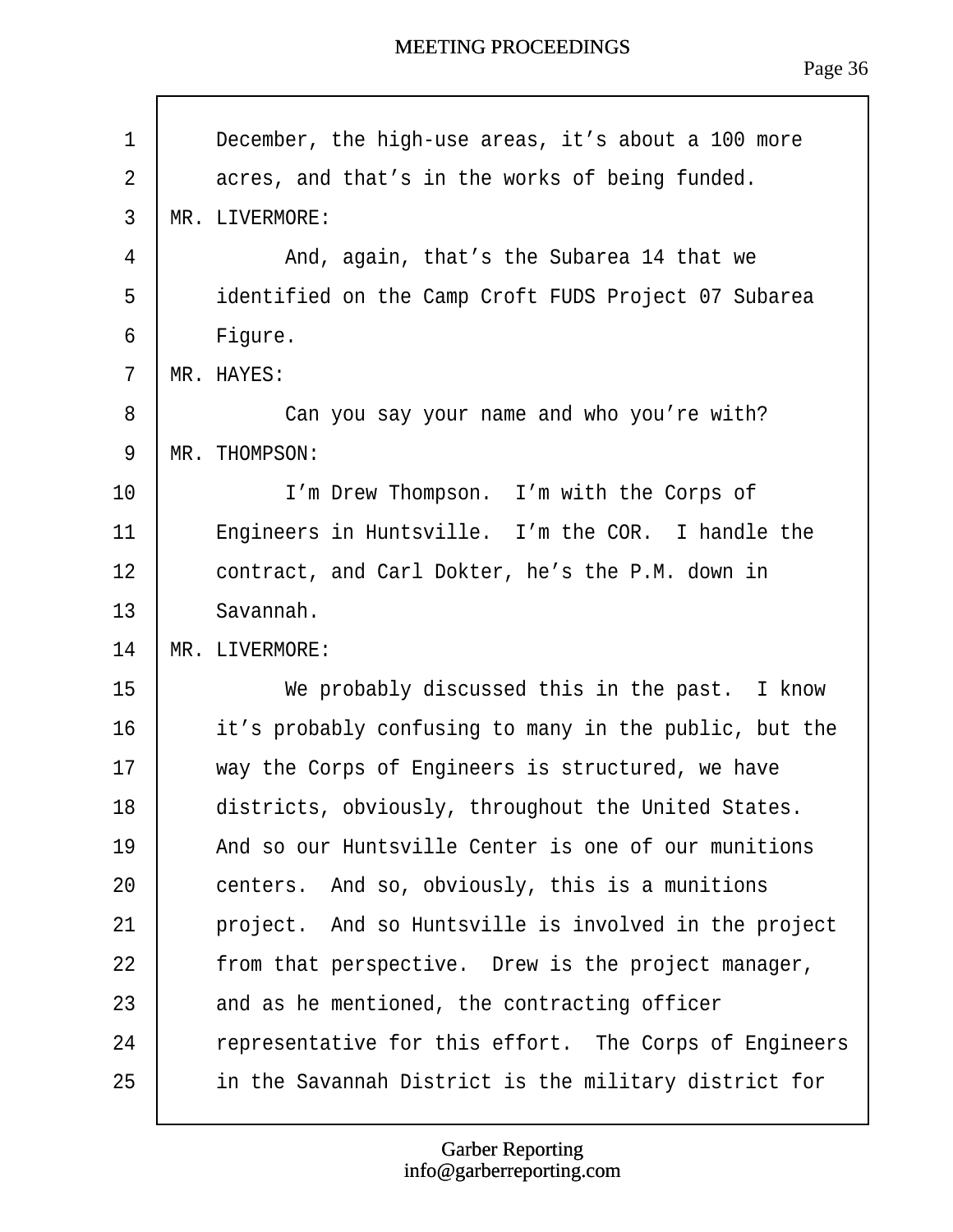<span id="page-37-0"></span>

| $\mathbf 1$    | this area of responsibility, and Carl Dokter is the    |  |
|----------------|--------------------------------------------------------|--|
| $\overline{2}$ | project manager in Savannah for that.                  |  |
| 3              | So we had a couple of folks that left. If y'all        |  |
| 4              | recall at the last RAB meeting, we had Wendell --      |  |
| 5              | Wendell's last name is --                              |  |
| 6              | MR. THOMPSON:                                          |  |
| 7              | Hardwick.                                              |  |
| 8              | MR. LIVERMORE:                                         |  |
| 9              | -- Hardwick. Remember Hardwick and Frank Cerio         |  |
| 10             | who were from the Savannah District representing the   |  |
| 11             | Corps of Engineers? They have both left and taken jobs |  |
| 12             | with other districts. And so Carl Dokter has replaced  |  |
| 13             | those individuals on the project for the Savannah      |  |
| 14             | District.                                              |  |
| 15             | Any other questions?                                   |  |
| 16             | MR. KRIEG:                                             |  |
| 17             | I'm Kent Krieg with the Department of Health &         |  |
| 18             | Environmental Control. I just want to say I appreciate |  |
| 19             | you guys voting on it today, placing us on the board   |  |
| 20             | and we're supporting of that. We've been coming to the |  |
| 21             | RAB meetings and participating and being here to       |  |
| 22             | witness -- I guess it's nice to have a seat at the     |  |
| 23             | table, so we're looking forward to that.               |  |
| 24             | And as Ray mentioned, I did get promoted. So I'm       |  |
| 25             | now the Section Manager for the Director of Federal    |  |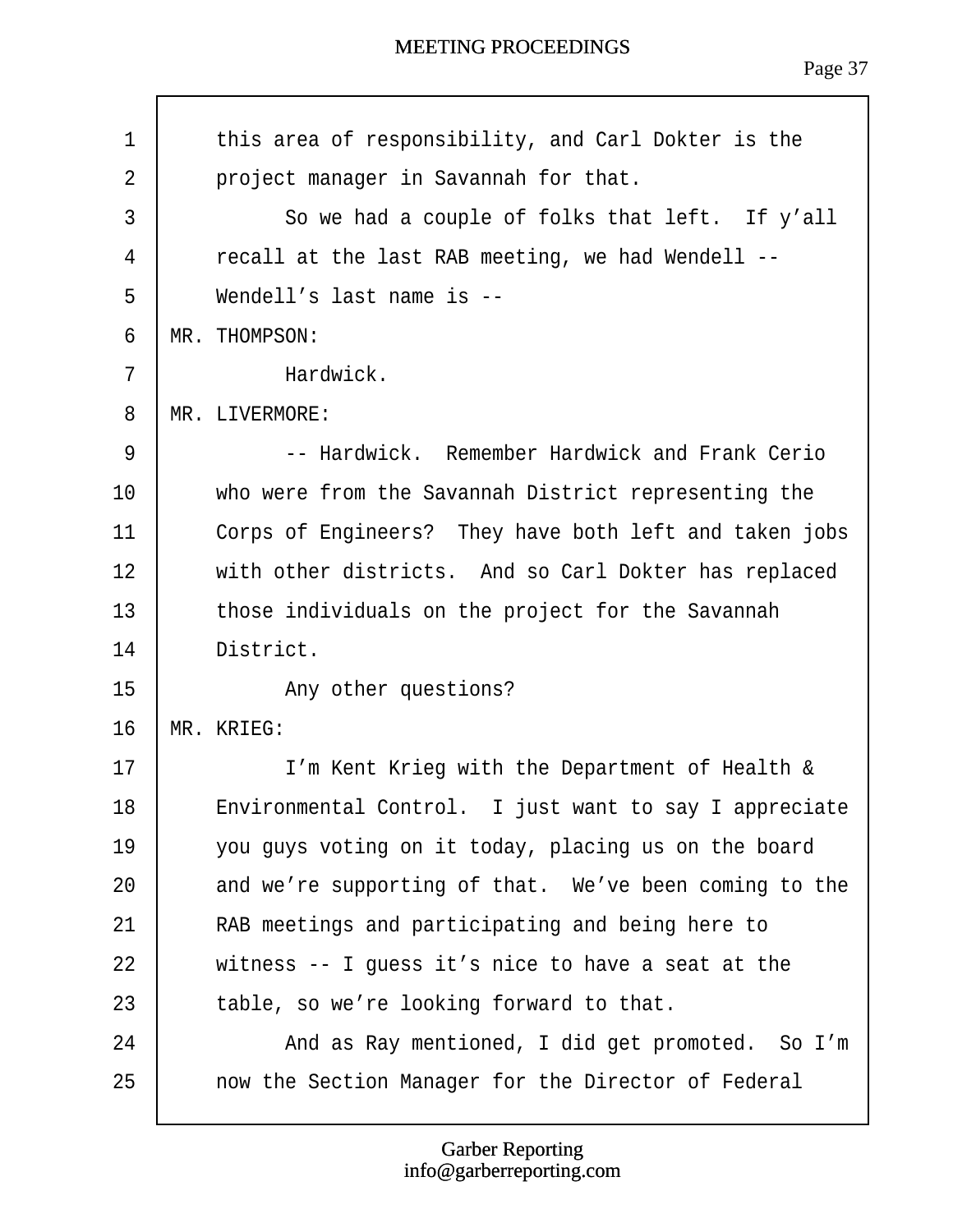<span id="page-38-0"></span>

| 1              | Facilities Section of DHEC, but it's a vacant position, |
|----------------|---------------------------------------------------------|
| $\overline{2}$ | my former position that I'm, hopefully, filling soon.   |
| 3              | But I'll also definitely be heavily involved with this  |
| 4              | site just because it will be a staff member, my         |
| 5              | employee, that's working with and continuing my         |
| 6              | historical knowledge with the FUDS sites, specifically, |
| $\overline{7}$ | Camp Croft. So we definitely look forward to staying    |
| 8              | involved.                                               |
| 9              | And just for everybody that's sitting out there,        |
| 10             | DHEC provides the regulatory oversight for working with |
| 11             | Army Corps of Engineers as a stage of things to look at |
| 12             | things on behalf of the FUDS for the State of South     |
| 13             | Carolina.                                               |
| 14             | <b>MR. LIVERMORE:</b>                                   |
| 15             | Thank you, Kent.                                        |
| 16             | MR. HAYES:                                              |
| 17             | Does anybody else have anything they want to            |
| 18             | bring up or talk about, any questions about anything?   |
| 19             | [NO RESPONSE]                                           |
| 20             | <b>MR. HAYES:</b>                                       |
| 21             | Any questions about the demonstration tomorrow at       |
| 22             | the park?                                               |
| 23             | [NO RESPONSE]                                           |
| 24             | <b>MR. HAYES:</b>                                       |
| 25             | Board, have you got anything?                           |
|                |                                                         |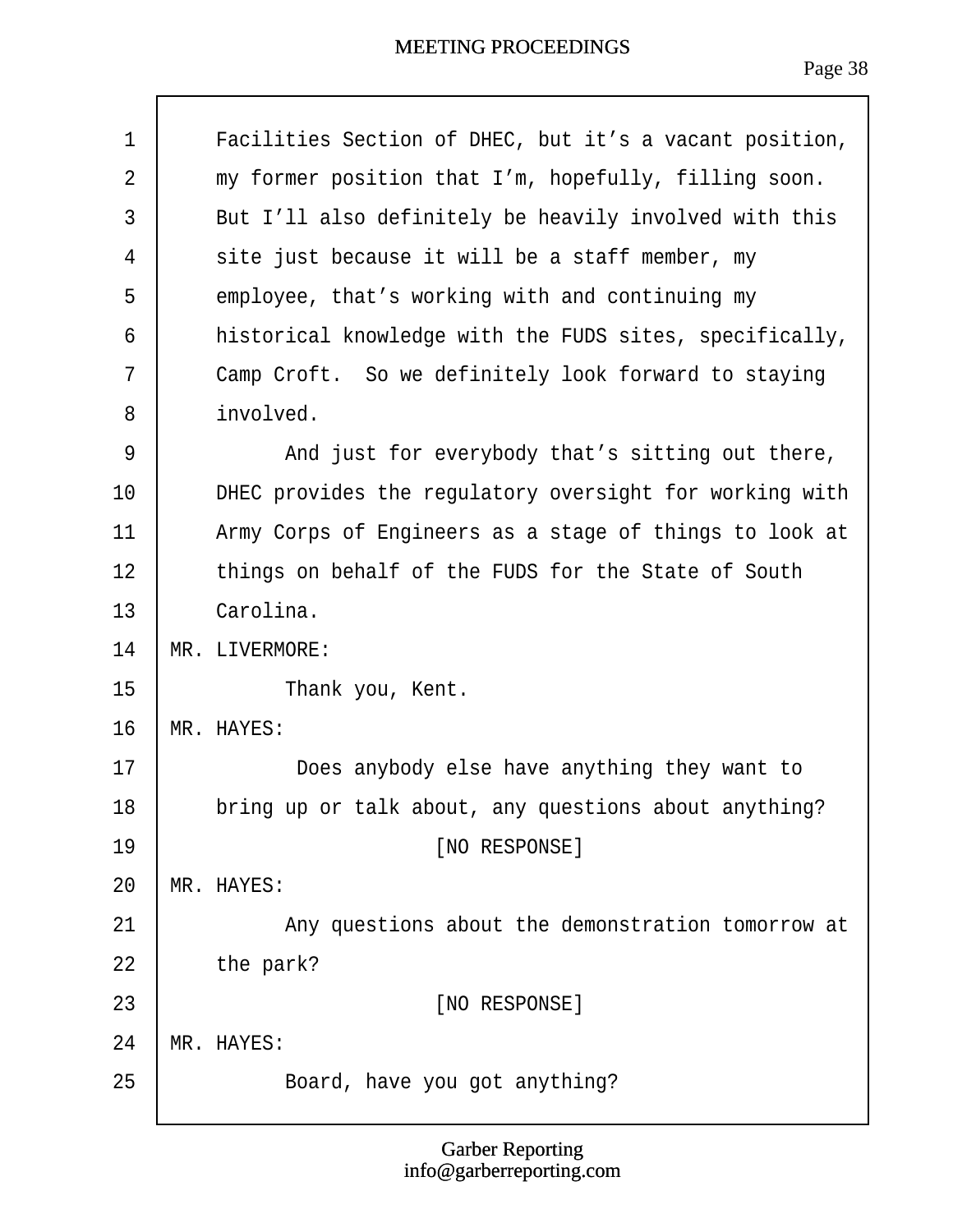<span id="page-39-0"></span>1 MR. HERZOG:  $2 \mid$  I move we adjourn. 3 MR. HAYES: 4 **Got a second?** 5 COL. GOSSETT: 6 | l'Il second. 7 MR. HAYES: 8 | We'll call this meeting adjourned. Thanks for 9 **coming out.** 10 11 | [MEETING ADJOURNED AT APPROXIMATELY 7:20 P.M.] 12 13 14 15 16 17 18 19 20 21 22 23 24 25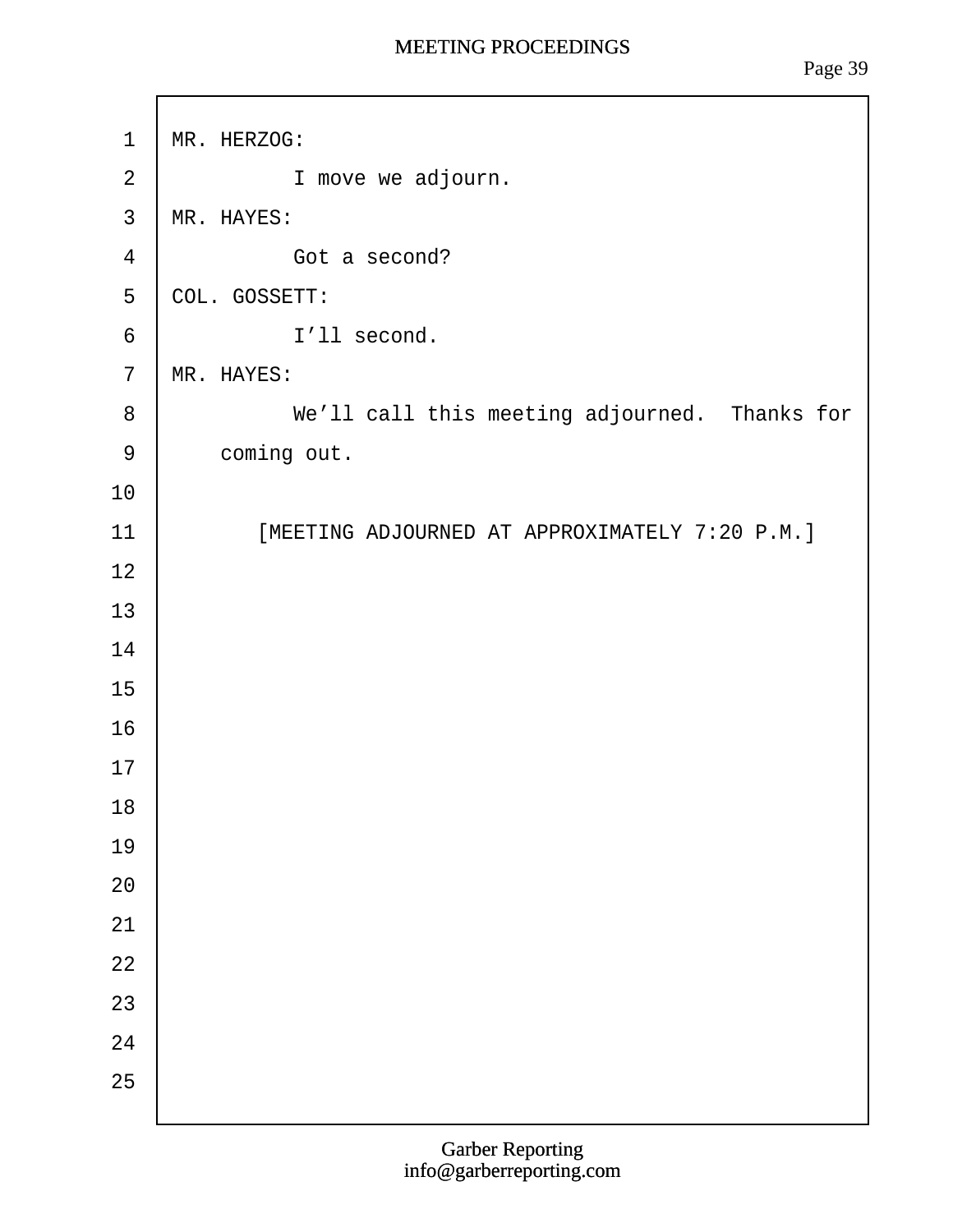г

| 1              | STATE OF SOUTH CAROLINA )                                  |
|----------------|------------------------------------------------------------|
| $\overline{2}$ | ) CERTIFICATE                                              |
|                |                                                            |
| 3              | <b>COUNTY OF GREENVILLE</b><br>$\rightarrow$               |
| 4              |                                                            |
| 5              |                                                            |
| 6              | I, Jane S. Wehunt, notary public in and for the            |
| 7              | State of South Carolina, do hereby certify that the within |
| 8              | meeting was taken by me on Thursday, May 6, 2021 and that  |
| 9              | the foregoing is an accurate transcript of the meeting.    |
| 10             | I further certify that I am neither an employee            |
| 11             | or relative to any of the parties, counsel or speaker, and |
| 12             | ih no matter interested in the outcome of this action.     |
| 13             | IN WITNESS WHEREOF, I have hereunto set my hand            |
| 14             | and seal this 3rd day of June, 2021.                       |
| 15             |                                                            |
| 16             |                                                            |
| 17             |                                                            |
| 18             |                                                            |
| 19             | Jane S. Wehunt                                             |
| 20             | Notary Public for South Carolina                           |
| 21             | My Commission Expires 05/24/2026                           |
| 22             |                                                            |
| 23             |                                                            |
| 24             |                                                            |
| 25             |                                                            |
|                |                                                            |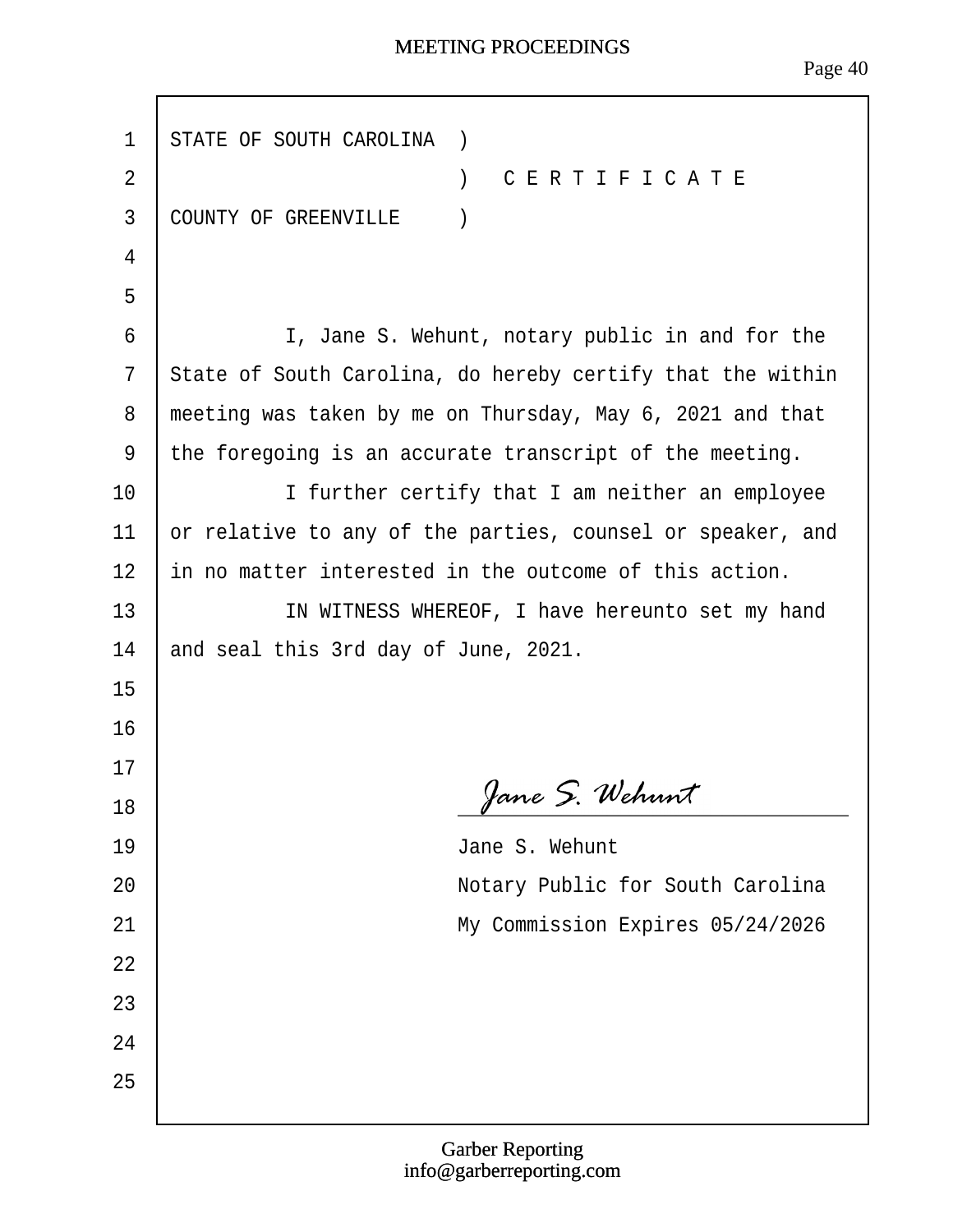|                   |                         |                     | activity                      | <b>Alamo</b>          |
|-------------------|-------------------------|---------------------|-------------------------------|-----------------------|
| \$                | $\overline{2}$          | 8                   | 14:4                          | 28:12                 |
|                   |                         |                     | actual                        | allowed               |
| \$12              | $\overline{2}$          | 81                  | 17:11                         | 9:25 10:3 19:15       |
| 35:24             | 6:10                    | 20:4                | add                           | 23:4                  |
| \$36              | 2021                    | 8:00                | 32:9 33:8                     | ammunition            |
| 34:18,20          | 3:12                    | 32:1                | adding                        | 25:2                  |
| \$43.8            | 215                     |                     | 15:8                          | amount                |
| 34:12             | 29:4                    | $\mathbf A$         | addition                      | 20:5                  |
|                   |                         |                     | 4:3                           | analog                |
| $\boldsymbol{0}$  | $\overline{\mathbf{3}}$ | access              | additional                    | 4:4                   |
|                   |                         | 27:10 29:8          | 7:98:1                        | announce              |
| 03                | $\overline{\mathbf{3}}$ | accessibility       | address                       | 31:15                 |
| 4:255:3,12        | 4:12 34:23              | 4:5                 | 5:15 22:10                    | anticipate            |
| 05                | 30                      | accidentally        | addressed                     | 7:24                  |
| 4:255:3,12        | 7:15                    | 23:15               | 25:24                         | <b>Antioch</b>        |
| 07                | 36                      | account             | addressing                    | 21:23 22:14           |
| $3:24$ 4:23 5:16, | 34:25 35:23             | 11:22               | 6:77:22                       | 23:20 25:5 26:1,      |
| 21 6:3,4,6 7:10,  |                         | accuracy            | adjourn                       | 9 27:7,18 28:1        |
| 18,21 8:2 23:11,  | $\overline{\mathbf{4}}$ | 15:21 16:5          | 39:2                          | 29:2                  |
| 13 34:5,12 36:5   |                         | accurately          | adjourned                     | anymore               |
|                   | $\overline{\mathbf{4}}$ | 16:6,9              | 39:8,11                       | 26:15                 |
| $\mathbf{1}$      | 6:10 34:23              | acres               | advance                       | <b>APEX</b>           |
|                   | 43.8                    | 5:19 35:13,25       | 4:2                           | 7:13 10:11            |
| $\mathbf 1$       | 35:10                   | 36:2                |                               | 14:25 15:2            |
| 6:10 11:6 34:21,  | 435                     | acronym             | advanced<br>5:18 7:14 10:10   | <b>APEX'S</b>         |
| 23                | 35:25                   | 10:10 15:14,19      | 31:20                         | 15:10                 |
| 1,277             |                         | acronyms            |                               | appointed             |
| 5:19 35:13        | 5                       | 13:5                | <b>Advisory</b><br>3:12 32:25 | 32:25                 |
| 100               |                         | action              |                               | approved              |
| 8:14,22 9:2,21    | 50                      | 3:23 4:22 5:6,17    | advocating                    | 33:25 35:10           |
| 16:18 36:1        | 23:3                    | 6:4, 12, 20 7:3, 17 | 29:7,19                       | approximately         |
| 12                |                         | 11:14,22 34:6,      | affirmative                   | 34:25 39:11           |
| 34:21 35:1        | 6                       | 11,14               | 9:12 24:13                    |                       |
| 14                | 6                       | active              | afforded                      | April<br>7:15         |
| 6:14 7:9 35:5,7   | 3:12 6:10 34:23         | 4:22 29:10          | 33:1                          | <b>Arcadis</b>        |
| 36:4              |                         | actively            | <b>AGC</b>                    | 8:25 10:4             |
| 15                |                         | 5:17 8:5 25:14,     | 10:10 14:10                   |                       |
| 3:19 4:18 32:15   | 7                       | 15 29:3             | 21:3,5,7,11                   | archeologists<br>22:6 |
| 1800s             | 7:20                    | activities          | 31:19                         |                       |
| 12:13 22:14,15    | 39:11                   | 13:12               | ahead                         | area                  |
|                   |                         |                     | 7:18 31:15                    | 4:13 6:14,16 7:5      |
|                   |                         |                     |                               |                       |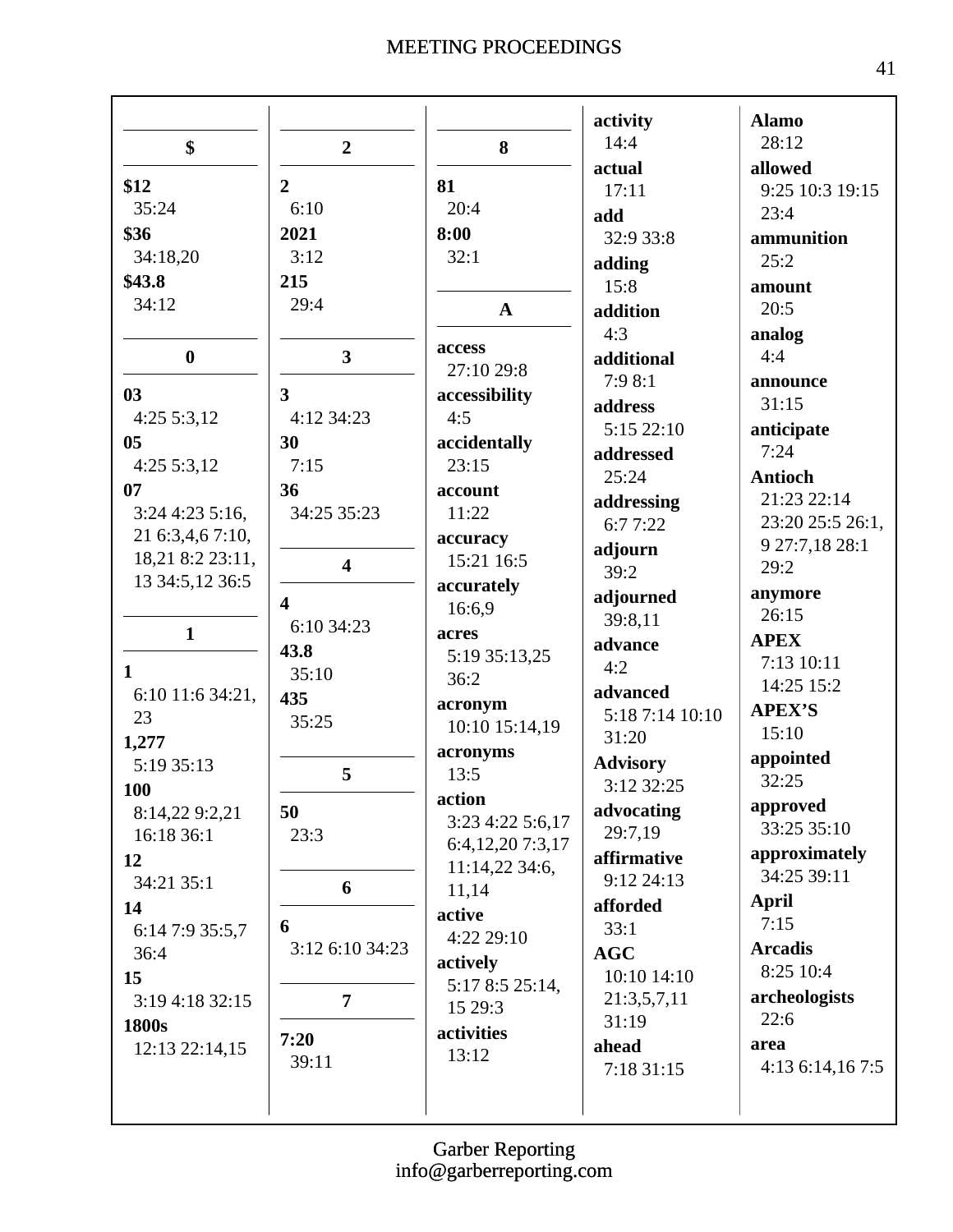| 8:11,21 9:17    | <b>based</b>    | bought           | 8:7,9 34:4 39:8             | <b>Center</b>          |
|-----------------|-----------------|------------------|-----------------------------|------------------------|
| 12:10,13,21     | 6:7 10:19       | 30:12            | called                      | 27:21 36:19            |
| 14:3,5 17:20,21 | basically       | boundaries       | 5:4 26:17                   | centers                |
| 18:13 28:21,23  | 8:13 10:17      | 16:8 17:25       |                             | 36:20                  |
| 31:13,23 32:1   | 11:13 13:22     |                  | camp                        |                        |
| 35:3 37:1       |                 | boundary         | 3:10,14,23                  | <b>Cerio</b>           |
|                 | 16:14           | 7:25 8:2 25:7    | 28:21,23 30:13              | 37:9                   |
| areas           | <b>Bebe</b>     | <b>breaks</b>    | 32:24,25 36:5               | cetera                 |
| 4:56:9,117:1,   | 30:10,11        | 15:10            | 38:7                        | 29:22                  |
| 25 17:22 23:16  | beer            | briefing         | campground                  | <b>Charleston</b>      |
| 36:1            | 26:10           | 15:15            | 6:16                        | 27:24                  |
| arena           | behalf          | bring            | campsite                    | check                  |
| 22:7            | 38:12           | 21:10 38:18      | 6:19                        | 8:13,15                |
| aren't          | berm            | bringing         | cans                        | <b>Chuck</b>           |
| 13:3            | 24:24,25        | 13:13 14:10      | 26:10                       | 20:14                  |
| <b>Army</b>     | berm's          | brochures        | can't                       | churches               |
| 30:11,12 38:11  | 25:1            | 4:105:1          | 25:9                        | 29:10                  |
| <b>ATV</b>      | bill            | <b>broke</b>     | care                        | classification         |
| 25:10           | 34:20           | 26:2             | 23:9                        | 5:19 7:14 10:11        |
| authorities     | <b>Bishop</b>   | broken           | carefully                   | 11:2 31:21             |
| 4:14            | 31:6            | 26:23            | 23:17                       | classifications        |
| availability    | Bishop's        | bulldozer        | Carl                        | 4:2                    |
| 6:8             | 29:24           | 25:10            | 34:4 36:12 37:1,            | classified             |
| award           | bit             | bullet           | 12                          | 13:7                   |
| 8:1             | 10:15 11:5 14:8 | 9:5,6 10:9 11:4  | <b>Carolina</b>             | clean                  |
| awarded         | 19:2,9 22:17    | 13:2             | 32:21 38:13                 | 29:7                   |
| 34:2,14         | black           | bullets          | cart                        | clean-up               |
| aware           | 7:21,25 17:21   | 24:25            | 10:13,17 13:15              | 3:10 4:22,23           |
| 20:22           | blind           | bunch            | 14:11                       | 31:17                  |
|                 | 8:4,6,129:1     | 20:4             | case                        | clearance              |
| $\bf{B}$        | 16:13,15        | <b>buried</b>    | 15:10                       | 4:3 13:9,15,18,        |
|                 | blindly         | 21:23 24:11      | catalyst                    | 22 14:3,6 16:20,       |
| back            | 8:8,21          | 25:12 29:6       | 25:22                       | 22 17:23,24            |
| 3:21 5:9,13     | blue            |                  | cemeteries                  | 23:17                  |
| 10:20 22:14     | 5:21            | bury             |                             |                        |
| 25:13 27:8      |                 | 16:16            | 21:16 22:8,12               | clearing<br>8:11 18:14 |
| 28:12 29:18     | board           | business         | 23:1,11 27:17<br>28:20 30:2 |                        |
| backfill        | 3:12 17:4 33:1  | 3:13 31:10 32:7, |                             | close                  |
| 33:12           | 37:19 38:25     | 11               | cemetery                    | 20:10 28:6,11          |
| backside        | <b>Board's</b>  |                  | 23:3,10,20 24:8,            | closely                |
| 22:15           | 32:20           | $\mathbf C$      | 11 25:14,18                 | 22:16                  |
| <b>Base</b>     | bottom          |                  | 26:9 27:19,20               | closer                 |
| 3:11            | 14:24           | call             | 28:1 29:3,6,8               | 7:8                    |
|                 |                 |                  |                             |                        |
|                 |                 |                  |                             |                        |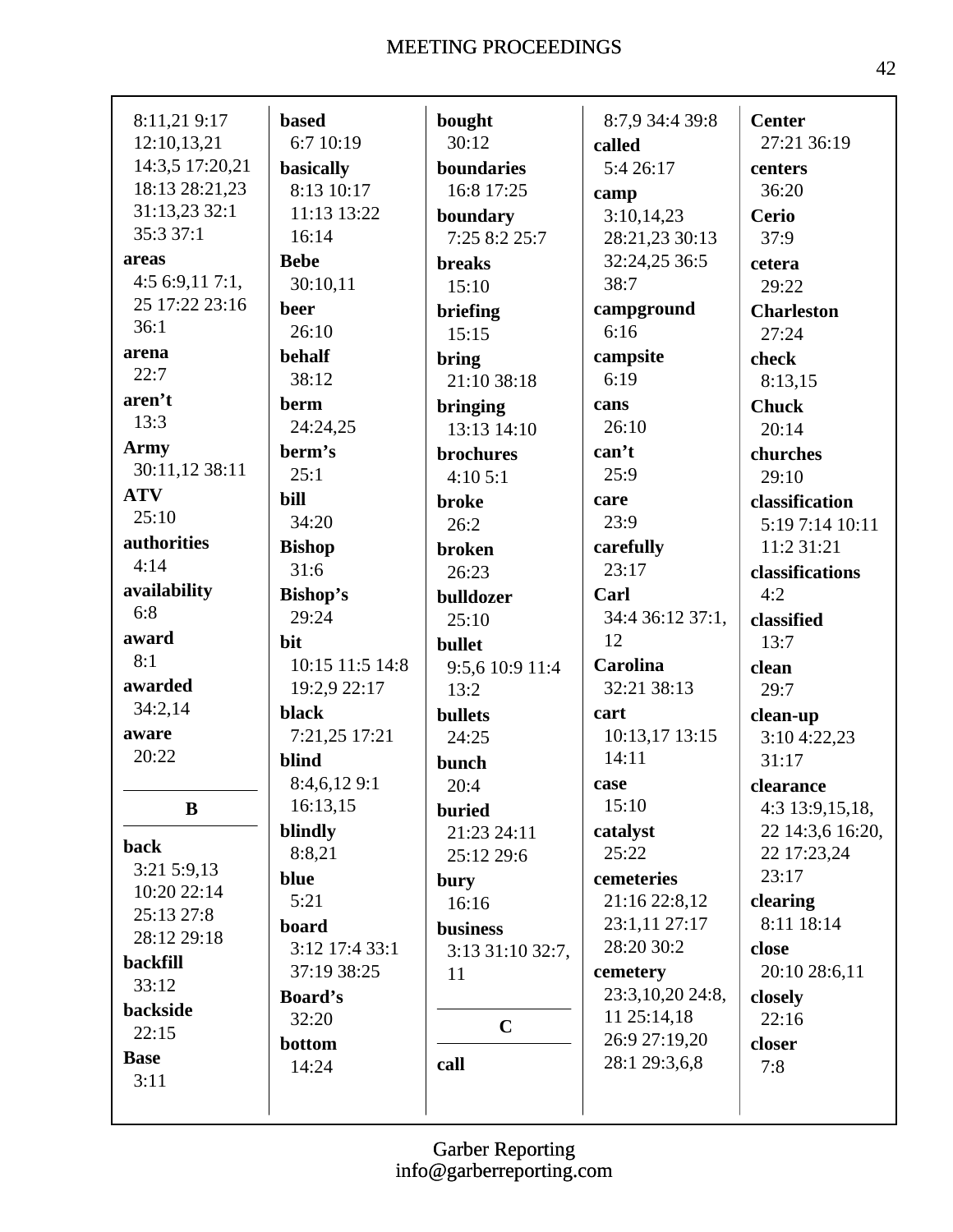Г

| <b>COL</b>              | 4:25                          | <b>Corps</b>                   | decision                 | detonations          |
|-------------------------|-------------------------------|--------------------------------|--------------------------|----------------------|
| 17:13 28:19,24          | consists                      | 3:10 34:8,19                   | 34:8                     | 20:21                |
| 33:5 39:5               | 4:1,9                         | 36:10,17,24                    | <b>Defense</b>           | devil                |
| Columbia                | consolidated                  | 37:11 38:11                    | $3:23$ 13:4              | 26:5                 |
| 11:21                   | 19:10,21                      | corrective                     | delay                    | <b>DGM</b>           |
| combination             | constantly                    | 11:14                          | 19:19                    | 4:4                  |
| 4:1,6 17:24             | 18:15 24:19                   | correctly                      | demolition               | <b>DHEC</b>          |
| comments                | 30:1                          | 16:1                           | 19:19,21                 | 32:16 33:8,21        |
| 7:11                    | constitutes                   | couple                         | demonstration            | 38:1,10              |
| community               | 5:18                          | 14:21 30:19                    | 10:14 31:12,16           | dictating            |
| 29:6                    | consult                       | 37:3                           | 38:21                    | 3:6                  |
| companies               | 22:25                         | created                        | demo'd                   | didn't               |
| 14:1                    | continue                      | 7:23                           | 19:24                    | 32:18                |
| compatibility           | 7:7                           | credits                        | department               | dig                  |
| 19:16                   | continuing                    | 20:20                          | 13:4 24:20               | 26:5                 |
| compatibly              | 38:5                          | <b>Croft</b>                   | 32:21 37:17              | <b>Director</b>      |
| 19:17                   | contract                      | 3:10,11,14,23,                 | dependent                | 37:25                |
| complete                | 6:8 7:22 34:25                | 24 4:23 5:19                   | 19:23                    | discovered           |
| 8:116:8                 | 36:12                         | 20:9 21:16                     | depending                | 13:8 14:7 17:3,      |
| completed               | contracted                    | 28:21,23 30:4<br>32:24,25 36:5 | 4:4                      | 11                   |
| 21:5                    | 17:20,21                      | 38:7                           | describe                 | discussed            |
| component               | contracting                   | cross-hatched                  | 10:15                    | 36:15                |
| 17:9                    | 36:23                         | 6:9                            | designated               | district             |
| concern                 | contractor                    | current                        | 32:20                    | 36:25 37:10,14       |
| 13:6 14:7 17:9          | 6:25 7:17 8:20,               | 7:22                           | destroy                  | districts            |
| 32:24                   | 24 10:4 13:23                 |                                | 18:20                    | 36:18 37:12          |
| concerns                | <b>Control</b>                | curves<br>10:19,25             | detail                   | divided              |
| 11:17 22:10             | 32:22 37:18                   |                                | 10:15 19:9               | 6:6                  |
| 23:2                    | controls                      | D                              | detectors                | document             |
| conducted               | 4:6                           |                                | 13:24                    | 11:13 34:8           |
| 11:15 13:11,19<br>17:23 | convenient                    | damage                         | determine                | documentation        |
|                         | 20:8                          | 20:8                           | 11:1                     | 27:24                |
| confident<br>34:19      | coordinate<br>23:7            | date                           | determined<br>19:11 34:9 | documented<br>11:10  |
| confusing               |                               | 34:15                          |                          |                      |
| 36:16                   | coordinating                  | dated                          | detonate<br>19:12 20:6   | doesn't<br>9:10 20:1 |
| consideration           | 6:15,17 20:17<br>coordination | 28:12                          |                          | <b>Dokter</b>        |
| 32:20                   | 22:5                          | day                            | detonated<br>20:3        | 36:12 37:1,12        |
| considered              | <b>COR</b>                    | 9:20 19:20,22                  | detonation               | dollars              |
| 23:12                   | 36:11                         | <b>December</b>                | 20:7,18,20,21            | 35:12                |
| consisted               |                               | 6:23 36:1                      |                          |                      |
|                         |                               |                                |                          |                      |
|                         |                               |                                |                          |                      |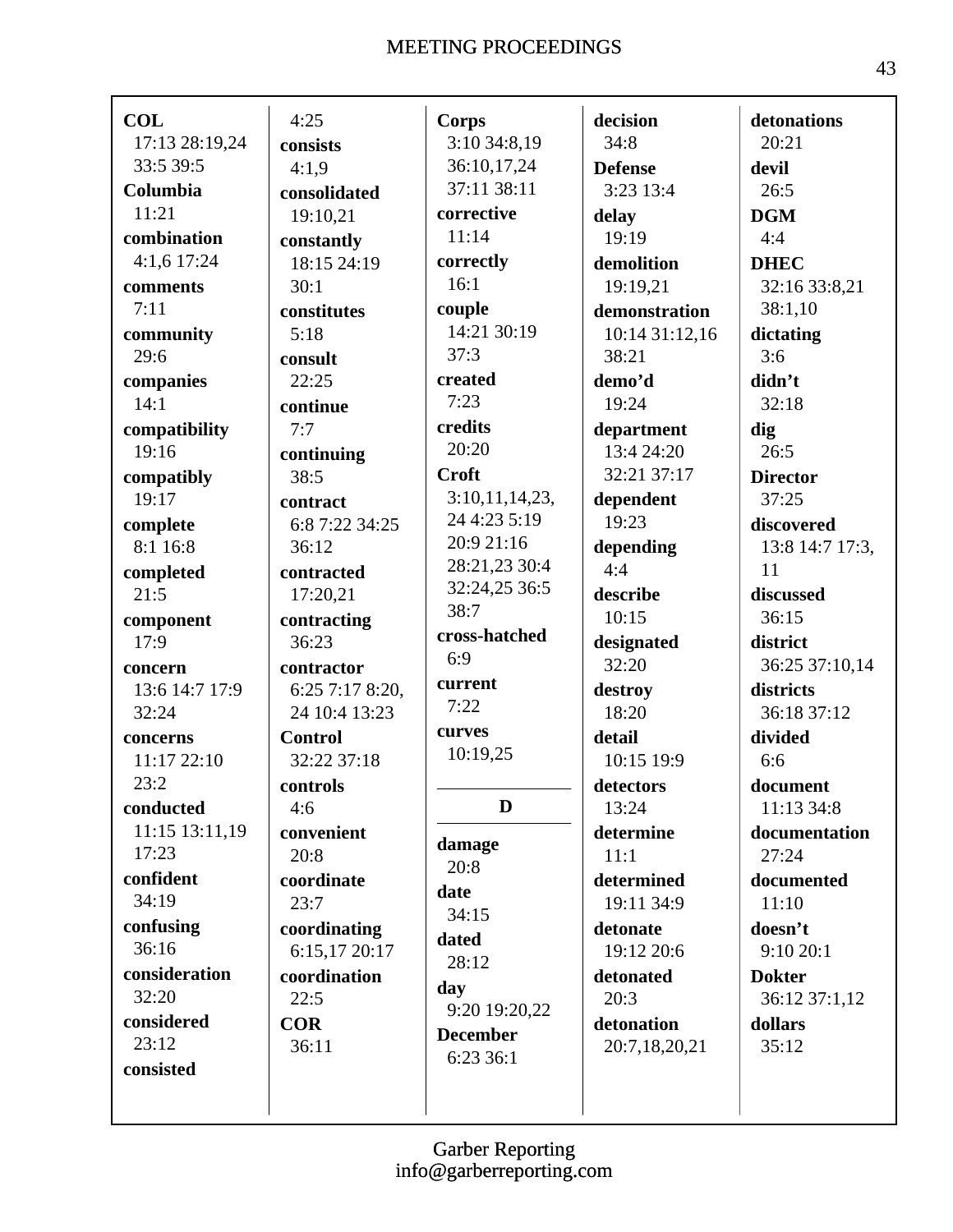| don't             | eliminate            | excavate          | favor           | 23:14            |
|-------------------|----------------------|-------------------|-----------------|------------------|
| 3:8 9:14,16       | 6:19                 | 6:22              | 33:20           | flare            |
| 11:15 12:2,5      | email                | excavated         | feasibility     | 17:5             |
| 15:1 18:6 19:2,   | 33:19                | 11:2              | 4:21            | <b>Fleming</b>   |
| 18 23:10,15       | employee             | exceed            | Federal         | 25:14 29:6       |
| 25:12,16 27:8     | 38:5                 | 19:18             | 37:25           | flip             |
| downtime          | employees            | exchanges         | feedback        | 7:18             |
| 20:9              | 13:23                | 33:19             | 33:19           | folks            |
| <b>Drew</b>       | encounter            | exclusion         | feet            | 13:3 31:23 37:3  |
| 34:3,15 36:10,    | 4:11                 | 20:11             | 23:3            | forward          |
| 22                | end                  | exhibits          | field           | 7:2 11:14 34:12, |
| drives            | 25:7                 | 24:21             | 3:25 13:24      | 13 35:2 37:23    |
| 27:23             | <b>Engineers</b>     | existing          | figure          | 38:7             |
| due               | 3:10 30:11 34:9,     | 26:14             | 5:20 6:10,13    | found            |
| 5:7 6:5 7:23      | 19 36:11,17,24       | expand            | 7:19 17:10,18,  | 10:2,22 16:10    |
| 10:20             | 37:11 38:11          | 22:24             | 21 18:2 30:3,22 | 17:4,6 18:8 20:3 |
|                   | enjoy                | explosive         | 36:6            | frame            |
| E                 | 31:7                 | 13:7,17 14:7      | figured         | 6:23 7:8 12:13   |
|                   | ensure               | 17:7,9 19:14,18   | 4:17            | Frank            |
| earlier           | 9:3                  | 20:1              | figures         | 37:9             |
| 3:19 35:25        | entails              | explosives        | 10:24           | <b>FUDS</b>      |
| early             | 8:4 13:22            | 13:6 17:8 19:2,   | fillers         | 3:14 33:9 36:5   |
| 22:15             | environment          | 7,23 32:24        | 20:1            | 38:6,12          |
| easily            | 20:9                 |                   | filling         | full             |
| 20:3              | <b>Environmental</b> | $\mathbf F$       | 33:13 38:2      | 23:19            |
| education         | 32:22 37:18          |                   | find            | fund             |
| 4:7,24            | equipment            | <b>Facilities</b> | 8:14,18,22 9:2, | 35:8             |
| educational       | 7:14 8:5,13,15,      | 38:1              | 8,22 10:25      | funded           |
| 4:10              | 16 9:3,20 10:12,     | fact              | 19:17 22:16     | 34:20 35:1,12,   |
| effect            | 16 11:3 13:14        | 10:2              | finding         | 24 36:2          |
| 25:24             | 14:11,13,24          | fall              | 20:4 27:12      | funding          |
| effective         | 15:13,22 16:19       | 7:6               | 28:15           | 6:5,7 7:23 24:20 |
| 16:4              | 21:7 31:19,21        | familiar          | firewall        | 33:24 34:3 35:8  |
| effort            | estimate             | 13:4 31:24        | 9:22,25         | fuse             |
| 6:24 34:3 36:24   | 34:10                | families          | firmed          | 20:2             |
| eight-to-ten-foot | evacuation           | 12:11,12 24:10    | 7:7             | future           |
| 24:25             | 6:21                 | 27:10 30:4,21     | five-           | 29:16            |
| electrical        | evaluate             | family            | 5:4             |                  |
| 14:1              | 5:13                 | 12:5,9 21:24      | fix             | G                |
| electromagnetics  | everybody's          | 30:23 31:6        | 26:19,21        |                  |
| 10:18             | 30:12,14             | farming           | flagged         | Gary             |
|                   |                      | 12:11             |                 | 3:17,21 27:6     |
|                   |                      |                   |                 |                  |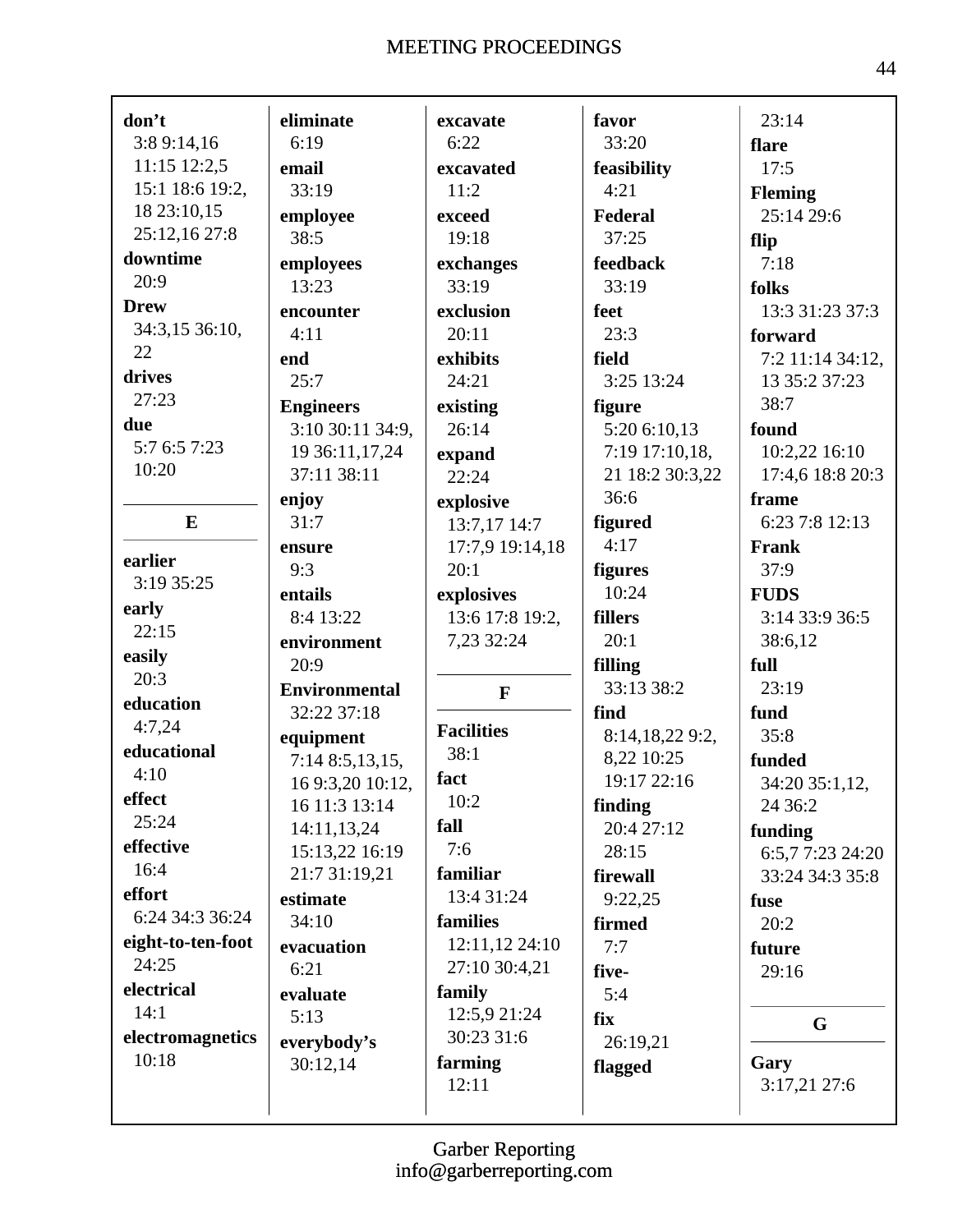| 31:10 32:7      | 27:7            | hand             | hearing          | historical       |
|-----------------|-----------------|------------------|------------------|------------------|
| Gary's          | great-          | 3:5 10:22 17:7   | 16:3             | 11:6 23:1 38:6   |
| 21:22           | grandmother's   | 23:17            | heavily          | history          |
| gate            | 26:1            | handle           | 38:3             | 24:10,17 30:5    |
| 26:13,14,19,21, | great-great     | 4:1523:16        | heir             | hold             |
| 23 27:1,2       | 29:12           | 36:11            | 29:21            | 3:17             |
| general         | greats          | hands            | helicopter       | holding          |
| 28:21,23        | 27:8            | 23:19            | 25:10            | 18:25            |
| generation      | green           | happen           | helped           | holes            |
| 27:8            | 7:20            | 32:18            | 29:18            | 19:22            |
| generations     | grenade         | happening        | helpful          | home             |
| 25:13 29:18     | 17:5,7          | 14:4             | 20:19            | 11:25            |
| geology         | grenades        | happy            | helping          | homesite         |
| 27:12           | 10:22           | 3:17             | 12:19,20         | 12:7 30:22       |
| geophysical     | Gretchen        | <b>Hardwick</b>  | here's           | homesites        |
| 4:2 5:18 7:14   | 9:14,15 11:11   | 37:7,9           | 29:17            | 12:5 30:2        |
| 8:5 10:11 11:2  | 15:1,14 16:3    | <b>Harwood</b>   | <b>HERZOG</b>    | <b>Homestead</b> |
| 13:14 14:11,13, | 18:6 19:1 22:3  | 30:10,11         | 18:3 21:14       | 11:6 30:19       |
| 23 15:13 23:5   | grids           | <b>HAYES</b>     | 22:13 23:18      | Hope             |
| 31:21           | 21:4,8          | 3:1 5:24 9:7     | 24:5,12 25:4,8,  | 3:2              |
| give            | grossly         | 10:6 11:24       | 19 27:5 28:22    | hoping           |
| 12:20 20:22     | 34:9            | 12:15,22 14:18   | 29:1 30:6,24     | 29:9             |
| glad            | ground          | 18:19 20:13      | 32:10,14 39:1    | horizontal       |
| 20:14           | 18:15           | 24:23 25:6,25    | <b>Hester</b>    | 16:16            |
| good            | group           | 26:16,20,24      | 31:4             | human            |
| 3:2 10:7 35:15  | 29:9            | 28:4,10 30:9     | he'd             | 5:11             |
| <b>GOSSETT</b>  | groups          | 31:14 32:2,8,12  | 31:7             | Huntsville       |
| 17:13 28:19,24  | 27:15           | 33:3,15,23 35:9, | he's             | 36:11,19,21      |
| 33:5 39:5       | guess           | 14 36:7 38:16,   | 3:14 30:1 31:4,5 |                  |
| <b>GPS</b>      | 6:18,24 9:14    | 20,24 39:3,7     | 36:12            | $\mathbf I$      |
| 15:18           | 11:8,13 13:3    | hazard           | high             |                  |
| granddad        | 15:3,17,20 18:9 | 13:7,18          | 6:16 17:7 35:3   | identified       |
| 29:13           | 19:1,3,9 21:20  | hazards          | high-use         | 4:20,21 6:23     |
| grandmother     | 33:12 37:22     | 5:8              | 36:1             | 12:12 19:25      |
| 29:13           | guys            | head             | <b>Highway</b>   | 22:20 23:13,14   |
| grave           | 11:22 31:8      | 16:2 31:5        | 29:4             | 25:20 34:5,8,11  |
| 26:1 28:6       | 37:19           | health           | historian        | 36:5             |
| graves          |                 | 5:11 32:22       | 12:3 27:23       | identifies       |
| 22:17 26:7      | H               | 37:17            | 29:25 31:5       | 13:10            |
| great-          |                 | heard            | <b>Historic</b>  | identify         |
| grandmother     | half            | 26:6             | 23:7             | 6:18 7:1 14:22   |
|                 | 26:3            |                  |                  | 16:10 22:10      |
|                 |                 |                  |                  |                  |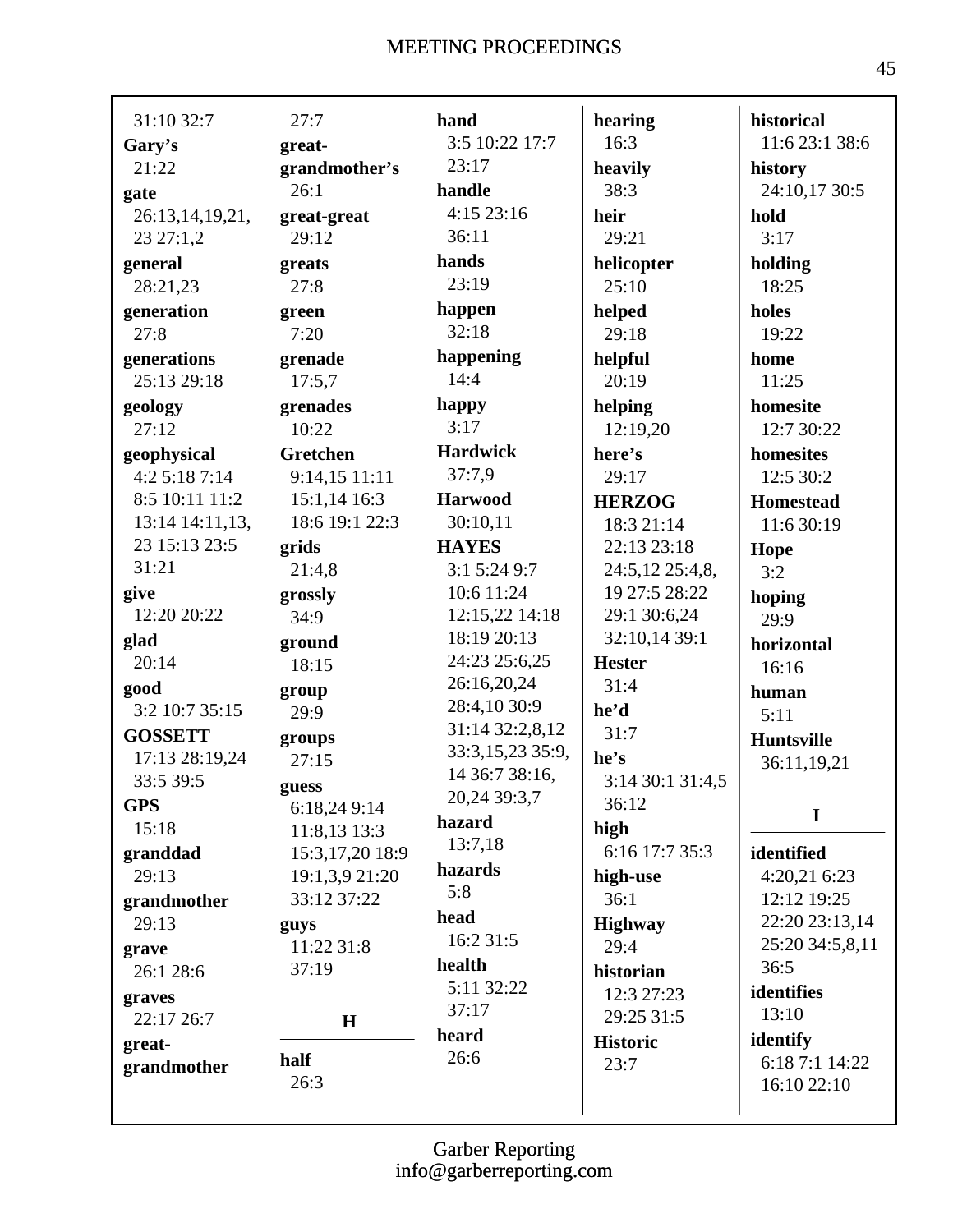| 23:23 27:14     | inside           | 17 10:20,21                |                | left              |
|-----------------|------------------|----------------------------|----------------|-------------------|
| 29:8 30:15,20   | 7:25             | 11:1,8 13:3,5,8            | $\mathbf K$    | 6:10 14:25        |
| identifying     | installed        | 14:7,8,14,15               |                | 15:13 17:3 32:3,  |
| 16:7 22:7       | 4:9 5:1 18:23    | 16:10 17:2,25              | Kent           | 5 37:3,11         |
| $\mathbf{I}$    | instance         | 18:1,25 19:12,             | 33:9 37:17     | let's             |
| 17:7            | 9:25 10:22       | 17,23,25 20:3,4            | 38:15          | 31:15             |
| illustrates     | instrument       | it'd                       | kind           | library           |
| 4:19 14:23      | 8:10             | 4:17 22:19                 | 12:3 14:3 16:3 | 10:21,24          |
| impacted        | intended         | 27:13                      | 24:3,10 26:6   | light             |
| 11:8            | 8:17             | it's                       | 29:25 31:4,6   | 5:21              |
| implement       | intentions       | 3:3,18 5:10,19,            | knew           | limitations       |
| 3:22 6:4,5,20   | 15:8             | 20 8:13,15 16:4,           | 12:6           | 7:23              |
| 7:2,5 34:10     | interested       | 20 17:6,21 18:9            | knowing        | list              |
| 35:20           | 25:21 31:3       | 24:17 28:11,12,            | 9:24           | 24:22 28:3        |
| implementation  | interpretive     | 13 31:12 34:23             | knowledge      | live              |
| 34:6,13         | 24:3,9           | 35:19 36:1,16              | 10:16 12:4,21  | 25:2              |
| implemented     | intervals        | 37:22 38:1                 | 38:6           | lived             |
| 3:22 4:25 5:4   | 6:7              | I'd                        | knowledgeable  | 12:12 24:11       |
| 7:24 18:24      | intruded         | 3:16 32:19                 | 28:16          | 30:4,15,22        |
| implementing    | 11:7             | 35:20                      | <b>Krieg</b>   | <b>LIVERMORE</b>  |
| 5:17 6:11 7:17  | intrusive        | I'll                       | 33:9 37:16,17  | 3:15 6:2 9:9,13   |
| 21:7            | 13:13            | 28:5,6,12 33:6             |                | 10:8 13:1 14:20   |
| implements      | investigation    | 38:3 39:6                  | L              | 15:12 17:1,15     |
| 5:5             | 4:20             | $\mathbf{I}'\mathbf{m}$    |                | 18:5, 17, 21 19:6 |
| inadvertently   | involved         | 3:13 9:24,25               | laid           | 20:24 21:2 22:2,  |
| 11:5,7          | 8:25 11:11 22:7  | 16:3 29:6,19               | 19:20          | 21 31:9,18 32:6   |
| incident        | 36:21 38:3,8     | 31:7 34:19                 | land           | 33:7,17 34:1,22   |
| 11:5,14         | involves         | 36:10,11 37:17,<br>24 38:2 | 4:68:9         | 35:4,18 36:3,14   |
| include         | 8:6              | I've                       | largest        | 37:8 38:14        |
| 4:18            | ISO'S            | 15:2 26:6 30:10,           | 24:18          | local             |
| independent     | 8:7              | 13 32:11                   | Laughter       | 4:14              |
| 8:24            | issue            |                            | 17:17          | locate            |
| indicating      | 11:10,13 15:11   |                            | learning       | 16:18             |
| 9:5 21:4        | issues           | ${\bf J}$                  | 10:16          | located           |
| indication      | 15:17,19 19:16   | <b>January</b>             | Lebanon        | 18:9              |
| 17:19           | item             | 3:25                       | 21:18 23:21    | locating          |
| individuals     | 13:8 21:15,19    | jobs                       | 24:24 25:14    | 15:20             |
| 9:23 22:6 37:13 | 23:6 32:11       | 37:11                      | 27:6 29:2,16   | location          |
| information     | items            |                            | Lebanon's      | 15:21,24 16:6     |
| 7:16 10:3 17:4  | 4:11,13 5:8 6:23 |                            | 22:17          | 19:22             |
| 30:2 31:7 34:4  | 8:15,18,23 9:3,  |                            | Lee            | locations         |
|                 |                  |                            | 25:18 29:3     | 9:23 17:11        |
|                 |                  |                            |                |                   |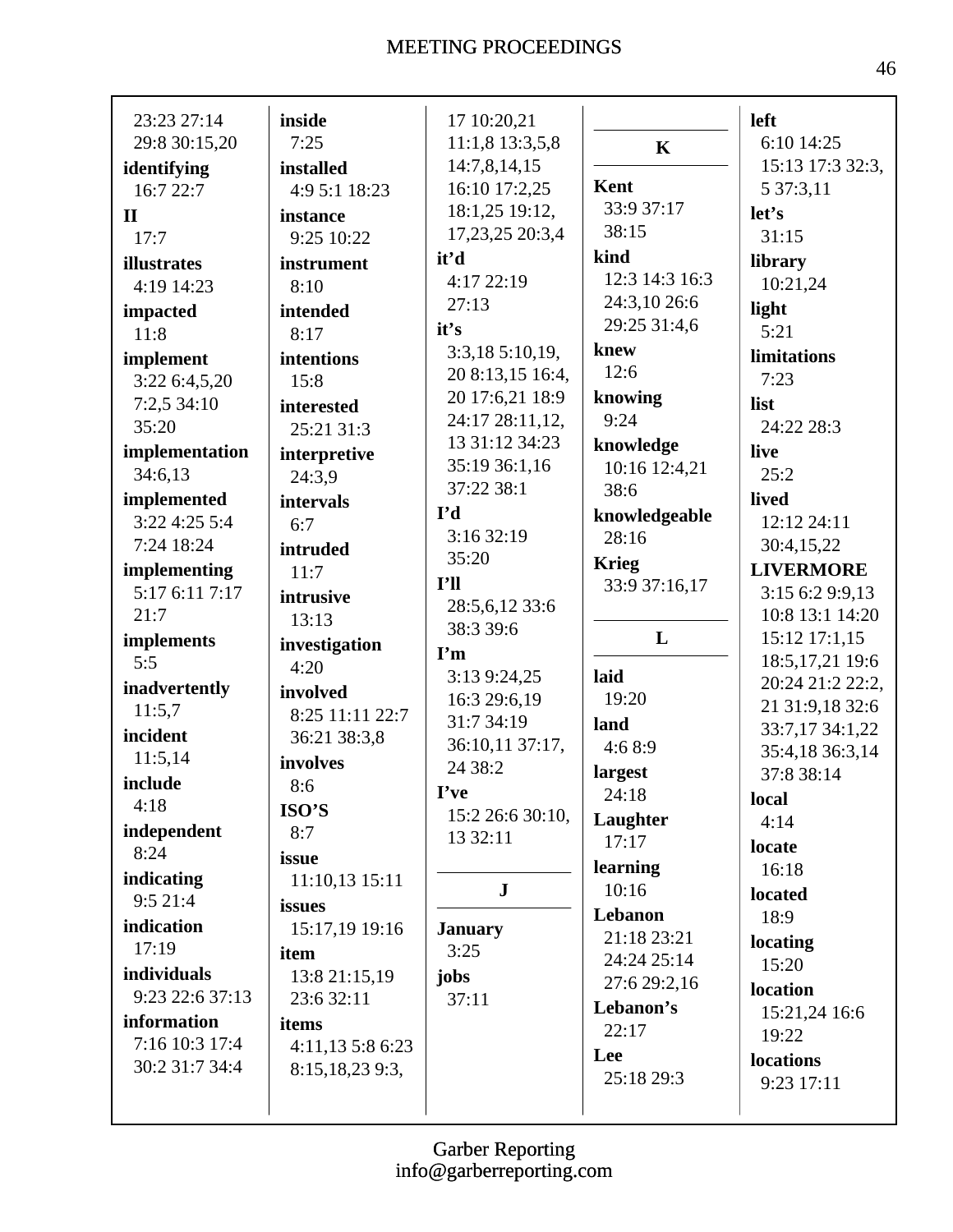I

| locks            | 30:13            | 11:9,12,18 16:1  | moving          | <b>Oeland</b> |
|------------------|------------------|------------------|-----------------|---------------|
| 27:2             | <b>Mapping</b>   | mention          | 11:14 34:12     | 27:19,20      |
| long             | 15:24            | 6:13 31:11       | 35:2            | offer         |
| 19:16            | maps             | mentioned        | mud             | 32:19         |
| lost             | 30:10            | 3:17,21 16:21    | 26:10           | office        |
| 3:3              | mark             | 36:23 37:24      | munitions       | 11:21 23:1,8  |
| lot              | 17:7 21:20       | met              | 13:5 14:7 17:8  | officer       |
| 6:16 12:4 21:23  | 23:23            | 4:18 32:15       | 32:23 36:19,20  | 36:23         |
| 22:5,6,9 23:9    | marked           | metal            |                 | older         |
| 25:2,11 26:9     | 22:8             | 13:24            | $\mathbf N$     | 29:20         |
| 27:12 28:16      | marking          | <b>Methodist</b> |                 | on-site       |
| lower            | 24:4             | 23:21            | names           | 18:7,23 19:2  |
| 16:20 17:3       | married          | middle           | 12:9            | open          |
|                  | 29:15            | 27:20            | nature          | 26:23         |
| $\mathbf M$      | match            | military         | 10:23           | open-to-the-  |
|                  | 10:21,25         | 3:11 36:25       | necessarily     | public        |
| <b>M17a1</b>     | materials        | millimeter       | 24:4            | 31:16         |
| 17:4             | 20:18            | 20:4             | needed          | operating     |
| made             | maximum          | million          | 5:14 35:10      | 8:17 9:4 14:5 |
| 24:21 30:10      | 9:20             | 34:12,18,20,21   | needing         | 15:6          |
| magazine         | meanness         | 35:1,12,23,24    | 4:22            | operator      |
| 18:22 19:15      | 26:3             | minimum          | net             | 9:20          |
| 20:18            | <b>MEC</b>       | 9:19             | 19:14,18        | operators     |
| main             | 13:3,5,8 14:8,   | mixed            | nice            | 8:14,169:4    |
| 11:20,21 28:2    | 15,19 16:10      | 23:20            | 37:22           | opportunity   |
| 32:4             | 17:2,25 18:1     | mobilized        | normalcy        | 20:23         |
| majority         | 23:6             | 3:25             | 3:20            | order         |
| 33:20            | meeting          | money            | northwest       | 6:4 16:18     |
| make             | 3:4,6,12,16,20   | 33:24            | 29:5            | orders        |
| 5:10,14 8:16     | 32:18 37:4 39:8, | month            | number          | 8:1           |
| 14:4 16:6 20:10, | 11               | 26:17            | 9:17,19         | ordnance      |
| 22 23:15 29:8    | meetings         | months           | numbers         | 4:11 6:22     |
| 32:17            | 3:18 37:21       | 3:19 4:18 32:15  | 9:23            | originally    |
| making           | member           | mortars          |                 | 20:18         |
| 15:21 16:7       | 9:24 33:8,21     | 10:23            | $\mathbf 0$     | outline       |
| management       | 38:4             | mother           |                 | 7:20,21       |
| 11:20 24:19      | members          | 29:15,17         | Oaks            | oversight     |
| manager          | 5:22             | motion           | 31:13,22 32:1,3 | 38:10         |
| 9:15 33:10       | membership       | 32:17 33:2,22    | objects         | o'clock       |
| 36:22 37:2,25    | 33:2             | move             | 8:7             | 31:22         |
| map              | memo             | 5:22 39:2        | occur           |               |
| 7:19 17:12       |                  |                  | 13:12           |               |
|                  |                  |                  |                 |               |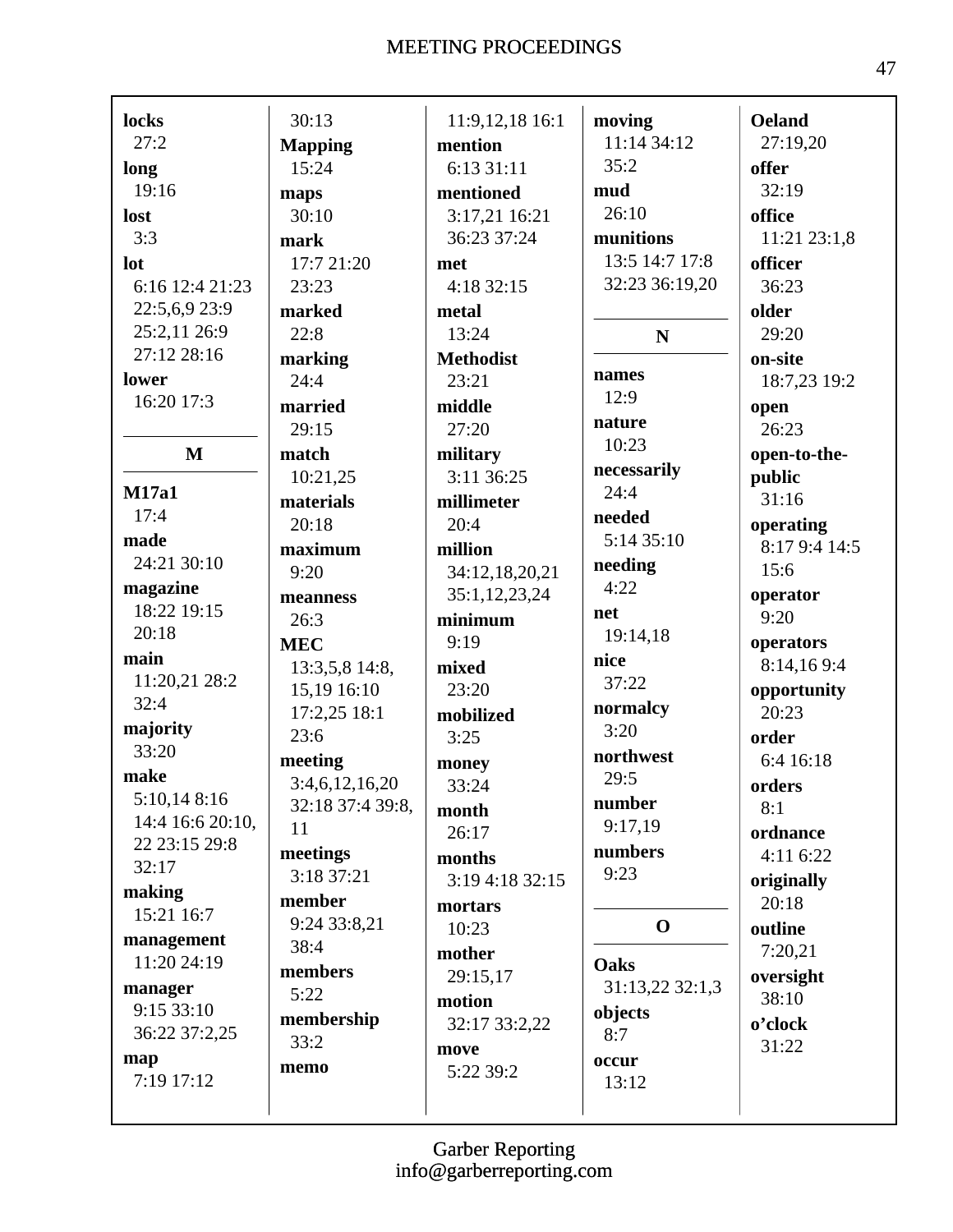|                  | period          | polarization        | privileges                 | proposition     |
|------------------|-----------------|---------------------|----------------------------|-----------------|
| ${\bf P}$        | 35:21           | 10:19,24            | 33:1                       | 21:17           |
|                  | person          | position            | problems                   | protective      |
| P.M.             | 31:25 33:12     | 16:17 33:13         | 26:9                       | 5:11            |
| 36:12 39:11      | personal        | 38:1,2              | process                    | protocol        |
| park             | 29:14           | possibilities       | 5:4,12 16:15,16            | 4:12            |
| 3:24 4:24 5:20   | personnel       | 12:12               | 35:23                      | public          |
| 6:15,177:3       | 6:17 13:23 14:5 | potential           | produce                    | 4:6,24 36:16    |
| 11:4,9,16 12:20  | persons         | 4:10,135:6,8,15     | 11:9                       | publicity       |
| 20:8,10 21:16,   | 20:11           | 6:22 13:17 22:8     | produced                   | 27:14           |
| 17,20 24:15,17   | perspective     | 23:14               | 5:2 11:12                  | publicize       |
| 27:14,23 28:9,   | 36:22           | power               | <b>Production</b>          | 21:21           |
| 21 29:7 30:1,5,8 | phase           | 15:11               | 9:6                        | pull            |
| 31:5 38:22       | 35:2            | practicing          | progress                   | 17:14,16        |
| <b>Parks</b>     | physically      | 25:3                | 8:3 13:10 14:12            | put             |
| 24:18            | 35:19           | pray                | progressing                | 19:22 23:2      |
| part             | picnic          | 3:2                 | 17:19                      | 26:13           |
| 14:6             | 31:13,22 32:1,5 | preparation         | project                    | putting         |
| participating    | picture         | 22:4                | 3:24 4:23 5:16,            | 21:25 24:9      |
| 37:21            | 7:13 16:11      | prepared            | 21 6:3,4,6 7:10,           |                 |
| party            | pictures        | 32:17               | 18,21 8:2 9:15             |                 |
| 5:5 8:20         | 14:9            | presentation        | 16:9 23:11,13              | Q               |
| pass             |                 | 4:16 31:23          | 33:10 34:5,12              | Q.A.            |
| 16:18 29:18      | pin             | <b>Preservation</b> | 35:13 36:5,21,             | 9:1             |
| past             | 17:16           | 23:7                | 22 37:2,13                 | QA              |
| 34:18 36:15      | pins            |                     | projects                   | 8:3,19,23 21:6  |
| Paul's           | 17:14           | presume<br>33:13    | 4:8,19,21,25               | QC              |
| 16:1             | pipes           |                     | 5:2,3,12 32:22             | 8:3,13,15,19    |
| people           | 8:7 16:14       | pretty<br>34:19     | promoted                   | 21:6            |
| 3:3 10:2 21:21,  | place           |                     | 37:24                      | quarter         |
| 23 23:23,25      | 11:25 26:11     | previous            | promotion                  | 34:18           |
| 24:10 25:11,21   | placing         | 10:12 17:20         | 33:11                      | <b>Question</b> |
| 26:3,4,6,7,10,25 | 37:19           | 21:9                | propellant                 | 28:20           |
| 28:16 29:5 30:8  | plan            | primarily           | 20:2                       | questions       |
| percent          | 9:22 19:8 20:6  | 4:1                 |                            | 5:21,25 7:11    |
| 8:14,22 9:3      | 22:5,25 28:21   | primary             | proper<br>6:18             | 11:17 14:16     |
| 13:21 16:18      | plenty          | 23:2                |                            | 16:23 20:25     |
| percentage       | 13:5            | prior               | property<br>21:22 30:4,12, | 21:12 37:15     |
| 21:10            | plot            | 8:4 13:13 14:3      | 13,14                      | 38:18,21        |
| performing       | 8:9             | 15:7 20:21 21:6     |                            |                 |
| 10:5 32:23       | point           | priority            | proposed<br>32:16          |                 |
|                  | 13:11 17:22     | 27:17               |                            |                 |
|                  |                 |                     |                            |                 |
|                  |                 |                     |                            |                 |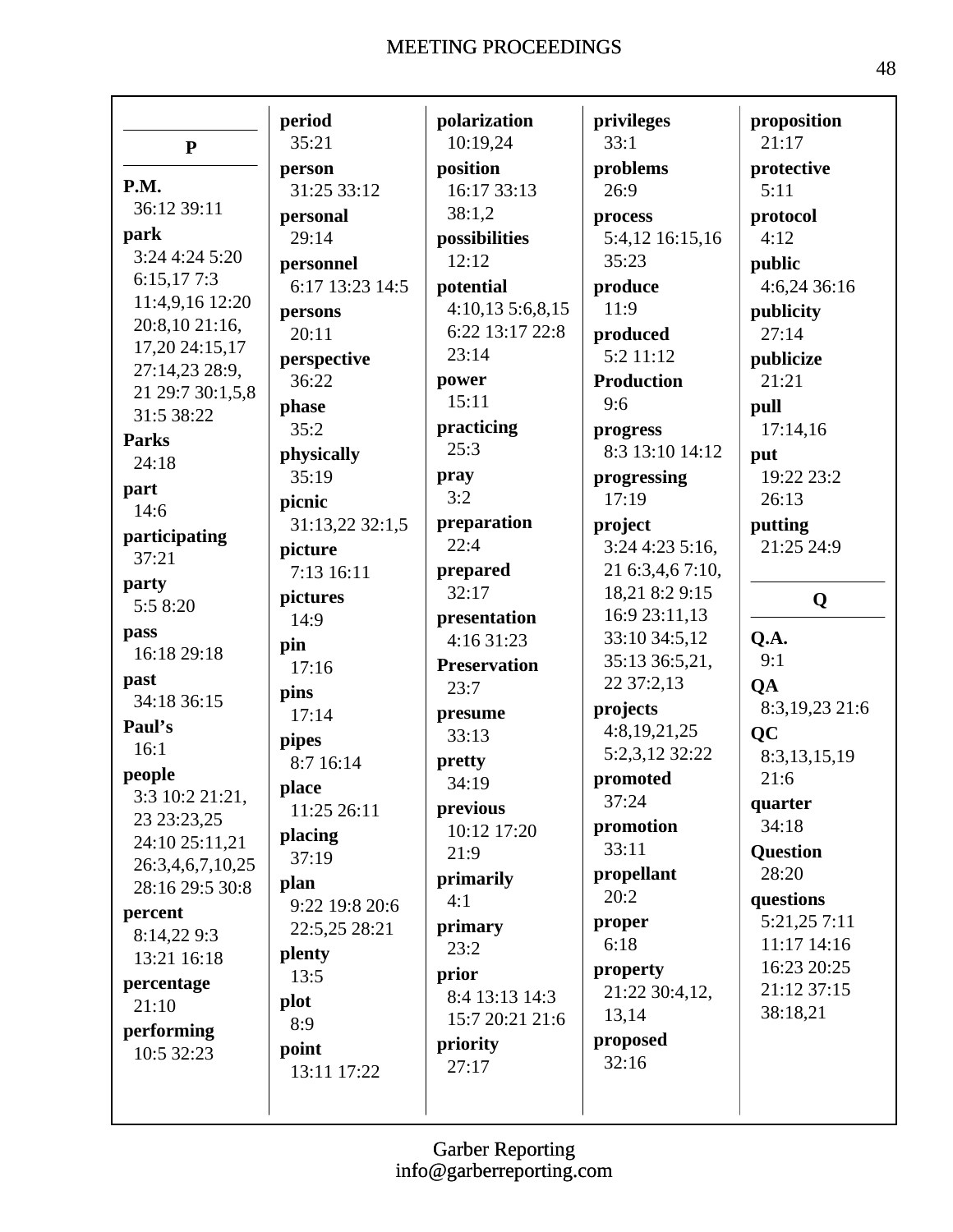Г

|                 | 23:20            | reservations       | 25:17 26:8,18,    | <b>Schonstedts</b> |
|-----------------|------------------|--------------------|-------------------|--------------------|
| $\mathbf R$     | remaining        | 6:197:5            | 22 27:3,16 28:8   | 13:25              |
|                 | 5:9              | resident           | 29:23 30:16       | seat               |
| <b>RAB</b>      | remedial         | 12:3               | 31:2              | 37:22              |
| 5:22 32:17      | 3:22 4:20 5:6,17 | resolution         | road              | seconded           |
| 33:14,20 37:4,  | 6:4,11,20 7:3,17 | 32:19              | 18:4,9,10 27:1    | 33:22              |
| 21              | 34:6,11,14       | <b>Resolve</b>     | 32:4              | <b>Section</b>     |
| raise           | remediation      | 32:20              | roads             | 37:25 38:1         |
| 3:5             | 32:23            | resource           | 20:10             | seed               |
| range           | remedies         | 11:20 24:19        | <b>Robotic</b>    | 9:2,23             |
| 28:6,11         | 4:8              | response           | 15:18             | seeded             |
| Ray             | remedy           | 6:1 7:12 9:12      | role              | 8:8,9,119:17       |
| 3:14 22:24      | 5:3,10,13 6:6    | 16:25 21:1         | 33:13             | seeding            |
| 35:25 37:24     | 7:24             | 24:13 38:19,23     | room              | 8:4,6,21 16:15,    |
| re-do           | Remember         | responsibility     | 25:12             | 16 21:6            |
| 26:14           | 37:9             | 37:1               | roughly           | seeds              |
| re-evaluate     | removed          | <b>Restoration</b> | 34:18 35:24       | 10:2 16:13         |
| 5:10            | 23:8             | 3:12 32:25         | Rs                | select             |
| ready           | removing         | restore            | 4:12              | 10:2               |
| 3:20 35:7       | 23:10            | 23:25 28:1         | <b>RTS</b>        | sends              |
| reasons         | replaced         | restoring          | 15:17             | 10:18              |
| 20:12           | 37:12            | 25:22              | running           | sense              |
| recall          | <b>Report</b>    | restriction        | 15:9              | 3:20               |
| 16:1 37:4       | 4:14             | 23:2               |                   | sensitivity        |
| received        | reports          | results            | S                 | 23:9               |
| 7:16 10:20      | 15:3             | 23:5               |                   | sensors            |
| recent          | represent        | <b>Retreat</b>     | safe              | 10:17              |
| 17:6            | 23:6             | 4:13               | 14:4              | separate           |
| recently        | representative   |                    |                   |                    |
| 10:23 29:5 31:5 |                  |                    | safety            |                    |
|                 |                  | reviews            | 20:11             | 10:4 15:7 19:22    |
| Recognize       | 32:16,21 36:24   | 5:5                | satisfactorily    | sequence           |
| 4:13            | representing     | rifle              | 9:4               | 7:2 13:12          |
| recollection    | 37:10            | 17:5 28:6,11       | <b>Savannah</b>   | service            |
| 34:15           | required         | rights             | 36:13,25 37:2,    | 6:15 11:4,9,16     |
| recovered       | 9:2              | 33:1               | 10,13             | 12:21 24:15        |
| 14:15           | requirements     | risk               | schedule          | 31:5               |
| regulatory      | 6:5 18:24        | 5:7                | 6:24 7:7 19:20    | services<br>27:23  |
| 38:10           | requires         | risks              | scheduled         |                    |
| related         | 6:21             | 5:15               | 20:7              | set                |
| 32:22           | research         | <b>RITTER</b>      | <b>Schonstedt</b> | 9:23 20:19         |
| religious       | 12:10,20 27:12,  | 11:19 12:1,17,     | 16:21             | shaking            |
|                 | 25 28:15 30:18   | 24 24:2,7,14       |                   | 16:1               |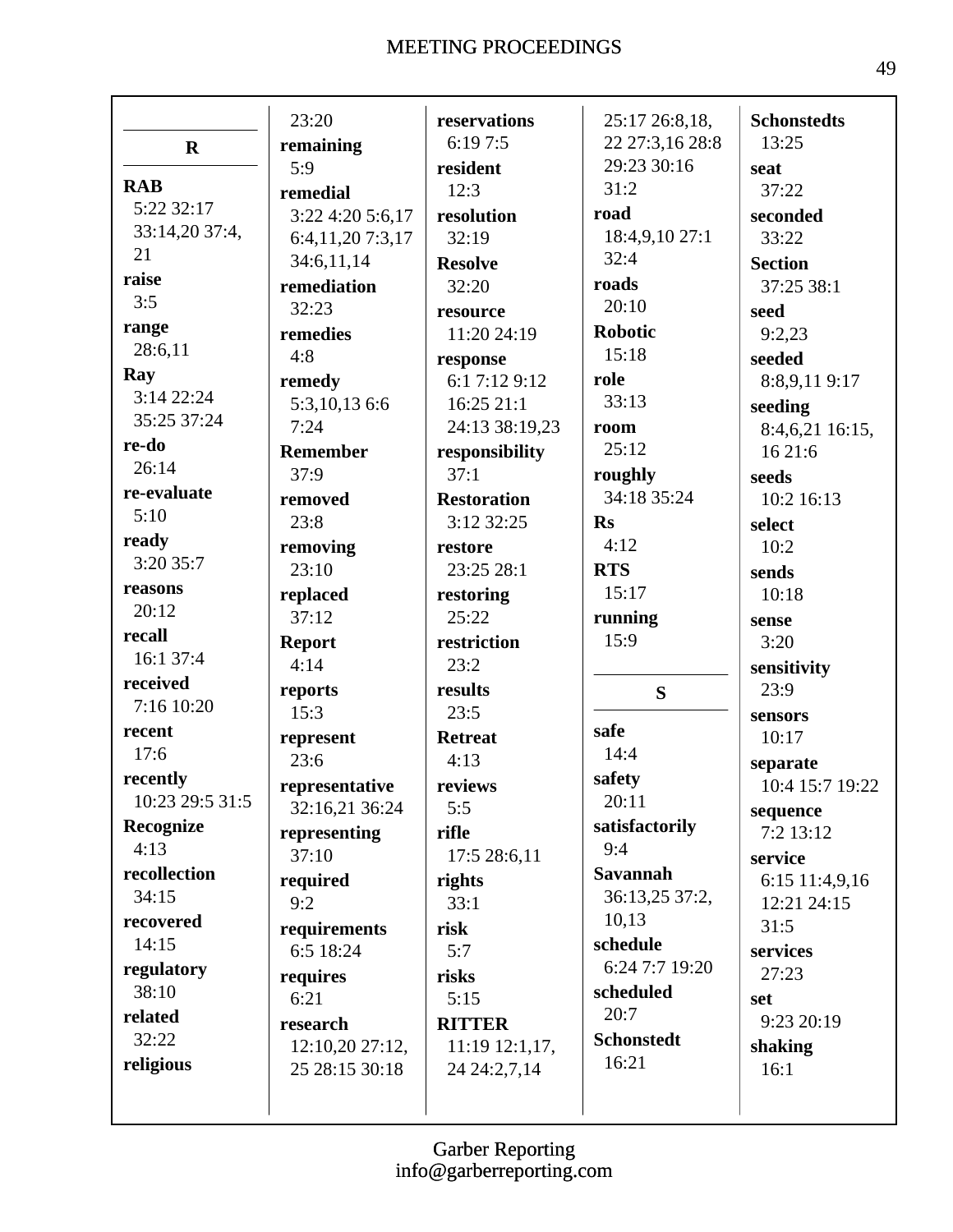| shared              | site             | <b>Southside</b> |                 |                  |
|---------------------|------------------|------------------|-----------------|------------------|
| 31:6                | 3:23 5:7,8 6:21  | 27:21 28:9       | staying<br>38:7 | 13:9, 14, 17, 21 |
|                     |                  |                  |                 | 14:2,6 16:20,22  |
| <b>Sheriff</b>      | 10:22 11:6,8     | spares           | <b>Stone</b>    | 17:23 18:14,15   |
| 20:14               | 15:4,10 16:5,19, | 15:10            | 29:3            | survey           |
| she's               | 22 18:24 19:7    | speak            | stop            | 6:21 8:8,12,21,  |
| 9:15                | 21:11 38:4       | 3:7,8 19:1 22:3  | 6:19 29:20      | 22 9:2,10 11:7   |
| shooting            | sites            | specifically     | stopping        | 14:10 16:11,17   |
| 25:3                | 38:6             | 14:22 38:6       | 7:4             | 21:5 22:11       |
| shot                | sitting          | spread           | storage         | 30:12            |
| 19:10               | 38:9             | 35:15            | 19:15           | surveying        |
| shouldn't           | sixth            | staff            | store           | 18:15            |
| 26:11               | 15:8             | 38:4             | 20:6            | surveys          |
| show                | sizes            | stage            | stored          | 16:7,8 23:5      |
| 28:13               | 16:15            | 38:11            | 19:15,17        | symbol           |
| shown               | <b>SLAM</b>      | standalone       | stories         | 18:1             |
| 17:12               | 15:14,16,25      | 28:5,14          | 26:4,6          | <b>System</b>    |
| shows               | slave            | <b>Stanley</b>   | strip           | 27:21            |
| 7:19 30:14          | 22:16            | 12:16,18,23      | 8:10            |                  |
|                     | slide            | 29:24            |                 | T                |
| <b>SHPO</b>         | 4:19 5:22,23 6:3 |                  | structured      |                  |
| 11:10,12            | 7:11,13,19       | star             | 36:17           | <b>Tabano</b>    |
| side                | 10:12 14:16,17,  | 18:1             | study           | 9:11,15,18 12:8  |
| 10:4 18:4 21:15,    | 23 16:23,24      | start            | 4:21            | 15:5 18:11 19:4, |
| 19 23:22 29:2,3     | 17:2,18 20:25    | 3:25 6:24 7:1    | stuff           | 13 20:16 22:23   |
| 30:25               | 21:3,8,13        | 20:4 25:23       | 3:9 25:3 26:5   | table            |
| sign                | slides           | 27:11,14         | 28:18 32:5      | 13:10 37:23      |
| 22:1                | 14:9,22 21:9     | started          | <b>Subarea</b>  | tables           |
| signage             |                  | 3:421:4          | 6:14 7:9 35:5,7 | 32:5             |
| 4:95:1              | small            | starting         | 36:4,5          | talk             |
| signal              | 20:1             | 3:22 14:13 15:7, | subareas        | 3:7 14:8 33:24   |
| 10:18,19 17:5       | somebody's       | 19 21:10         | 6:6,10 7:21,23, | 34:2 38:18       |
| signals             | 26:2 29:11       | state            | 25 8:2 34:21    |                  |
| 15:20               | sort             | 3:10,24 4:24     | subsequent      | talked           |
| similar             | 22:19 23:20      | 5:19 20:9 21:17, | 14:5            | 4:7 16:14 31:6   |
| 30:17               | 29:4 32:17       | 19 22:25 23:7    | subsurface      | 35:25            |
| <b>Simultaneous</b> | sound            | 24:17,18 27:13   | 4:3 10:18,20    | talking          |
| 15:24               | 18:12            | 29:7 30:4 32:16  | 14:1            | 3:19 12:14,16    |
| sir                 | sounds           | 38:12            | sudden          | 13:2 15:15 31:4, |
| 35:17               | 33:21            | <b>States</b>    | 25:21 27:11     | 8,20,24          |
| sister              | <b>South</b>     | 3:9 36:18        | supporting      | task             |
| 29:18               | 32:21 38:12      | <b>Station</b>   | 37:20           | 8:1              |
|                     | <b>Southeast</b> | 15:18            | surface         | teach            |
|                     | 30:25            |                  |                 | 24:10            |
|                     |                  |                  |                 |                  |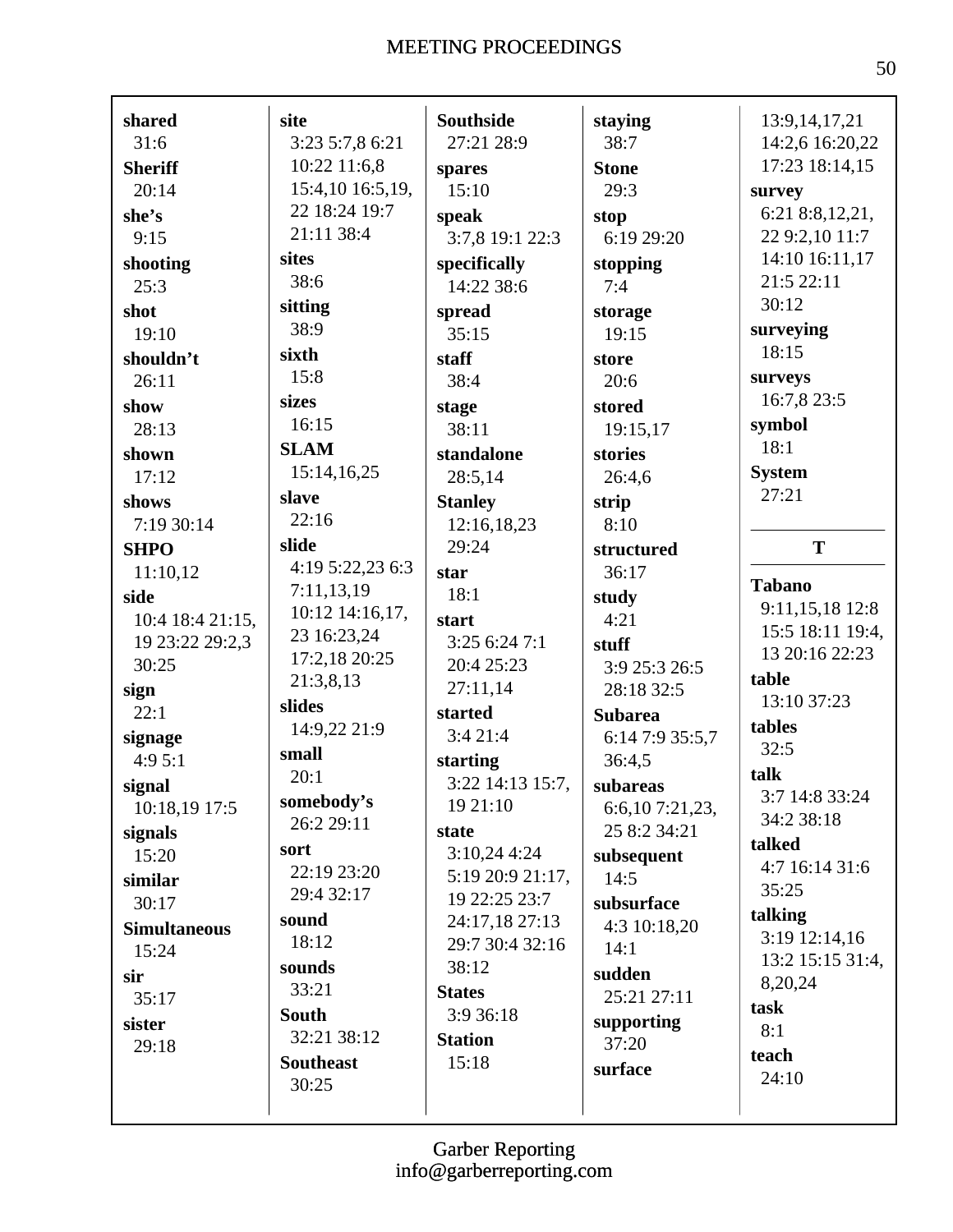Г

| team              | They'll                   | today                  |                | vegetation       |
|-------------------|---------------------------|------------------------|----------------|------------------|
| 8:8,12,21,22      | 7:8                       | 15:7 37:19             | $\mathbf U$    | 13:15,18 17:24   |
| $9:2,10,24$ 11:7, | they're                   | tombstone              |                | 23:16            |
| 20                | 8:9,10,21 9:1,21          | 26:2                   | U.S.           | verification     |
| teams             | 12:19,20 14:2             | tombstones             | 3:23           | 8:10             |
| 15:7,9 16:17      | 18:14,15 19:21            | 25:1                   | unacceptable   | vertical         |
| 20:14 23:15       | 26:15                     | tomorrow               | 5:7            | 16:17            |
| technology        | they've                   | 10:13 31:12,22         | underestimated | visit            |
| 15:16,23 34:7,    | 9:8 10:2 20:19            | 32:1 38:21             | 34:9           | 10:14            |
| 10                | 23:13                     | tonight                | understand     | visiting         |
| techs             | thing                     | 31:20 32:19            | 28:17          | 30:8             |
| 16:21             | 6:13 21:15 30:7           | tons                   | understanding  | <b>VK</b>        |
| tentative         | 31:11                     | 24:16                  | 18:8           | 10:25            |
| 6:247:7           | things                    | tools                  | unexploded     | volunteer        |
| terrain           | 10:23 12:19               | 4:4                    | 4:11 6:22      | 27:15 29:9,25    |
| 4:4               | 23:24 25:20               |                        | unique         |                  |
| that'll           | 26:11 27:9,12             | total<br>15:9,18 22:19 | 28:13          | vote             |
| 32:1              | 28:15 29:14               |                        | unit           | 33:16,18         |
| that's            | 38:11,12                  | touch                  | 14:25          | voting           |
| 5:4,147:69:5      | third-party               | 14:16                  | <b>United</b>  | 37:19            |
| 10:10 11:1        | 8:24                      | tough                  | 3:9 36:18      |                  |
| 12:18,19 13:6,    | Thirty-six                | 3:3                    | units          | W                |
| 18,20 14:15,25    | 35:12                     | <b>Trail</b>           |                | wake             |
| 15:25 16:11       | <b>Thompson</b>           | 27:21                  | 15:1,2,3,6     | 29:12            |
| 18:22 19:3        | 34:17,24 35:6,            | transitioning          | unmarked       |                  |
| 20:12 21:12       | 11,16,22 36:9,            | 16:5                   | 22:9           | walking<br>18:16 |
| 23:8 24:15 25:2   | 10 37:6                   | transpired             | update         |                  |
| 29:24,25 30:4,    | throwing                  | 11:17                  | 3:147:15       | wanted           |
| 17 31:25 32:7     | 26:10                     | traveling              | upper          | 4:18 6:13 31:11  |
| 33:2 34:13        | <b>Tim</b>                | 18:13                  | 6:10 15:13     | wayside          |
| 35:13,20,23       | 7:4 11:15                 | travesty               | 16:13          | 24:3             |
| 36:2,4 38:5,9     | time                      | 22:19                  | <b>USACE</b>   | waysides         |
| there's           | 3:3 6:12,23 7:8           | tree-felling           | 10:4           | 24:9             |
| 5:6,14,21 8:19    | 12:13 18:25               | 23:4                   | utilities      | weight           |
| 9:19,20 13:17,    | 19:3,11,19 20:6,          | turn                   | 14:1           | 19:14,18         |
| 18 16:2 19:16     | 7 32:15 33:18             | 3:13                   | <b>UXO</b>     | Wendell          |
| 21:18,21,23       | 35:21                     | Twin                   | 4:13 13:22     | 37:4             |
| 22:9,16,18        | times                     | 31:13,22,25            | 16:21          | Wendell's        |
| 24:16 25:7 26:4   | 6:18                      | 32:3                   |                | 37:5             |
| 27:9,12 28:5      |                           | type                   | $\mathbf{V}$   | Weston           |
| 30:5              | to-date<br>8:3 17:23 20:3 | 4:22 13:13             |                | 7:16 8:19 9:1,16 |
|                   |                           | 14:19 22:11            | vacant         | 10:3             |
|                   |                           |                        | 38:1           |                  |
|                   |                           |                        |                |                  |